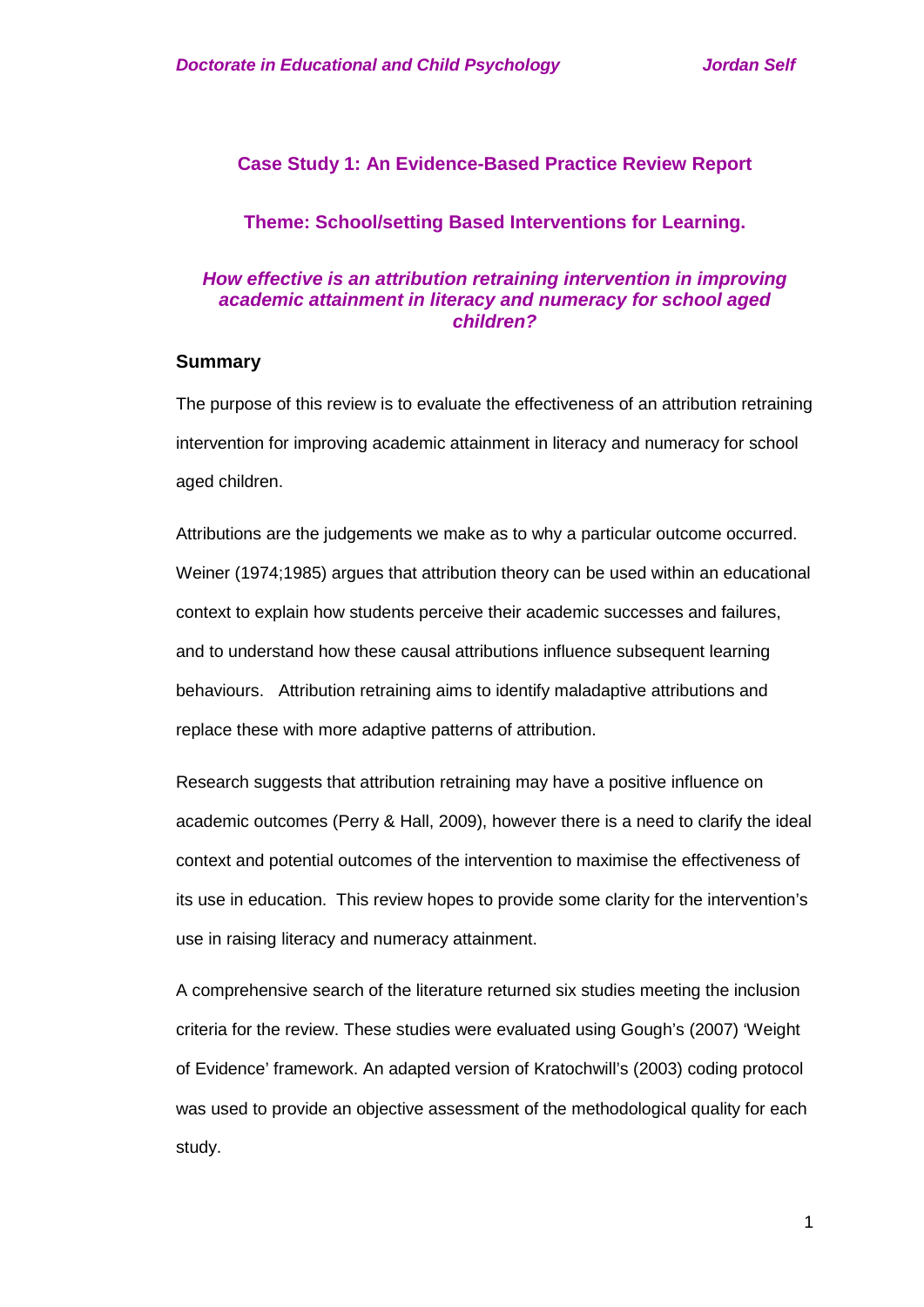After detailed analysis of the six studies, the findings suggest that attribution retraining shows promising evidence for use as an intervention for raising attainment in reading, but not for maths or spelling. Strengths and limitations of each study are discussed throughout the review, but conclusions and recommendations are reported in the final section.

## **Introduction**

## *Attribution Theory*

Attribution theory can be traced back to the ideas of Heider (1958), whose cognitive theory of motivation argues that individuals seek to identify and explain the root cause of observable behaviours and outcomes. An individual may perceive the cause to be due to either internal or external factors. These perceptions of causality are known as 'attributions' and are believed to affect our subsequent behaviour and motivations (Heider, 1958).

Weiner (1974;1985) is one of the key researchers to develop Heider's (1958) original theory of attribution, bringing the idea in to the context of achievement settings. Weiner's (1985) attribution theory of achievement motivation is outlined in Figure 1 below.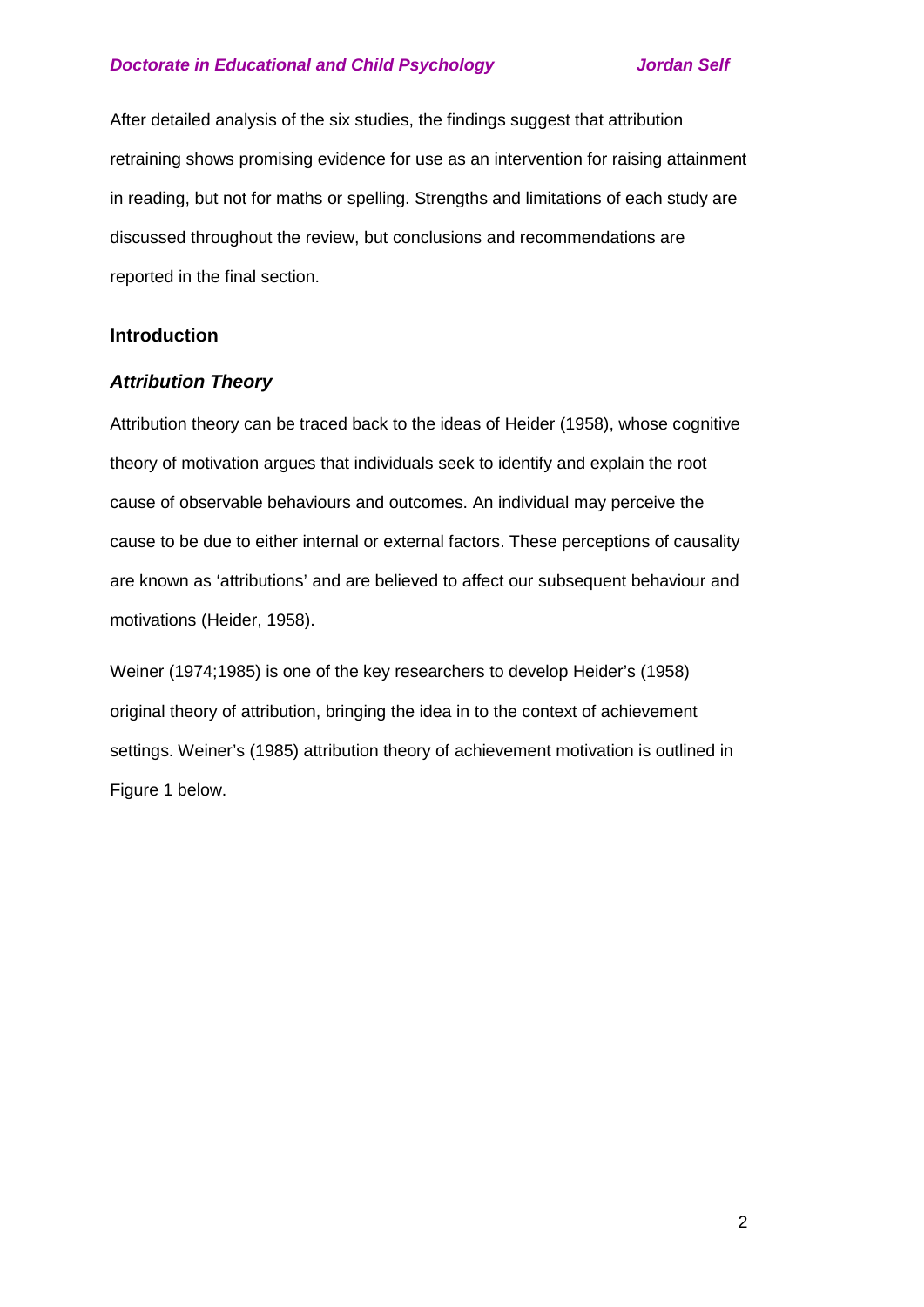

*Figure 1. Overview of Weiner's (1985)* attribution theory of achievement motivation

Attribution theory is used within an educational context to explain how students perceive their academic successes and failures, and to understand how these causal attributions influence subsequent learning behaviours. Research has consistently demonstrated that an individual's attributional style is an effective predictor of academic success (Kloosterman, 1984). Weiner (1985) argued that the optimal attributional profile would be one that attributes success to internal, stable factors such as high ability and effort, and failure to internal, controllable factors such as a lack of effort, rather than a lack of ability.

## *Attribution Retraining (AR)*

Attribution retraining (AR) is based on the premise that attributions can be altered to help students become more effective learners. The optimal attributional profile outlined by Weiner (1985) is often not displayed by students, so AR aims to identify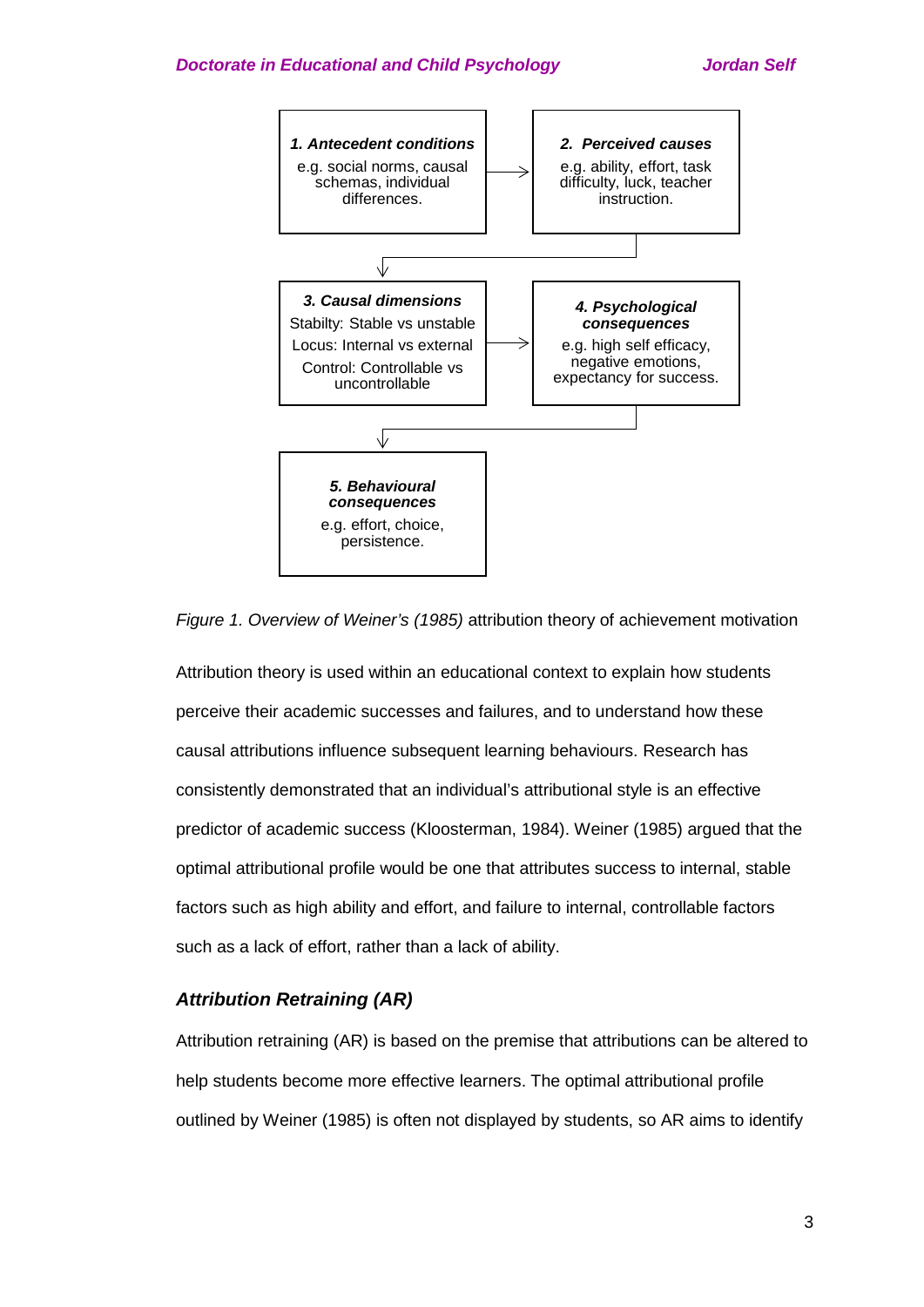maladaptive causal attributions and replace these with more adaptive patterns of attribution.

AR has been researched in a wide range of achievement settings, including education (Robertson, 2000). The implementation of AR differs greatly in terms of the format of delivery, the content included and even the target group (Forsterling, 1985). In school settings AR has been implemented as a whole class intervention supporting female students who were 'gifted' in physics (Ziegler & Heller, 2000), while many others have used AR as targeted intervention to support small groups of students with learning difficulties (Chodkiewicz & Boyle, 2014). Perry and Hall (2009) found that content delivery ranged from using written materials to video simulations, strategies varied from changing causal dimensions to encouraging perceptions of effort over ability for failures, while techniques used included self-talk, modelling and persuasive feedback.

## *Rationale and relevance*

Research suggests that AR may have a positive influence on academic outcomes (Perry & Hall, 2009) however much of the current evidence base comes from the late 1900's, highlighting the need to assess the effectiveness of AR in the modern classroom. Additionally, the term academic attainment is often used to describe a broad range of outcomes so the current review aims to synthesise findings focused on literacy and numeracy attainment.

Roome and Soan (2019) suggest that students are feeling increasing pressure to achieve high grades in their GCSE's due to the 'audit culture' of the UK education system. Giddens (1991) suggests that academic success and failure can contribute to an individual's sense of self and academic self-concept. Increased emphasis on exam results could threaten the wellbeing and self-esteem of students due to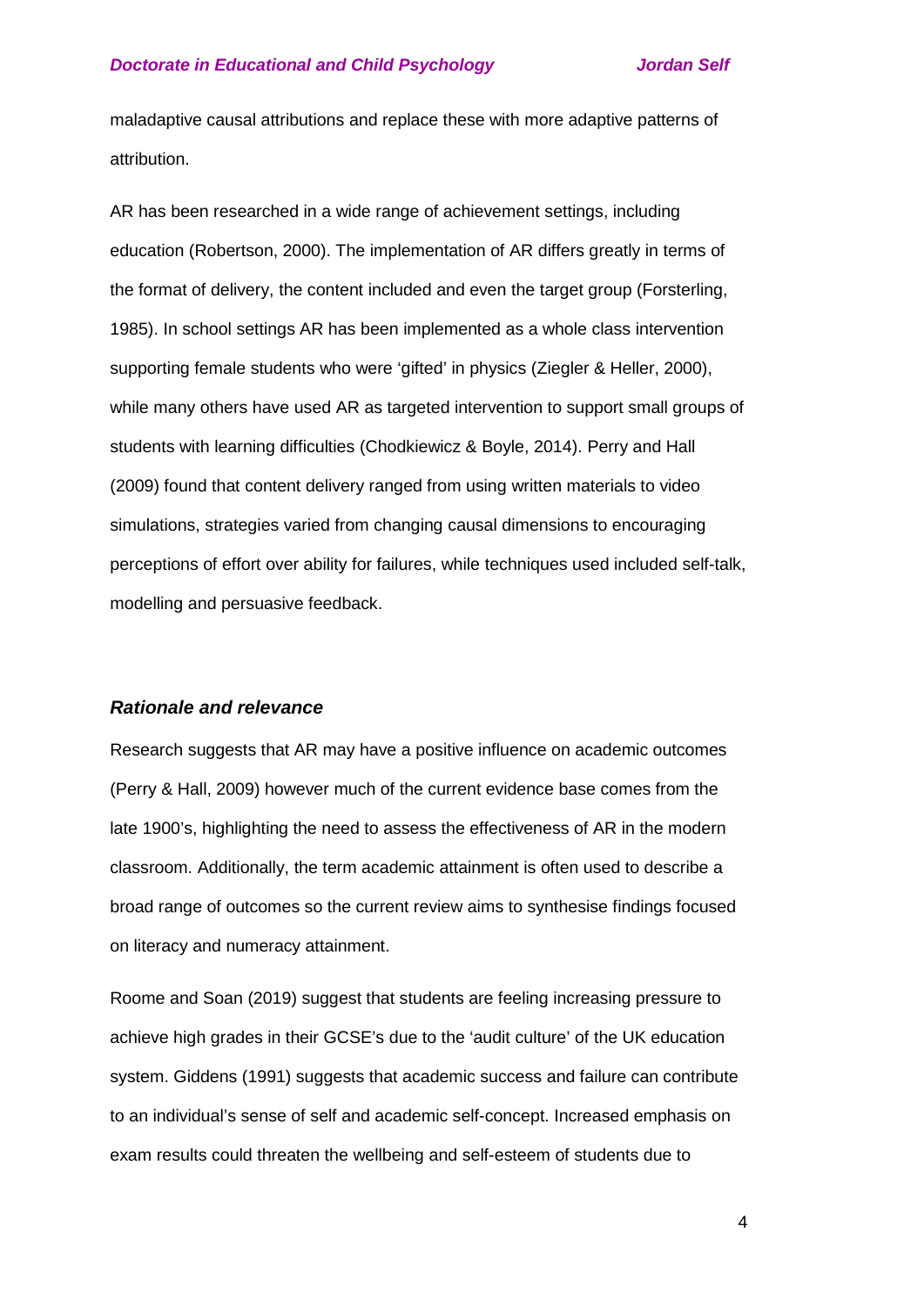lowering their expectations of future success and ability to cope with failure (Denscombe, 2000). There are a variety of ways in which educational psychologists may be able to contribute to supporting young people to manage the pressure of exams, including possible training for teachers and school staff to help cope with failure and success in a helpful way. AR is one possible tool that educational psychologists could use to help staff support students' appraisals of success and failure in the face of arduous examinations.

In the world of applied psychology there has been a concerted effort to encourage practitioners to identify the most effective and appropriate interventions by using evidence from research to inform decisions, and resources such as The What Works Clearing House have been introduced to enable educational psychologists to integrate scientific evidence into professional practice. With this emphasis on evidence based practice, it is important that educational psychologists acknowledge the dangers of looking at certain interventions as 'effective' and 'ineffective'. AR interventions, for example, have a strong evidence base, however there is a need to clarify the ideal context and potential outcomes of the intervention to maximise the effectiveness of its use in education.

## *Review question*

*How effective is an AR intervention in improving academic attainment in literacy and numeracy for school-aged children?*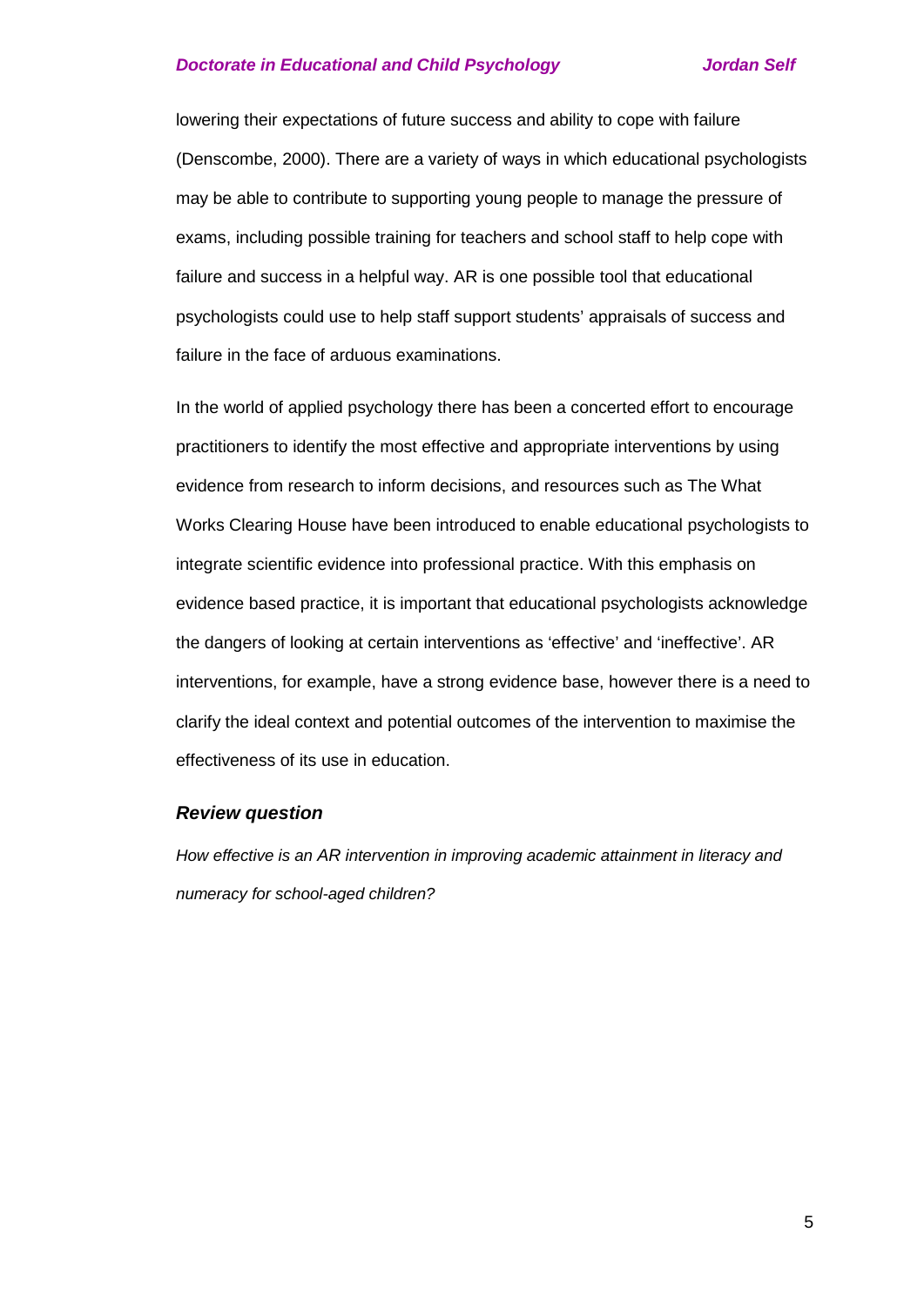# **Critical Review of the evidence base**

# *Literature search*

The search terms outlined in Table 1 were used to carry out a systematic search of

the literature across three online databases: ERIC, PsycINFO, and the Web of

Science. Searches were carried out on 17<sup>th</sup> January 2020 and limited to peer

reviewed journal articles.

Table 1 *Search terms used in systematic literature review*

| Search Term                                                                                                                                                                                       | Rationale                                                                                                                    |
|---------------------------------------------------------------------------------------------------------------------------------------------------------------------------------------------------|------------------------------------------------------------------------------------------------------------------------------|
| "Student*" OR "School" OR "Academic"<br>OR "Child*"                                                                                                                                               | This review is interested in the<br>attribution retraining interventions for<br>school-aged children, in school<br>settings. |
| "Attribution* Retraining" OR "Attribution*<br>Training"                                                                                                                                           | This review is interested in studies<br>using attribution retraining techniques.                                             |
| "Achievement" OR "Attainment" OR<br>"Performance" OR "Grade" OR "Level"<br>OR "Numeracy" OR "Math*" OR<br>"English" OR "Literacy" OR "Reading"<br>OR "Writing" OR "Comprehension" OR<br>"Success" | This review is interested in studies<br>measuring outcomes of academic<br>attainment in either literacy or<br>numeracy.      |

# *Screening of articles*

The initial searches generated 225 results. After removing duplicates (n=75) and the addition of one study through ancestral searches, 151 studies were identified for 'title and abstract' screening. Using the inclusion and exclusion criteria presented in Table 2, 136 studies were removed and the remaining studies (n=15) were selected for 'full text' screening. The 'full text' screening resulted in nine studies being removed, with further explanations provided in Appendix A. The final six studies deemed eligible for review are listed in Table 3. This selection process is outlined in the flow diagram in Figure 2.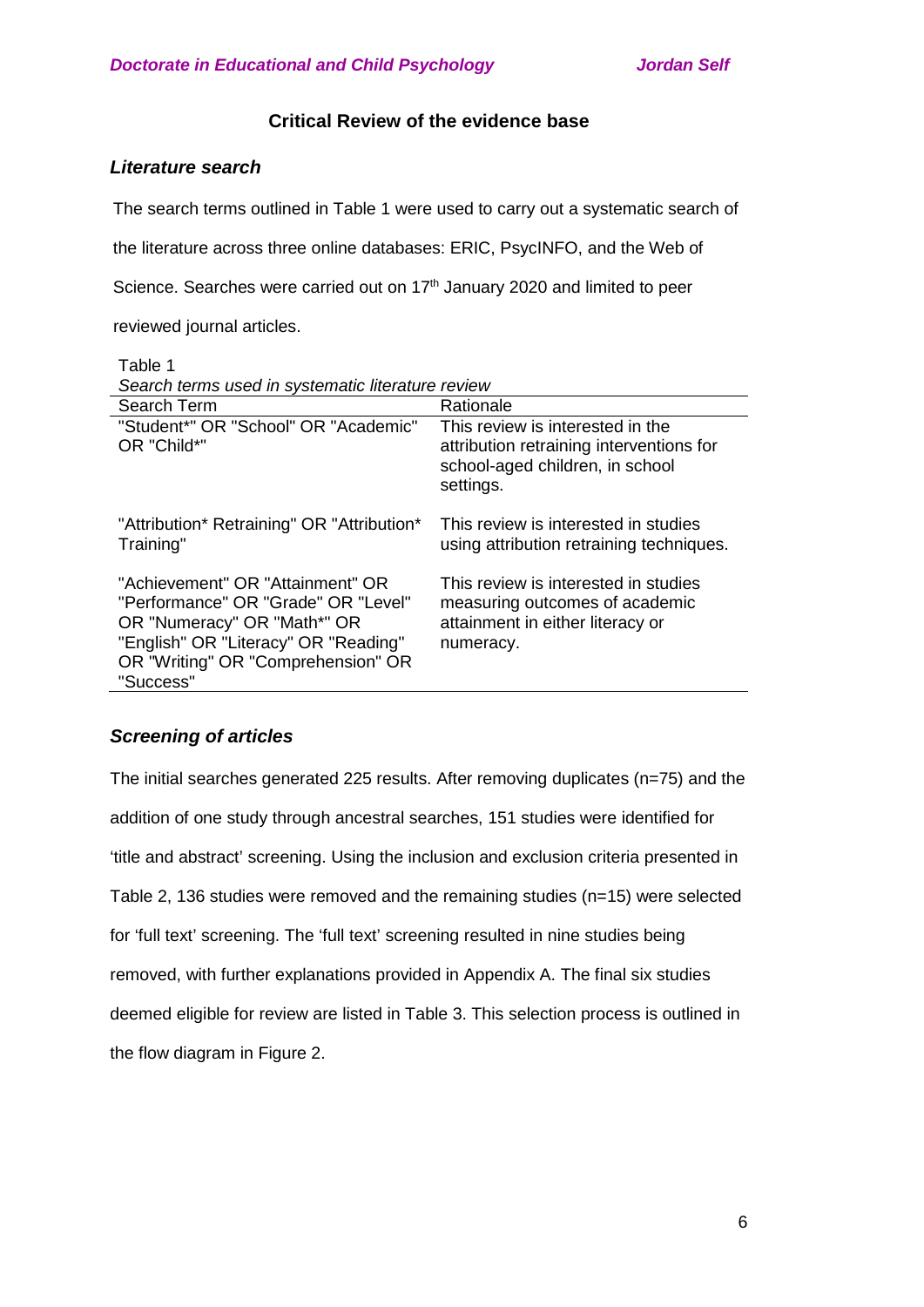

*Figure 2. Flow diagram outlining the selection process of reviewed studies*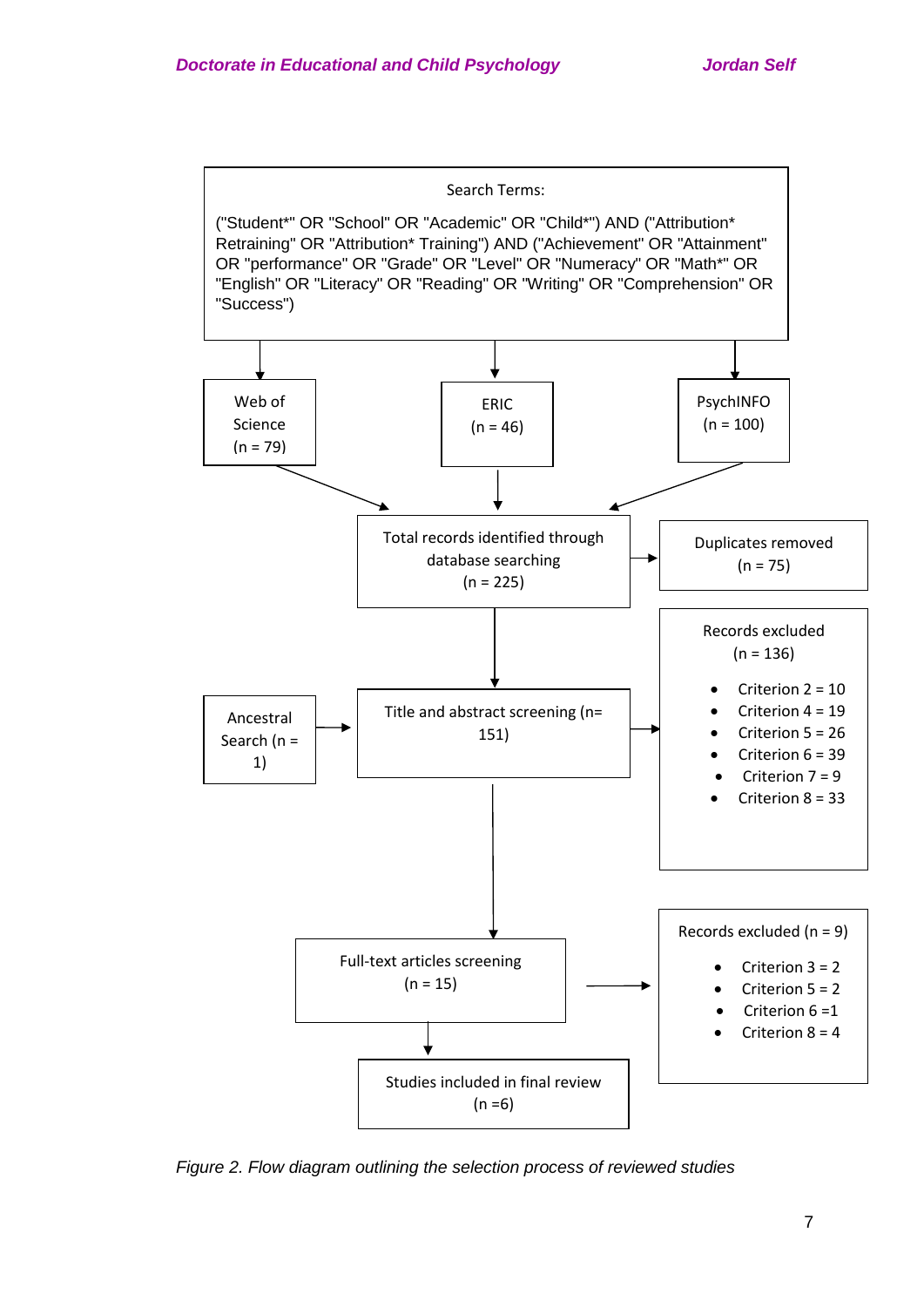|    | Criteria                | Inclusion                                                                                                                      | Exclusion                                                                                                                 | Rationale                                                                                                                                                                                                                                         |
|----|-------------------------|--------------------------------------------------------------------------------------------------------------------------------|---------------------------------------------------------------------------------------------------------------------------|---------------------------------------------------------------------------------------------------------------------------------------------------------------------------------------------------------------------------------------------------|
| 1. | Type of<br>publication. | The study has<br>been peer<br>reviewed.                                                                                        | The study has<br>not been<br>reviewed.                                                                                    | The methodological quality<br>of peer reviewed articles<br>have already been<br>scrutinised, therefore are<br>assumed to be of a higher<br>overall quality.                                                                                       |
| 2. | Date of<br>Publication. | The date of<br>publication is<br>between<br>January 1st<br>2000 and<br>January 1st<br>2020.                                    | The date of<br>publication is<br>after January<br>1st 2020.                                                               | A systematic literature<br>review was conducted in<br>2000 exploring attribution<br>retraining in educational<br>settings. This avoids<br>duplication and allows the<br>research relevant to a<br>modern classroom setting<br>to be investigated. |
| 3. | Language.               | The article is<br>written in<br>English.                                                                                       | The article is<br>not written in<br>English.                                                                              | This ensures that the<br>article can be read by the<br>researcher, allowing for full<br>understanding and critical<br>appraisal.                                                                                                                  |
| 4. | Type of<br>studies.     | The articles<br>must use an<br>experimental or<br>quasi-<br>experimental<br>design as part of<br>original,<br>empirical study. | The article is<br>reviewing<br>findings of<br>other studies<br>and does not<br>report original,<br>empirical<br>findings. | The review is evaluating<br>the impact of Attribution<br>Retraining on Academic<br>Attainment by reviewing<br>original findings.                                                                                                                  |
| 5. | Intervention.           | The article<br>includes<br>Attribution<br>Retraining in<br>one or more of<br>the intervention<br>conditions.                   | The article<br>does not<br>include<br>Attribution<br>Retraining in<br>one of the<br>intervention<br>conditions.           | This review seeks to<br>specifically explore the<br>impact of Attribution<br>Retraining as opposed the<br>general motivation<br>strategies.                                                                                                       |
|    | 6. Participants.        | All participants<br>are school aged<br>(4-18 years).                                                                           | The<br>participants<br>are not school<br>aged (Over 18<br>years or under<br>4 years).                                     | This review is specifically<br>exploring the impact of<br>Attribution Retraining on<br>school aged pupils.                                                                                                                                        |

*Inclusion and Exclusion Criteria for Literature Search*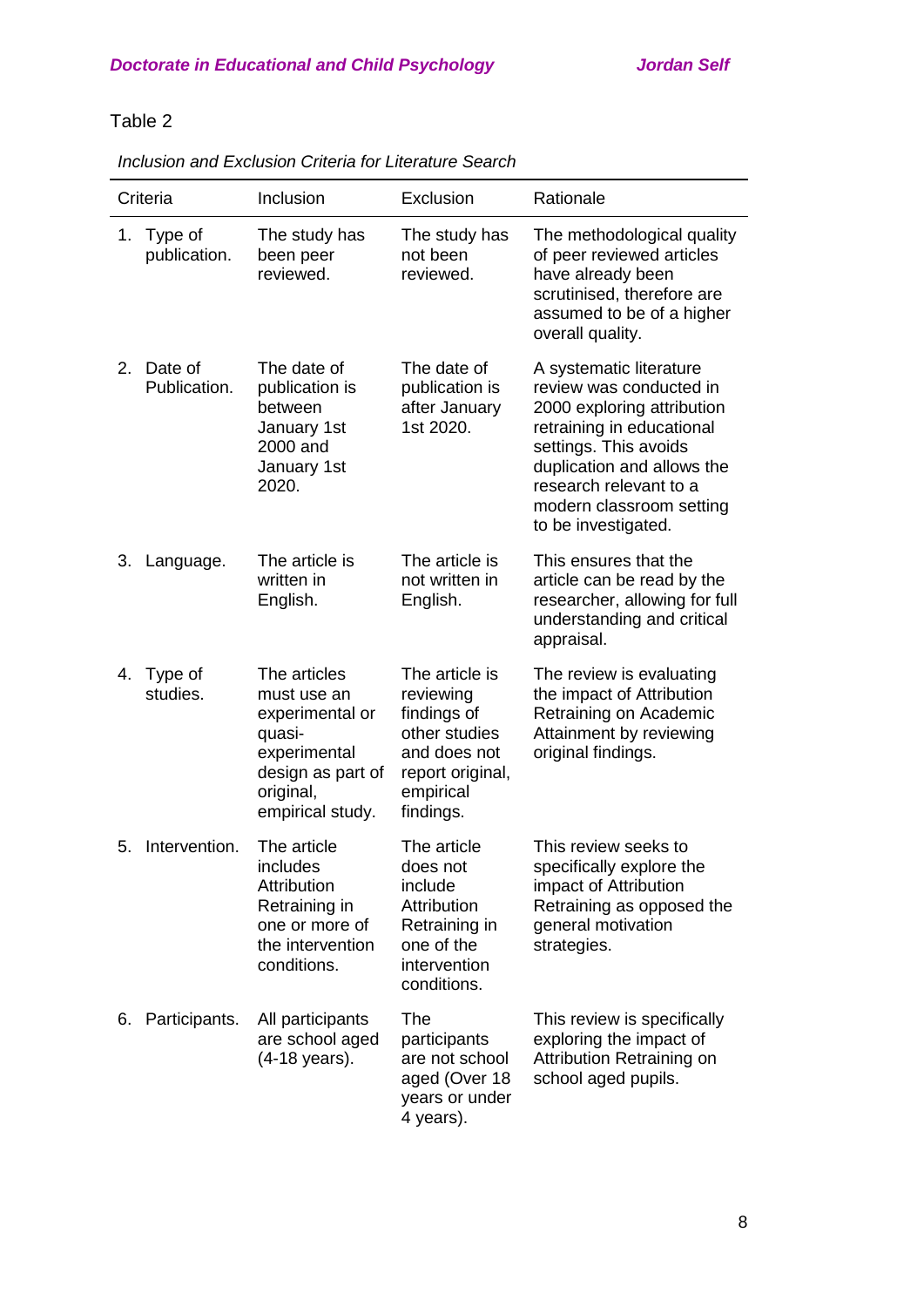| Criteria |             | Inclusion                                                                                                                  | Exclusion                                                                                                      | Rationale                                                                                                                               |  |
|----------|-------------|----------------------------------------------------------------------------------------------------------------------------|----------------------------------------------------------------------------------------------------------------|-----------------------------------------------------------------------------------------------------------------------------------------|--|
|          | 7. Setting. | The study is<br>carried out in a<br>school or<br>alternative<br>educational<br>settings.                                   | The study is<br>not carried out<br>in a school or<br>alternative<br>educational<br>settings.                   | The review is interested in<br>the effect of AR within a<br>school/educational based<br>setting.                                        |  |
| 8.       | Outcomes.   | The study has at<br>least one<br>outcome<br>measure<br>assessing<br>Academic<br>Attainment in<br>literacy and<br>numeracy. | The study has<br>no outcome<br>measures<br>assessing<br>Academic<br>Attainment in<br>literacy and<br>numeracy. | This review is specifically<br>exploring the impact of<br>Attribution Retraining on<br>Academic Attainment in<br>literacy and numeracy. |  |

*Inclusion and Exclusion Criteria for Literature Search*

## Table 3

*Full references of studies included in the review*

Reviewed studies

- 1 Bosnjak, A., Boyle, C., & Chodkiewicz. (2017). An intervention to retrain attributions using CBT: A pilot study. *The Educational and Developmental Psychologist*, *34*(1), 19–30. [https://doi.org/http://dx.doi.org/10.1017/edp.2017.1](https://doi.org/http:/dx.doi.org/10.1017/edp.2017.1)
- 2 Berkeley, S., Mastropieri, M. A., & Scruggs, T. E. (2011). Reading comprehension strategy instruction and attribution retraining for secondary students with learning and other mild disabilities. *Journal of Learning Disabilities*, *44*(1), 18–32.<http://dx.doi.org/10.1177/0022219410371677>
- 3 Chodkiewicz, A. R., & Boyle, C. A. I. (2016). Promoting positive learning in Australian students aged 10- to 12-years-old using attribution retraining and cognitive behavioral therapy: A pilot study. *School Psychology International*, *37*(5), 519–535.<http://dx.doi.org/10.1177/0143034316667114>
- 4 Sukariyah, M. B., & Assaad, G. (2015). The Effect of Attribution Retraining on the Academic Achievement of High School Students in Mathematics. In Ozcan, D (Ed.), *first global conference on contemporary issues in education (globe-edu 2014)* (pp. 345–351). <https://doi.org/10.1016/j.sbspro.2015.02.356>
- 5 Horner, S. L., & Gaither, S. M. (2004). Attribution Retraining Instruction with a Second-Grade Class. *Early Childhood Education Journal*, *31*(3), 165– 170.<http://dx.doi.org/10.1023/B:ECEJ.0000012134.58050.2a>
- 6 Toland, J., & Boyle, C. (2008). Applying Cognitive Behavioural Methods to Retrain Children's Attributions for Success and Failure in Learning. *School Psychology International*, *29*(3), 286–302. <https://doi.org/10.1177/0143034308093674>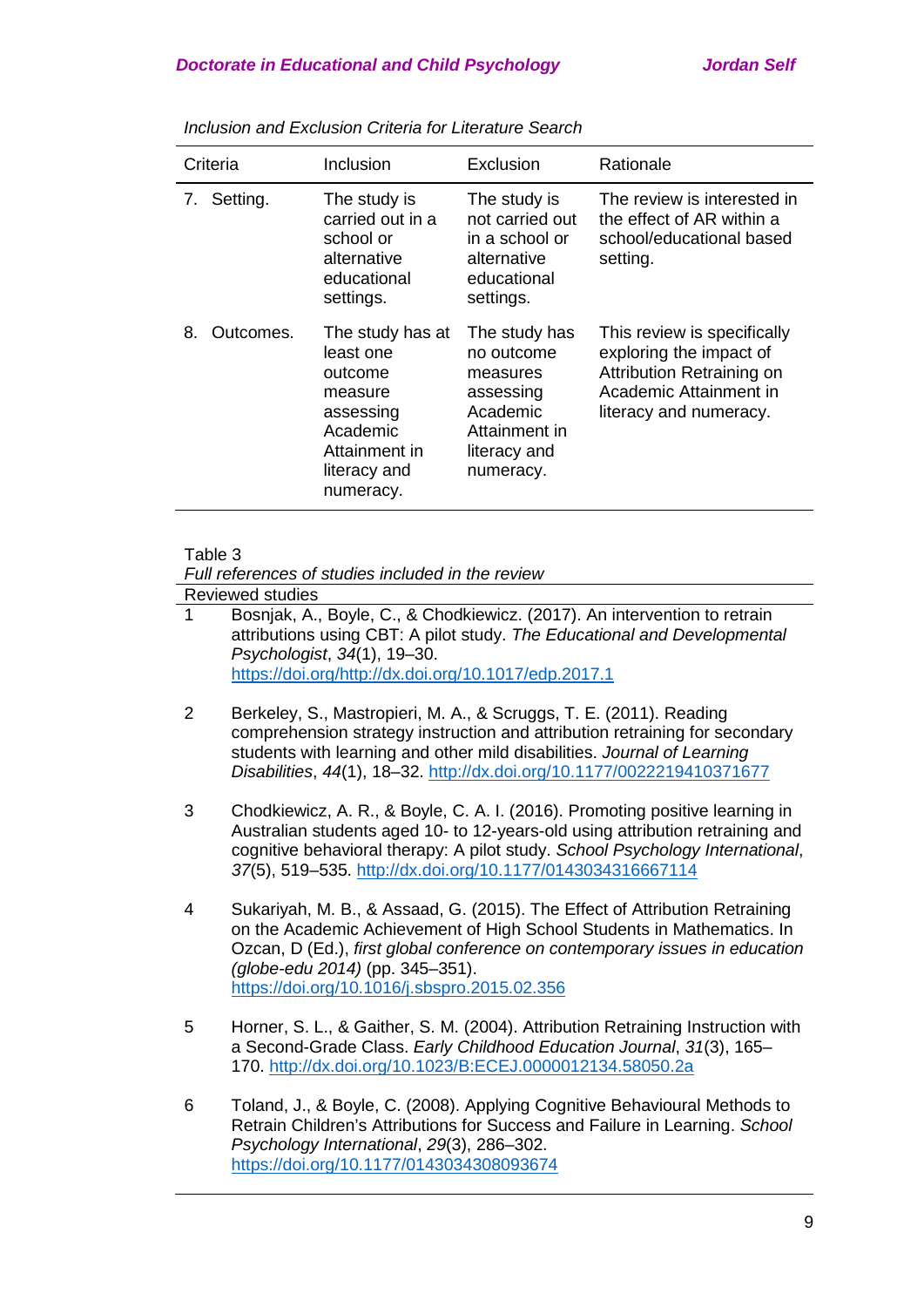# *Mapping the field*

The reviewed studies all investigated the effectiveness of an AR intervention to improve literacy and numeracy attainment, however the authors varied in their approach to research design, participant selection, outcome measures and intervention delivery. The key features of each study are outlined in the summary table located in Appendix B.

## *Weight of Evidence (WoE)*

Gough's (2007) Weight of Evidence (WoE) framework was used to evaluate both the quality and relevance of the selected studies. This framework considers the methodological quality (WoE A), methodological relevance (WoE B) and topic relevance (WoE C) of each study.

WoE A focuses on the quality of the research design and methodology. Kratochwill's (2003) coding protocol was used to provide an objective assessment of each study in relation to measurement techniques, comparison groups, intervention components, implementation fidelity and follow up assessments. WoE B evaluates the type of evidence and its appropriateness in relation to the literature review question, while WoE C seeks to evaluate how relevant the focus of the study is in relation to the review question.

The overall Weight of Evidence (WoE D) is the average rating of WoE A, B and C for each study and determines the strength of evidence in answering the review question. A summary of each study's WoE ratings is provided in Table 4.

Appendix C provides the detailed criteria used for WoE A, B and C, and the justification for their use. Adjustments to Kratochwill's (2003) coding protocol are also outlined in Appendix D, with a completed example of the WoE A coding protocol included in Appendix E.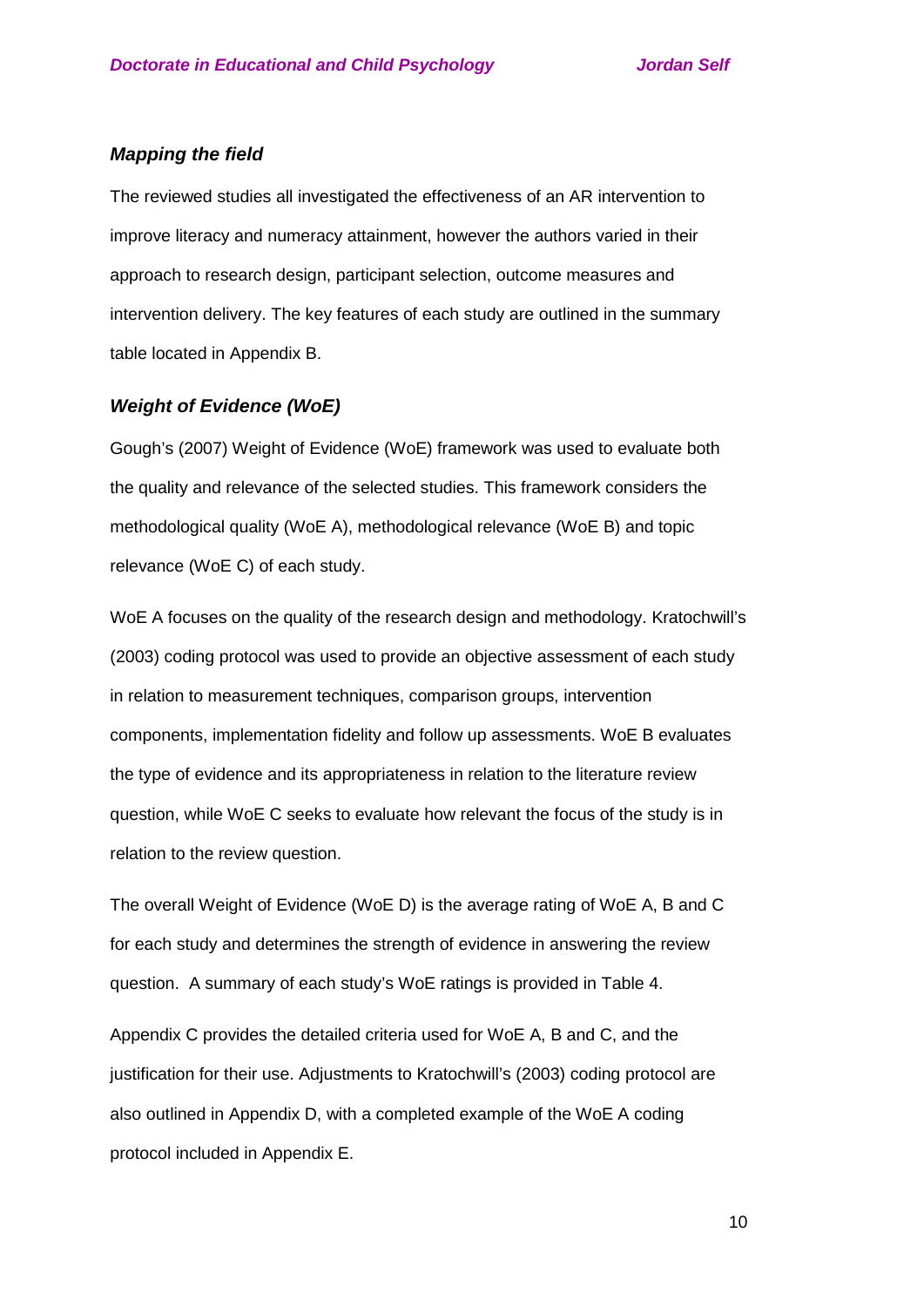| Authors                                      | WoE A:<br>Methodological | WoE B:<br>Methodological | WoE C: Topic<br>relevance | WoE D: Overall<br>weight of |
|----------------------------------------------|--------------------------|--------------------------|---------------------------|-----------------------------|
|                                              | quality                  | relevance                |                           | evidence                    |
| Bosnjak, Boyle<br>& Chodkiewicz<br>(2017)    | 1.2                      | 2.6                      | 2.6                       | 2.1<br>(medium)             |
| Berkeley,<br>Mastropieri &<br>Scruggs (2011) | 2.4                      | 2.8                      | 2.0                       | 2.4<br>(high)               |
| Chodkiewicz &<br>Boyle (2016)                | 2.0                      | 2.8                      | 2.6                       | 2.5<br>(high)               |
| Sukariyah &<br><b>Assaad (2015)</b>          | 0.6                      | 2.0                      | 2.4                       | 1.6<br>(Low)                |
| Horner &<br>Gaither (2004)                   | 0.6                      | 2.0                      | 2.4                       | 1.6<br>(low)                |
| Toland & Boyle<br>(2008)                     | 1.0                      | 1.8                      | 2.6                       | 1.8<br>(medium)             |

Table 4

*Summary of Weight of Evidence ratings for reviewed studies*

*Low rating = 1 to 1.6 Medium rating = 1.7 to 2.3 High rating = 2.4 to 3*

# *Participants*

There were a total of 227 participants included across the six studies. Each study varied greatly in sample size, ranging from just 16 participants (Bosnjak, Boyle & Chodkiewicz, 2017) to 59 participants (Berkeley, Mastropieri & Scruggs, 2011). Horner and Gaither's (2004) study was the only one to include children under the age of ten, while the remaining studies included students ranging from ten to sixteen years of age. Frederickson (1998) suggests that it is challenging for younger children to distinguish between effort and ability in relation to attainment. Nicholls and Miller (1984) found that children only begin to distinguish effort and ability at around 10-11 years old, and at around age 12 this distinction is clearly understood; the effect of effort is limited by one's ability. This suggests that it may be more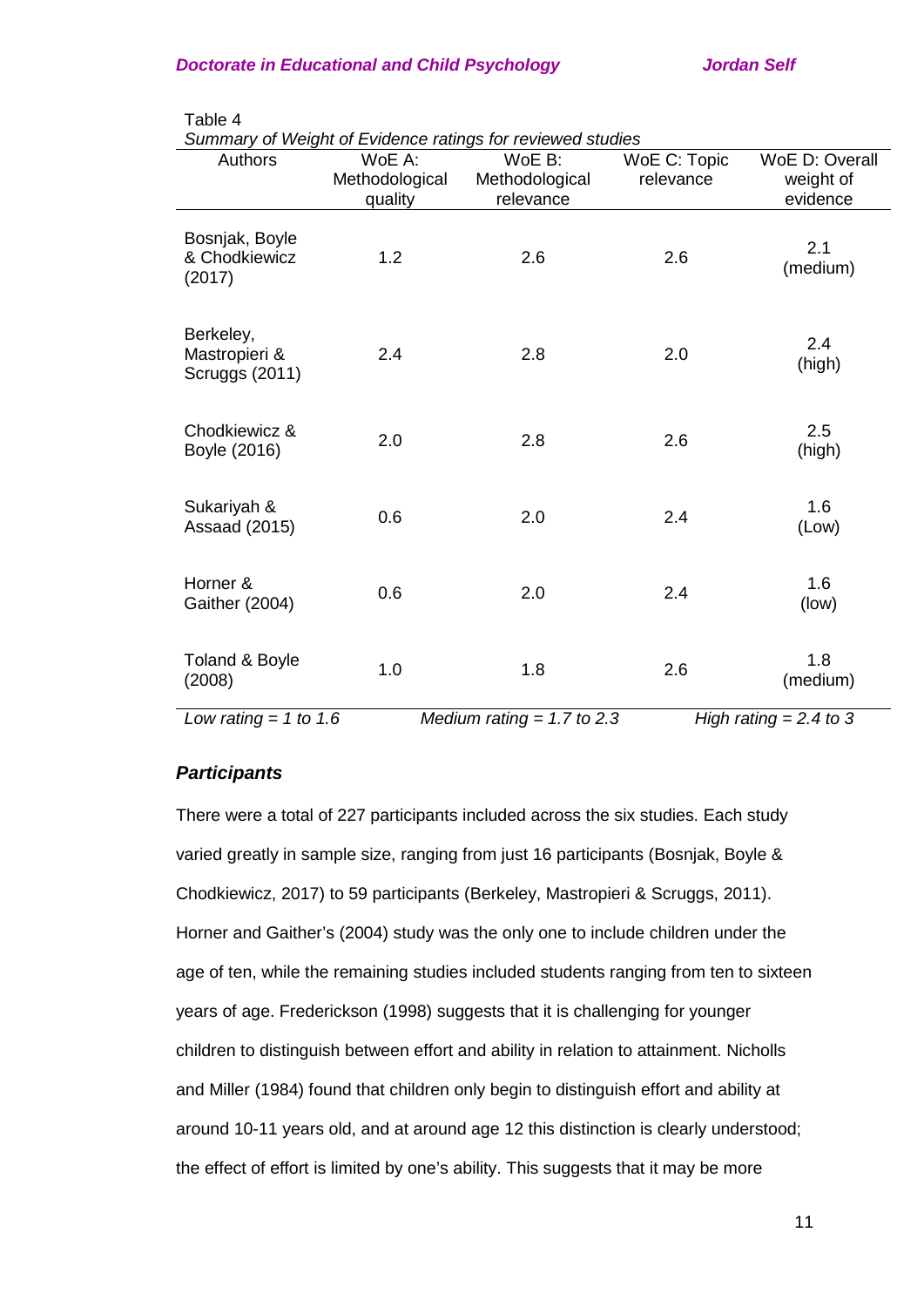appropriate to investigate the effect of AR with students aged 10 and over due to their readiness for attributional change.

## *Settings*

All six studies were carried out in a school setting as per the requirements of the exclusion and inclusion criteria outlined in Table 2. Sukariyah and Assaad (2015) were the only authors to deliver the intervention in typical classroom settings and subsequently received a higher WoE C rating than the remaining five studies that delivered the intervention in a separate location within the school. This is because embedding AR within classroom learning has wider scope for generalising the intervention to use within real school settings where it may not be practical or ethical to remove students from existing classroom learning. It is acknowledged that AR may be more suitable for use with smaller groups, thus it is not always possible for the intervention to take place within a natural classroom environment. The remaining five studies all received a 'medium' WoE C rating for the 'setting' component on the basis that many schools will deliver the intervention outside of regular classroom learning.

## *Research design*

The research design used in each study was evaluated as part of the WoE A and WoE B ratings. It is widely considered that the most appropriate research design for an 'effectiveness' question is a randomised controlled trial (Petticrew & Roberts, 2003). Three studies (Berkeley, Mastropieri & Scruggs, 2011; Bosnjak, Boyle & Chodkiewicz, 2017; Chodkiewicz & Boyle, 2016) used a randomised controlled trial and received 'high' WoE B ratings. Two studies (Horner & Gaither, 2004; Sukariyah & Assaad, 2015) used a pretest-posttest non-equivalent control group design in which participants were not truly randomised to conditions but a comparison group was still present, resulting in 'medium' WoE B ratings. Toland and Boyle (2008) used a one group pretest-posttest design in which there was no comparison group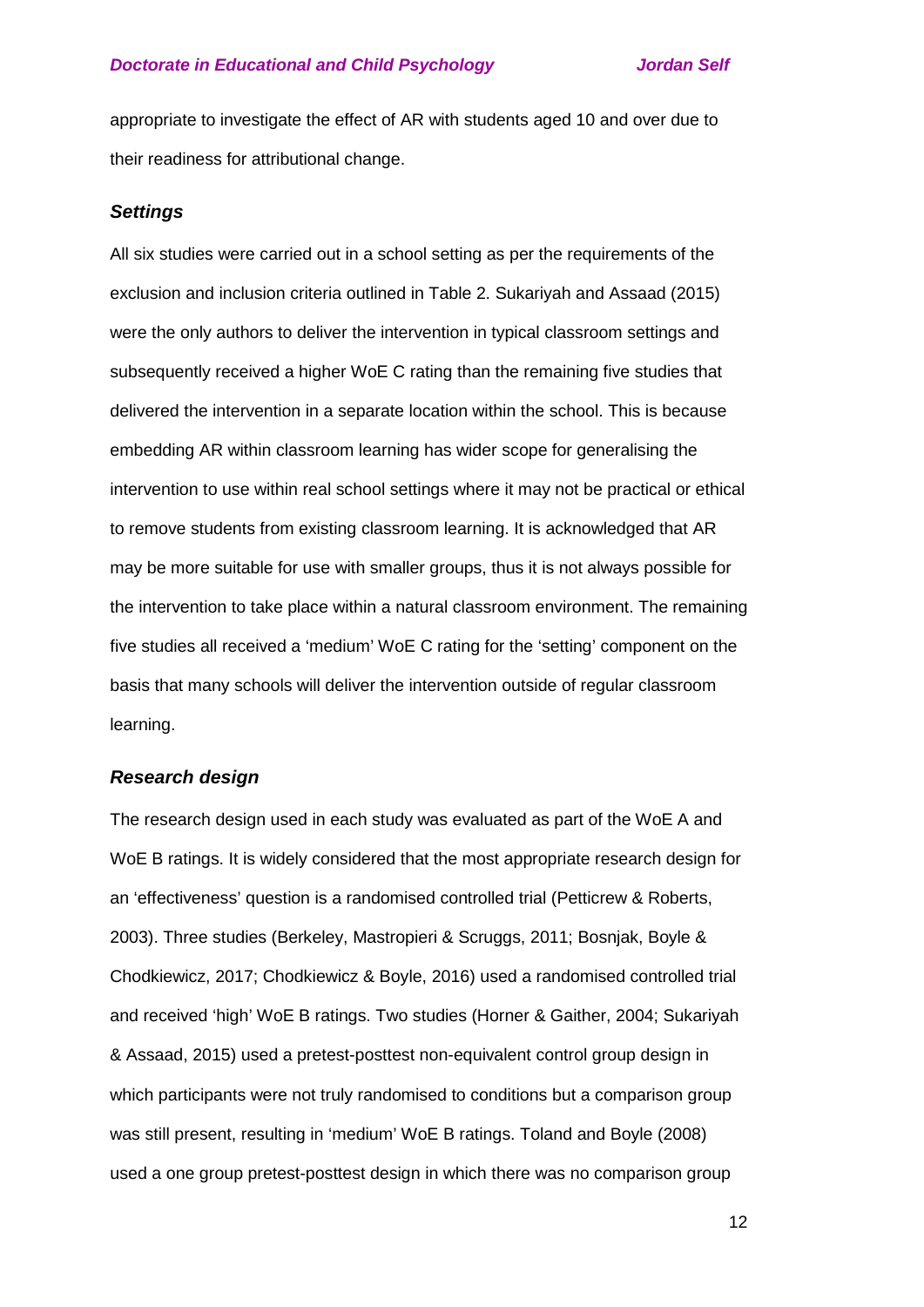or random allocation, subsequently receiving the lowest WoE B rating of all six studies.

Of those studies using a randomised controlled design, only Berkeley, Mastropieri and Scruggs (2011) used an 'active' control condition in which participants received an existing 'Read Naturally' strategy. The use of an 'active' control condition helps identify the comparative benefit of an AR intervention over other commonly used strategies. This study was awarded the highest WoE A and WoE B ratings for the comparison group components, while the other four studies used a 'no-intervention' control group and received 'medium' WoE A and B ratings. Toland and Boyle (2008) did not use any type of comparison group, meaning we cannot be sure that any improvement in academic performance is due to the AR intervention. The lack of even a 'no-intervention' condition increases the likelihood that any positive effects observed may have occurred due to factors outside of experimental condition (Barker, Pistrang, & Elliott, 2015), therefore this study received 'low' WoE A and B ratings for the comparison group components.

The use of random allocation to conditions in three studies (Berkeley, Mastropieri & Scruggs, 2011; Bosnjak, Boyle & Chodkiewicz, 2017; Chodkiewicz & Boyle, 2016) reduces potential selection bias as a threat to internal validity, allows for a direct comparison between conditions and offers a more valid representation of how the wider population will respond to the intervention (Barker, Pistrang, & Elliott, 2015). Sukariyah and Assaad (2015) used a matched participants design, assigning participants to the control condition by matching the intervention condition based on maths achievement scores. Using non-random allocation means that participants in each group may differ systematically on unmeasured variables and characteristics, although analysis of the data revealed no significant difference on measured variables between groups. Horner and Gaither (2004) used a cluster randomised design, in which groups of participants, as opposed to individuals, are randomly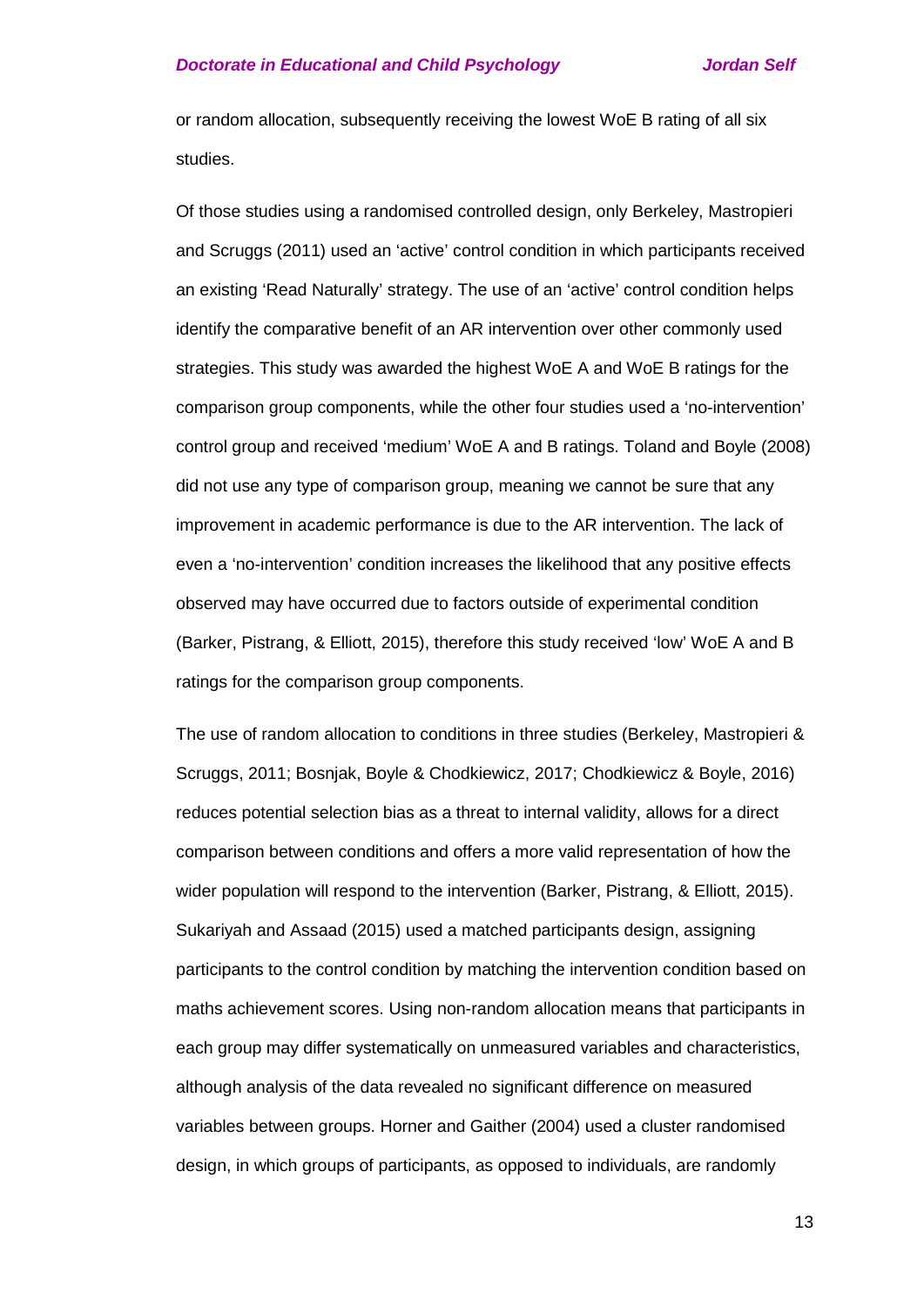allocated to groups. Lorenz, Köpke, Pfaff, and Blettner (2018) suggest that this is an appropriate approach to investigate effectiveness at a group level, such as the embedding of an AR intervention as part of whole class teaching in Horner and Gaither's (2004) study. There were clear pitfalls in this design as the two groups demonstrated significant differences in maths achievement at baseline and over 40% of the students did not give consent for their data to be analysed. The researchers used maths achievement as a covariate in later ANCOVAs but there is much debate whether such an approach appropriately 'corrects' or 'controls' for real differences between groups (Miller & Chapman, 2001). Both studies received lower WoE B ratings as a result of using non-randomised approaches to the allocation of individual participants.

## *Intervention content and delivery*

Studies varied in the duration and frequency of the intervention condition, ranging from just eight sessions over eight consecutive days (Horner & Gaither, 2004) to twelve fortnightly sessions over six months (Toland & Boyle, 2008). Sessions lasted up to 75 minutes (Bosnjak, Boyle & Chodkiewicz, 2017), while Berkeley, Mastropieri and Scruggs (2011) delivered just 10 minutes of explicit AR per session with implicit principles included in a further 20 minutes of the session. Most studies used small groups of between five and eight students while Horner and Gaither (2004) used a whole class of 30 students. Full details of duration, frequency and groupings can be found in Appendix B.

This significant variance across studies should be considered when comparing any variance in outcomes across studies, as it is possible that the duration and frequency of sessions may mediate the effectiveness of AR in raising academic achievement in literacy and numeracy. The reality of practical implications in delivering school based interventions means that duration and frequency will likely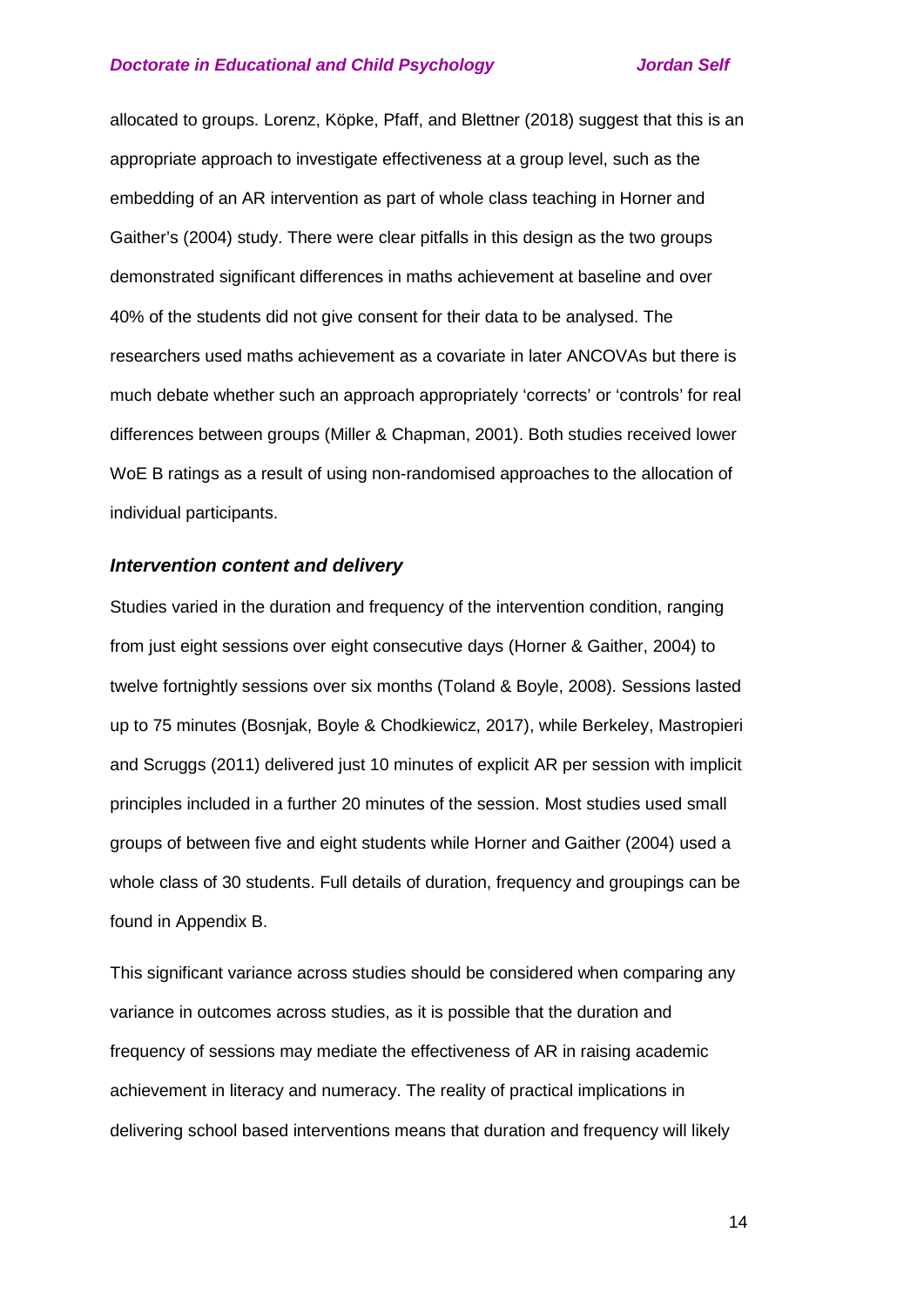also vary depending on school circumstances, therefore the conclusions of this review may be more widely generalizable to school settings.

Three studies (Bosnjak, Boyle & Chodkiewicz, 2017; Chodkiewicz & Boyle, 2016; Toland & Boyle, 2008) used similar approaches of delivery by combining traditional features of AR programs and key principles from Cognitive Behavioural Therapy (CBT). Chodkiewicz and Boyle (2016) and Bosnjak, Boyle and Chodkiewicz (2017) both followed the structure and guidelines from Toland and Boyle's (2008) study, along with the resources developed out of the study known as 'Believing you can is the first step to achieving' (Chodkiewicz & Boyle, 2015). The focus of this approach is to help students understand the link between thoughts, feelings and actions, and challenge unhelpful thoughts to restructure attributions used to explain success and failure situations.

Horner and Gaither (2004) did not adopt the CBT principles but similar to the three aforementioned studies, they included some form of the following components: teaching points, demonstration, discussion, practice and direct attributional feedback. These four studies all received higher WoE C ratings for the implementation of the intervention on the basis that the inclusion of these features would constitute a thorough AR intervention. Sukariyah and Assaad (2015) received a lower WoE C rating due to attributional feedback being the only significant component of the intervention.

Berkeley, Mastropieri and Scruggs (2011) received the lowest WoE C rating with AR only being explicitly referenced in the final ten minutes of the 30 minute 'reading comprehension strategy' session. The inclusion of a 'reading comprehension strategy' group without AR still allowed for the impact of the AR element of the intervention condition to be considered in isolation.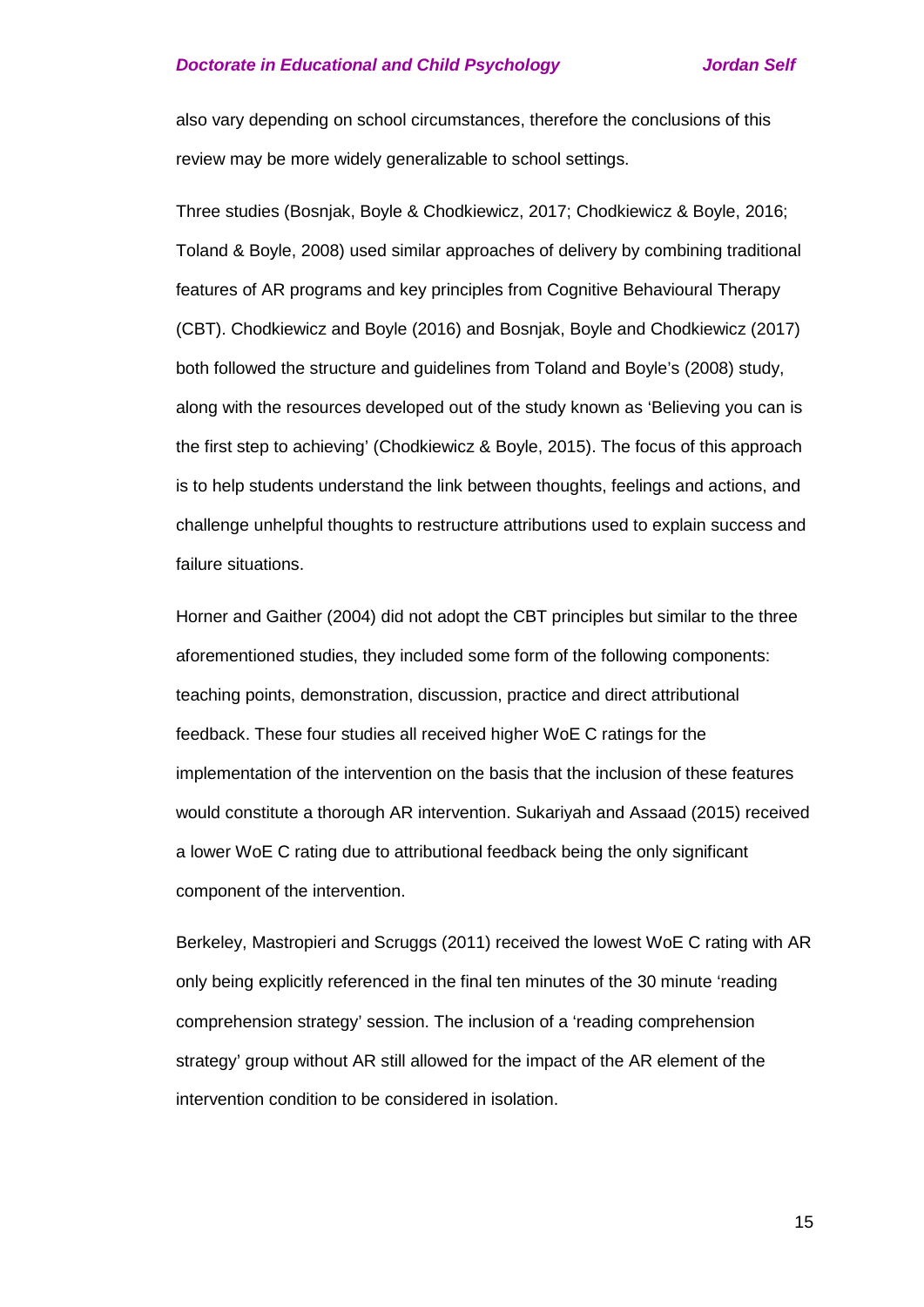## *Outcome measures*

Three studies used standardised measures of literacy and numeracy, including the reading, maths and spelling components of the Wechsler Individual Achievement Test–3rd Edition (WIAT–III; Wechsler, 2009a) (Bosnjak, Boyle & Chodkiewicz, 2017; Chodkiewicz & Boyle, 2016), and the spelling and reading components of the British Abilities Scale (Toland & Boyle, 2008). These studies all received a 'high' WoE C rating for the measurement components on the basis that these outcome measures demonstrate high levels of validity and reliability while being normed on the target population, however only Toland and Boyle (2008) received a 'high' WoE A rating due to using teacher and parent perceptions to triangulate their findings.

Berkeley, Mastropieri and Scruggs (2011) received a 'medium' WoE A and WoE C rating for measurement, using two measures of reading comprehension; a criterionreferenced comprehension summarisation test and a passage-specific content test, demonstrating reasonable level of internal consistency ( $\alpha$  = .77). Two studies (Horner & Gaither, 2004; Sukariyah & Assaad, 2015) used teacher constructed tests of maths attainment, and received lower WoE A and WoE C ratings due to uncertainty around the validity, reliability and procedure making it difficult to interpret any improvements made from pre-test to post-test.

## *Findings*

A summary of the effect sizes for each study can be found in Table 7. Tables 5 and 6 provide a guide for interpreting these values using on Cohen's (1992) descriptors. Effect sizes were taken from the findings section of the papers.

| Effect size descriptors for Conen's d |                   |
|---------------------------------------|-------------------|
| Cohen's d                             | <b>Descriptor</b> |
|                                       | Large             |
|                                       | Medium            |
|                                       | Small             |
|                                       |                   |

Table 5 *Effect size descriptors for Cohen's d*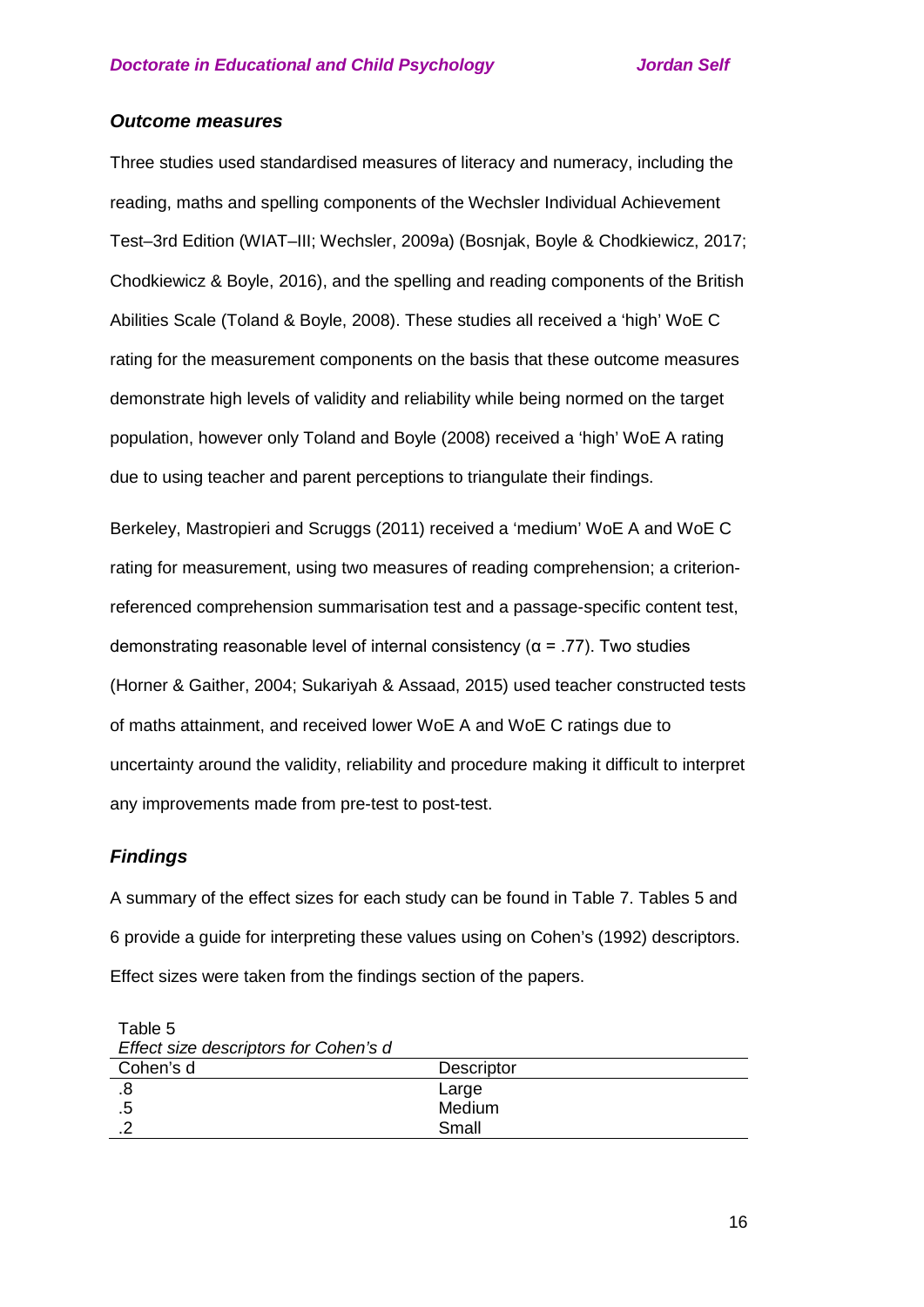| Table 6                                             |                   |
|-----------------------------------------------------|-------------------|
| Effect size descriptors for $\eta^2$ and $\eta_p^2$ |                   |
| $\eta_p{}^{2 \text{ or } \eta^2}$                   | <b>Descriptor</b> |
| .14                                                 | Large             |
| .06                                                 | Medium            |
| .01                                                 | Small             |

All six studies measured literacy and/or numeracy outcomes pre- and post-

assessment, however only two studies carried out follow up assessments; Berkeley, Mastropieri and Scruggs (2011) at six weeks and Chodkiewicz and Boyle (2016) at eight weeks. These two studies subsequently received 'high' WoE A ratings as this allows us to see whether any effects were maintained after termination of the intervention.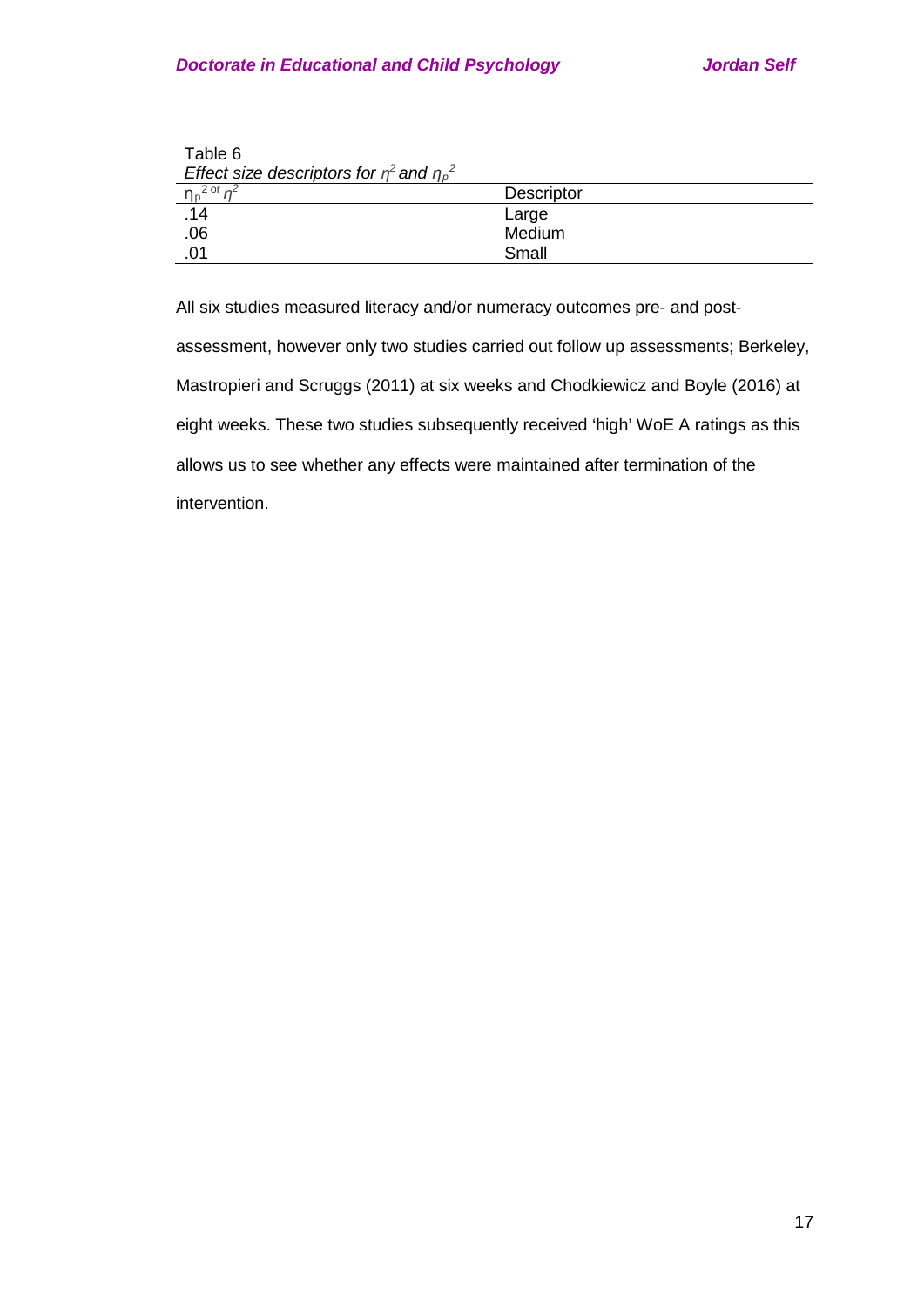# *Summary of effect sizes for reviewed studies*

| <b>Authors</b>                                  | <b>Design</b>                            | <b>Size</b> | <b>Sample Outcome Measure</b>                                                   | ES<br>estimate      |        | <b>Post-test outcomes</b><br><b>Follow-up outcomes</b> |                   |                  | <b>WoED</b>                  |                   |                 |
|-------------------------------------------------|------------------------------------------|-------------|---------------------------------------------------------------------------------|---------------------|--------|--------------------------------------------------------|-------------------|------------------|------------------------------|-------------------|-----------------|
|                                                 |                                          |             |                                                                                 |                     | P      | <b>Effect</b><br><b>Size</b>                           | <b>Descriptor</b> | $\boldsymbol{P}$ | <b>Effect</b><br><b>Size</b> | <b>Descriptor</b> |                 |
| Bosnjak,<br>Boyle &                             | Randomised<br>Controlled<br>Trial        | 16          | <b>Reading achievement</b><br>$-$ (WIAT-II-A).                                  | $\eta_{p}^{2}$      | $-.01$ | .63                                                    | Large*            | N/A              | N/A                          | N/A               | 2.1<br>(medium) |
| Chodkiewicz<br>(2017)                           |                                          |             | <b>Maths achievement -</b><br>(WIAT-II-A).                                      | $\eta_p^2$          | .19    | .12                                                    | Medium            | N/A              | N/A                          | N/A               |                 |
|                                                 |                                          |             | <b>Spelling achievement</b><br>- (WIAT-II-A).                                   | ${\eta_\text{p}}^2$ | .81    | .00.                                                   | Small             | N/A              | N/A                          | N/A               |                 |
| Berkeley,<br>Mastropieri<br>& Scruggs<br>(2011) | Randomised<br>Controlled<br><b>Trial</b> | 59          | <b>Reading</b><br><b>Comprehension:</b><br>Comprehension<br>summarization test. | Cohen's<br>d        | .000   | 1.44                                                   | Large*            | .000             | 1.21                         | Large*            | 2.4<br>(high)   |
|                                                 |                                          |             | <b>Reading</b><br><b>Comprehension:</b><br>Passage-specific<br>content test.    | Cohen's<br>d        | .89    | 0.14                                                   | Small             | .59              | 0.26                         | Small             |                 |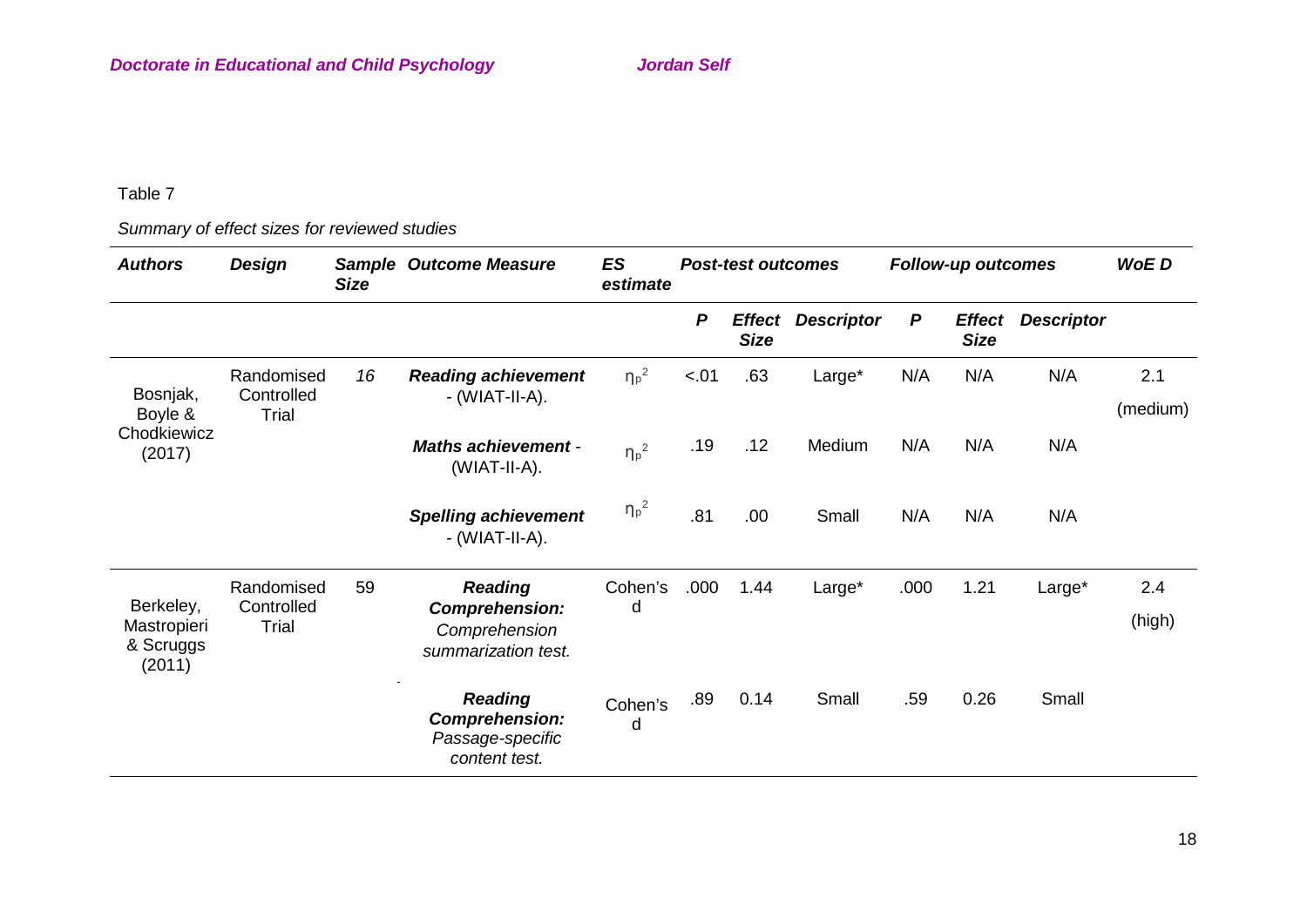*Summary of effect sizes for reviewed studies*

| <b>Authors</b>                   | <b>Design</b>                                                  | <b>Size</b> | <b>Sample Outcome Measure</b>                                                       | ES<br>estimate | <b>Post-test outcomes</b> |                              | <b>Follow-up outcomes</b> |                  |                              | <b>WoED</b>       |               |
|----------------------------------|----------------------------------------------------------------|-------------|-------------------------------------------------------------------------------------|----------------|---------------------------|------------------------------|---------------------------|------------------|------------------------------|-------------------|---------------|
|                                  |                                                                |             |                                                                                     |                | $\boldsymbol{P}$          | <b>Effect</b><br><b>Size</b> | <b>Descriptor</b>         | $\boldsymbol{P}$ | <b>Effect</b><br><b>Size</b> | <b>Descriptor</b> |               |
| Chodkiewicz<br>& Boyle<br>(2016) | Randomised<br>Controlled<br>Trial                              | 50          | <b>Reading achievement</b><br>- (WIAT-II-A).                                        | $\eta^2$       | .025                      | .075                         | Medium*                   | .012             | .128                         | Large*            | 2.5<br>(high) |
|                                  |                                                                |             | <b>Maths achievement -</b><br>(WIAT-II-A).                                          | $\eta^2$       | .071                      | .010                         | Small                     | N/A              | N/A                          | N/A               |               |
|                                  |                                                                |             | <b>Spelling achievement</b><br>- (WIAT-II-A).                                       | $\eta^2$       | .34                       | .021                         | Small                     | N/A              | N/A                          | N/A               |               |
| Sukariyah &<br>Assaad<br>(2015)  | Pretest-<br>posttest<br>non-<br>equivalent<br>control<br>group | 44          | <b>Maths achievement</b><br>Maths test. No details<br>of the test were<br>provided. | Cohen's<br>d   | .002                      | .65                          | Moderate*                 | N/A              | N/A                          | N/A               | 1.6<br>(Low)  |
|                                  | design                                                         |             | <b>Maths Achievement</b><br>First term maths scores                                 | Cohen's<br>d   | .003                      | 1.12                         | Large*                    | N/A              | N/A                          | N/A               |               |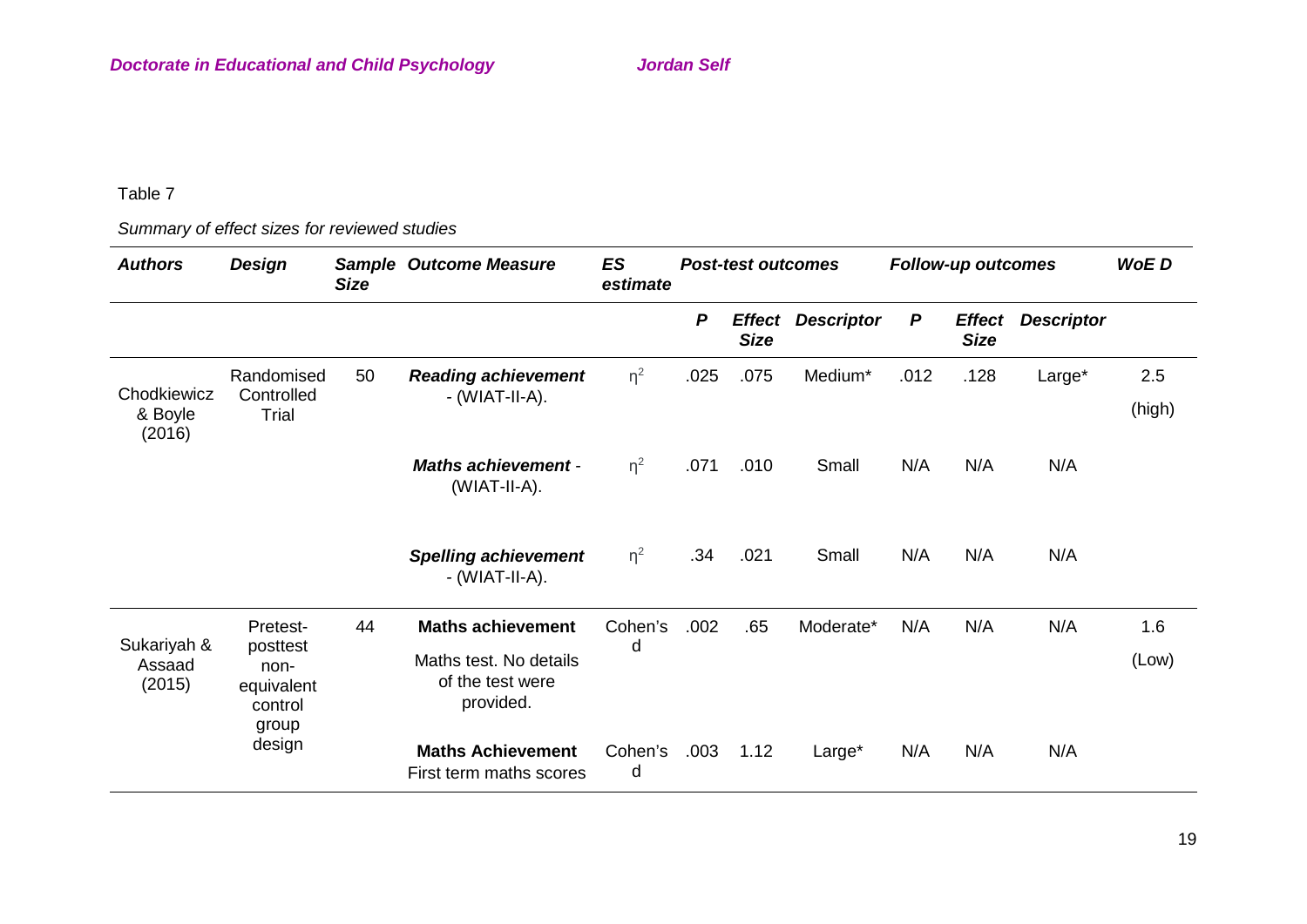*Summary of effect sizes for reviewed studies*

| <b>Authors</b>                     | <b>Design</b>                                                            | <b>Size</b> | <b>Sample Outcome Measure</b>                                                            | ES<br>estimate                                               | <b>Post-test outcomes</b> |             | <b>Follow-up outcomes</b> |        |                              | <b>WoED</b>       |              |                 |
|------------------------------------|--------------------------------------------------------------------------|-------------|------------------------------------------------------------------------------------------|--------------------------------------------------------------|---------------------------|-------------|---------------------------|--------|------------------------------|-------------------|--------------|-----------------|
|                                    |                                                                          |             |                                                                                          |                                                              | P                         | <b>Size</b> | <b>Effect Descriptor</b>  | P      | <b>Effect</b><br><b>Size</b> | <b>Descriptor</b> |              |                 |
|                                    |                                                                          |             | vs third term maths<br>scores                                                            |                                                              |                           |             |                           |        |                              |                   |              |                 |
| Horner &<br>Gaither<br>(2004)      | Pretest-<br>posttest<br>non-<br>equivalent<br>control<br>group<br>design | 29          | <b>Maths Achievement</b><br>7 question curriculum<br>unit review; pre- and<br>posttests. | Cohen's<br>d                                                 | .055                      | .52         | Medium                    | N/A    | N/A                          | N/A               | 1.6<br>(Low) |                 |
| Toland &<br><b>Boyle</b><br>(2008) | One group<br>pretest-<br>posttest<br>design                              | 29          |                                                                                          | <b>Reading Attainment:</b><br><b>British Abilities Scale</b> | Cohen's $< 001$<br>d      |             | 0.22                      | Small* | N/A                          | N/A               | N/A          | 1.8<br>(medium) |
|                                    |                                                                          |             | <b>Spelling Attainment:</b><br><b>British Abilities Scale</b>                            | Cohen's 0.069<br>d                                           |                           | 0.12        | Small                     | N/A    | N/A                          | N/A               |              |                 |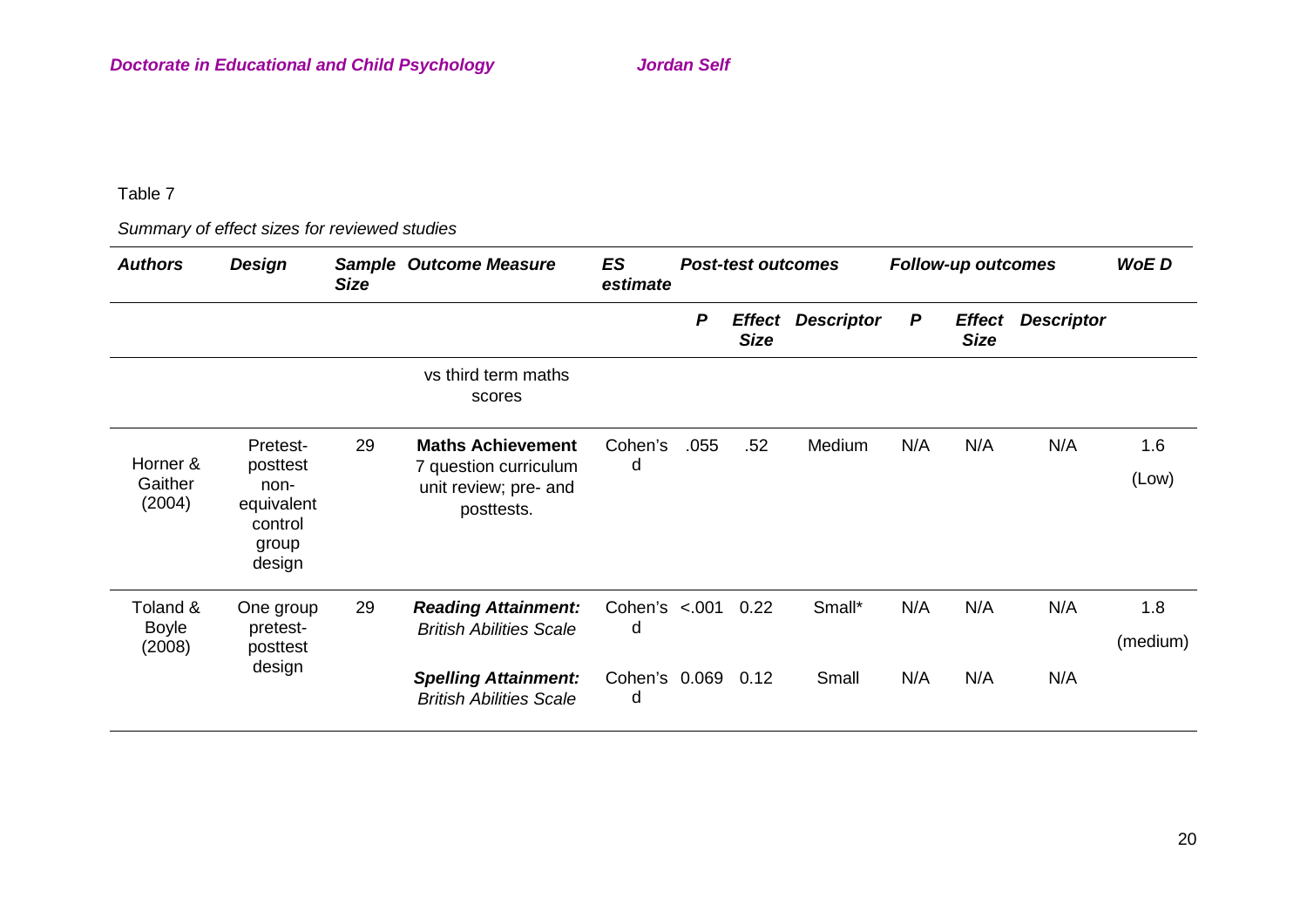Chodkiewicz and Boyle (2016) found no significant differences in spelling and maths attainment between the AR group and the control group. They did, however, find a medium, significant effect ( $n^2$  = .075, p = .025) on reading attainment at post-test measurements. The effect on reading attainment actually increased at the two month follow up ( $\eta^2$  = .128, p = .012), suggesting that the impact of the AR may have required more time to practise and internalise the learnt skills before the effect truly manifests. This study received a 'high' WoE D rating, suggesting it is both methodologically sound and relevant to the current review question, so should be given considerable weight when drawing conclusions about the impact of AR.

Bosnjak, Boyle and Chodkiewicz's (2017) findings tend to support those reported by Chodkiewicz and Boyle (2016), finding a large, significant effect of AR on reading attainment at post-test measurements ( $\eta^2 = .63$ , p = .01), while no significant effects were found for maths or spelling attainment. This study received a 'medium' WoE D rating, however it only received a 'low' WoE A rating due to the lack of a follow up assessment and an insufficient sample size to detect a large effect size for a power of .80. These methodological limitations must be taken into account, but 'high' WoE B and C ratings demonstrate it is still relevant to the current review question.

Berkeley, Mastropieri and Scruggs (2011) found a large, significant effect of the AR condition on reading comprehension ( $d= 1.44$ ,  $p = 0.00$ ) which was maintained at the six week follow up assessment ( $d= 1.21$ , p =.000). This effect was only found for one measure of reading comprehension, and there was no significant difference between the two intervention conditions with and without the AR element. This suggests that the improved reading comprehension cannot be conclusively ascribed to the impact of AR. This study received a 'high' WoE D rating so should be given due weight, however it 'received a lower 'WoE' C rating on the basis that AR was not the primary focus of either intervention condition.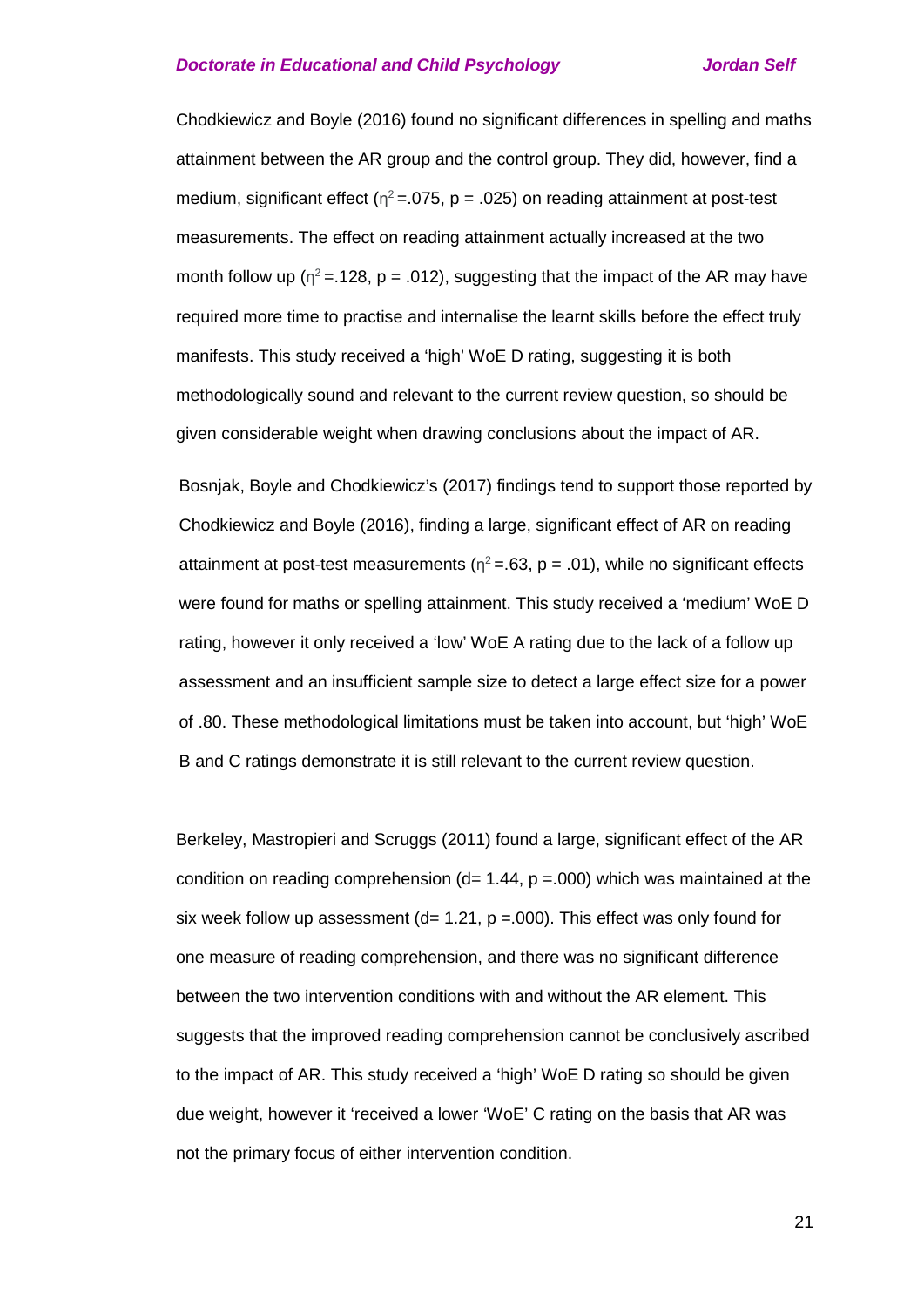Toland and Boyle (2008) found that children with learning difficulties in the intervention condition showed a significant increase in reading attainment, but only a small effect size was found  $(d= .22, p = .001)$ . Similar to the other studies, there was no significant effect on spelling attainment. This study received a 'medium' WoE D rating but a 'low' WoE A rating was awarded due to the lack of a comparison group, which means that the increase in reading attainment may be due to factors outside of the intervention.

Horner and Gaither (2004) found no significant effect of the intervention condition on maths attainment. Interestingly, the children in the intervention condition did show a significant decrease in attribution to uncontrollable factors post-test. This suggests that the intervention was successful in altering attributions but not for improving maths attainment. This study received a 'low' WoE D rating, largely due to receiving the joint-lowest WoE A rating. These findings should be interpreted with caution and will not be heavily weighted when drawing conclusions in this review.

Sukariyah and Assaad (2015) found a large, significant effect of AR on maths attainment ( $d = 1.12$ ,  $p = 0.003$ ) as measured by termly maths scores. This study was the only one included in this review to find a significant effect on maths attainment, however it also received the lowest WoE A and WoE D of all included studies. The use of ambiguous outcome measures with no clear evidence of validity or reliability means that these findings may not be useful in evaluating whether AR is effective in raising literacy and numeracy attainment.

### **Conclusions and recommendations**

In summary, the current review supports the effectiveness of an AR intervention to improve reading attainment in school-aged children. The overall findings from the reviewed studies suggest that reading attainment significantly improved as the result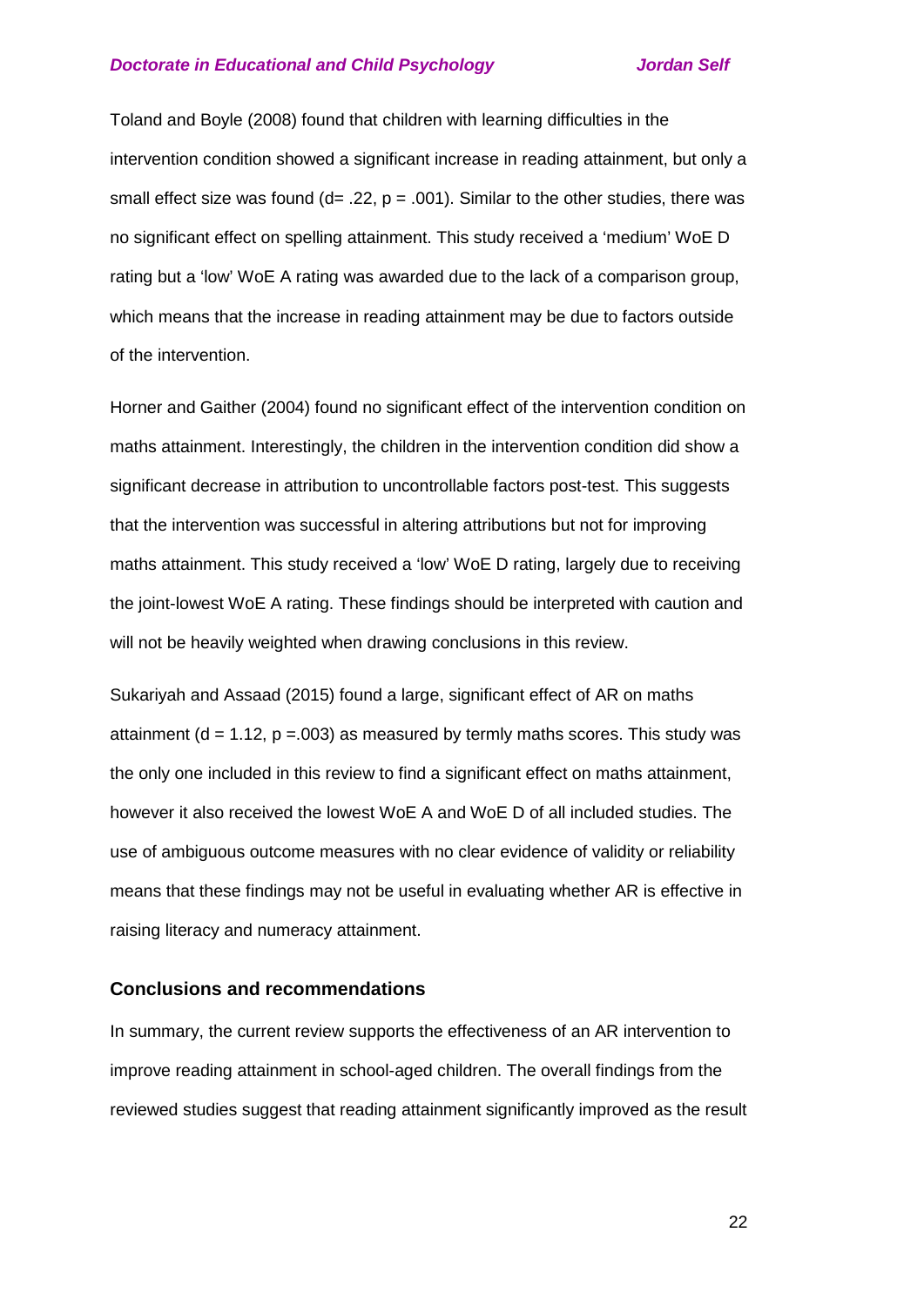of an AR intervention, while spelling and maths attainment did not significantly improve compared to control conditions.

There are a number of possible explanations for these findings. It could be that the different outcomes achieved for reading, spelling and maths may be due to the specific learning requirements in each of these academic areas. Toland and Boyle (2008) suggest that performance in certain academic areas may be more easily influenced by attributional change and increased motivation. Over 90% of the studies in Lewis and Samuels' (2005) review found that an increased volume of reading led to an improvement in reading, suggesting that an increased motivation to engage in reading would likely impact reading attainment. This, of course, will largely depend on an individual's basic reading skills being at an appropriate level to access a text.

A key component of AR is to help students believe that effort will lead to success, however it is possible that before this newfound belief can impact maths and spelling attainment, students may also need to develop the necessary subject specific skills (Ziegler & Heller, 2010). Robertson (2000) also points out that both maths and spelling usually require some level of rote learning over an extended period of time, therefore the impact of an AR intervention may not be immediately noticeable for these areas at post-intervention assessments.

Only two studies performed follow up assessments (Berkeley, Mastropieri and Scruggs, 2011; Chodkiewicz and Boyle, 2016) and this remains an important area of consideration for future research. Both studies found that the effect was somewhat maintained after the termination of the intervention, but little is known regarding the long term maintenance and generalisation of the changes in reading attainment within everyday curriculum learning.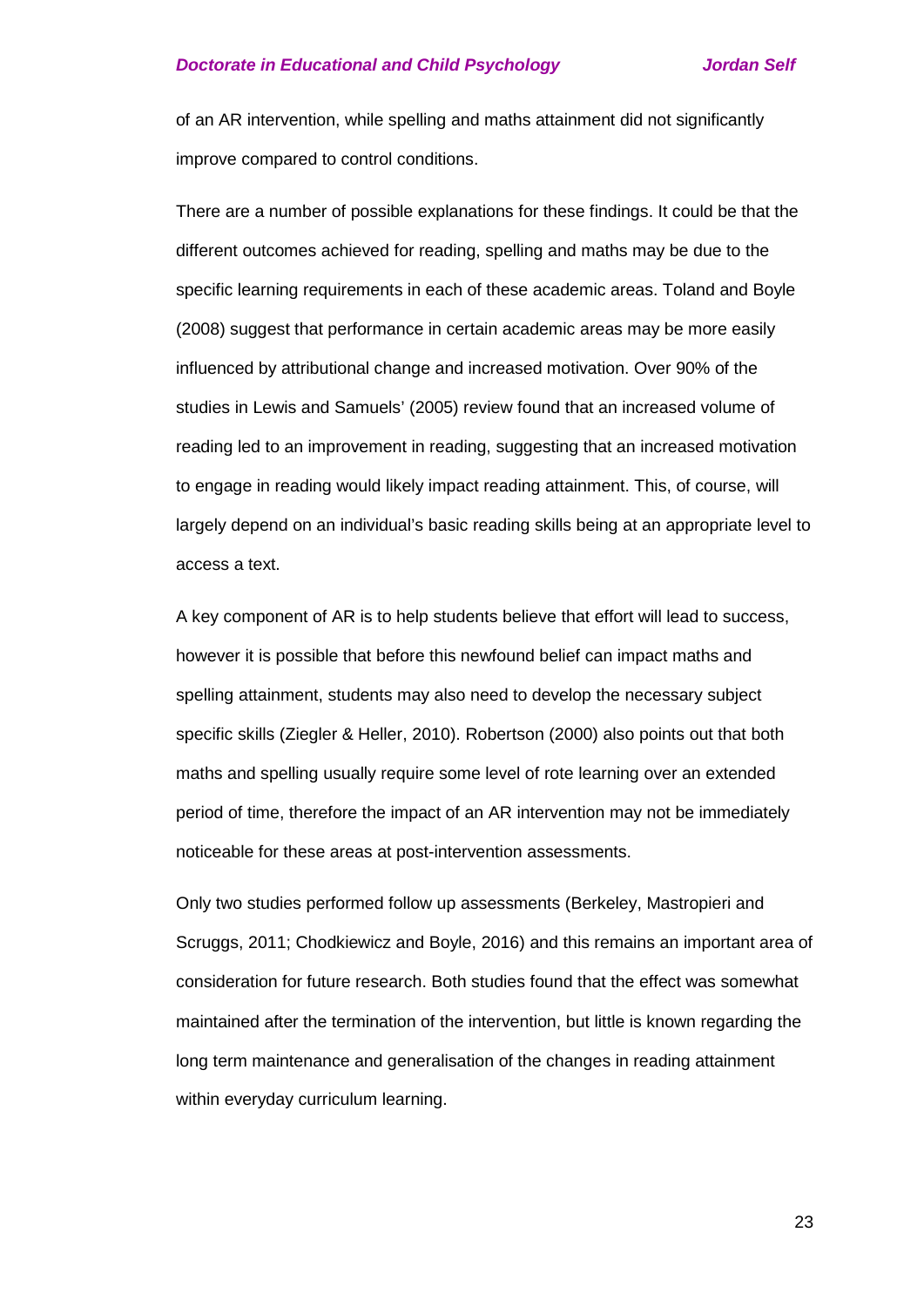It is also important to note that only two studies were able to demonstrate significant changes in students' attributional profiles (Horner & Gaither, 2004; Sukariyah & Assaad, 2015). Therefore, it is not wise to assume that the improved reading attainment found in the four studies reviewed (Berkeley, Mastropieri & Scruggs, 2011; Bosnjak, Boyle & Chodkiewicz, 2017; Chodkiewicz & Boyle, 2016; Toland & Boyle, 2008) was caused by the participants' change in attributional style, but perhaps by other extraneous variables. These studies all combined the intervention with additional support, either in the form of reading comprehension strategy instruction or CBT techniques. It is possible that these aspects of the intervention may have had a greater influence on reading attainment than the AR components of the intervention. Future research should consider using a wider array of measures to investigate the potential mediating factors between AR and reading attainment.

Despite some uncertainty around the underlying mechanisms leading to improved reading attainment, there appears to be some potential educational significance for an AR intervention for this purpose. These interventions were implemented with relative ease, using minimal resources and with appropriate training, successfully delivered by existing teaching staff (Berkeley, Mastropieri & Scruggs, 2011). The availability of a manual (Boyle & Chodkiewicz, 2015) also increases the feasibility of school implementation. Additionally, the underlying principles of AR do not require constant, explicit instruction in order to be embedded in classroom learning, meaning after the initial phase of delivery, teachers could continue providing attributional feedback as part of their everyday teaching.

The current evidence suggests that AR may be an appropriate intervention for raising attainment in reading, but not for maths or spelling. The research demonstrates that it can be a flexible intervention, used with a range of age groups, a variety of group sizes, and differing durations and frequencies. There remains a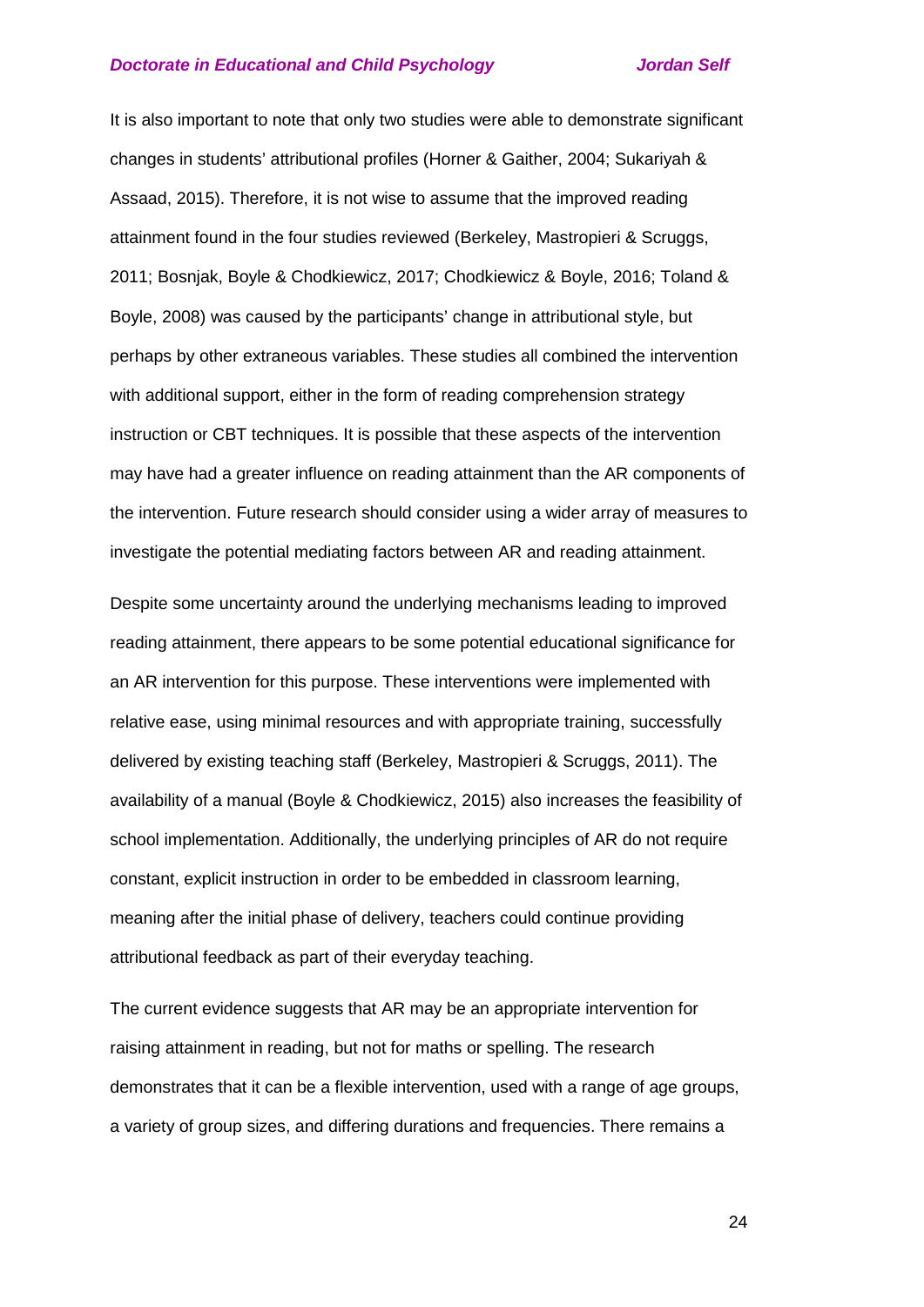need for further, longitudinal research to investigate the influence of the intervention on other academic disciplines.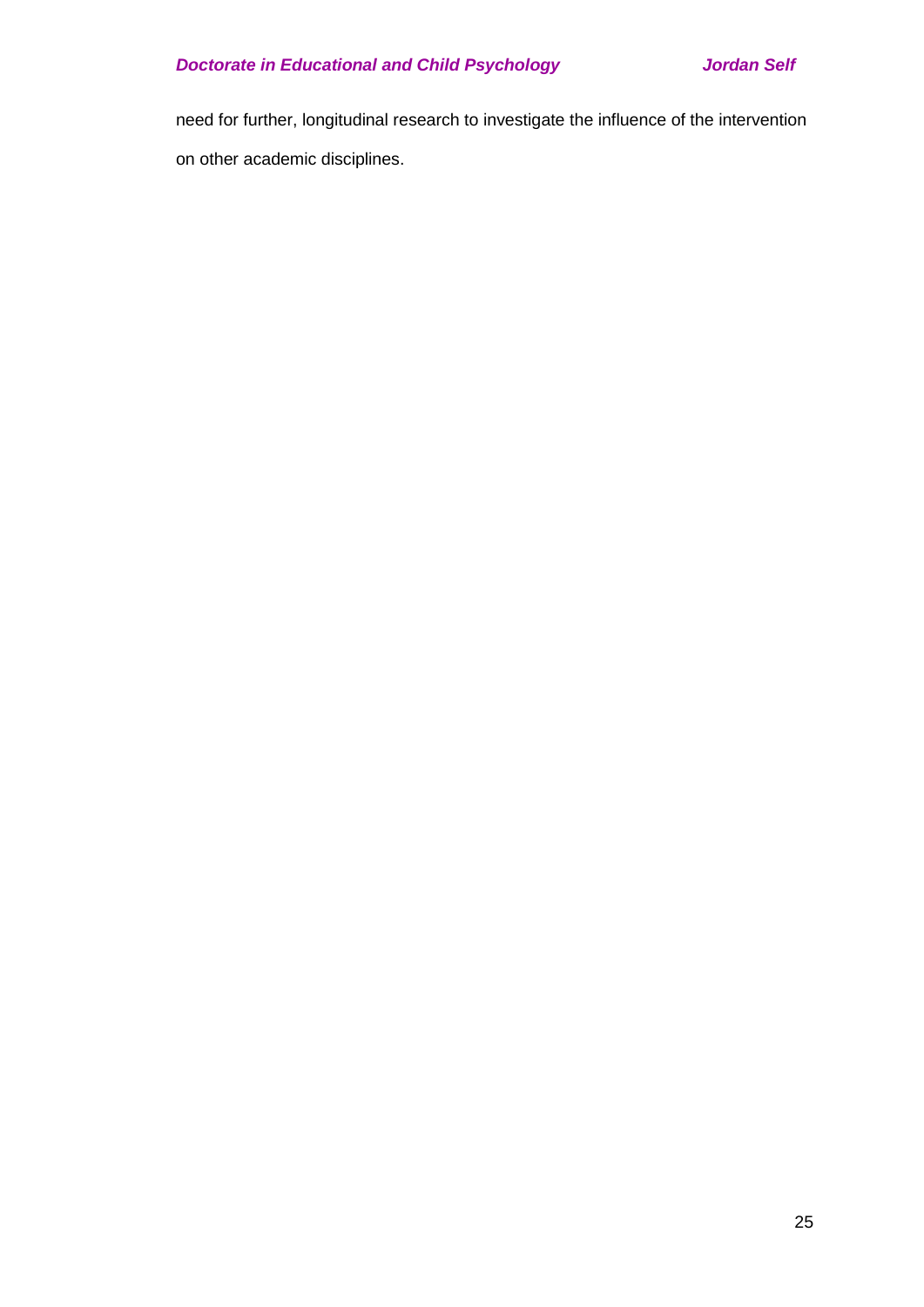## **References and appendices**

## *References*

- Barker, C., Pistrang, N., & Elliott, R. (2015). *Research methods in clinical psychology: An introduction for students and practitioners*. John Wiley & Sons.
- Berkeley, S., Mastropieri, M. A., & Scruggs, T. E. (2011). Reading comprehension strategy instruction and attribution retraining for secondary students with learning and other mild disabilities. *Journal of Learning Disabilities, 44*(1), 18–32.
- Bosnjak, A., Boyle, C., & Chodkiewicz. (2017). An intervention to retrain attributions using CBT: A pilot study. *The Educational and Developmental Psychologist, 34*(1), 19–30.
- Boyle, C., & Chodkiewicz, A. (2015). *Believing you can is the first step to achieving: A CBT and attribution retraining programme to improve self-belief in students aged 8-12*. Jessica Kingsley Publishers.
- Chodkiewicz, A. R., & Boyle, C. A. I. (2016). Promoting positive learning in Australian students aged 10- to 12-years-old using attribution retraining and cognitive behavioral therapy: A pilot study. *School Psychology International, 37*(5), 519–535.

Cohen, J. (1992). A power primer. Psychological Bulletin, 112, 155–159.

- Denscombe, M. (2000). Social conditions for stress: Young people's experience of doing GCSEs. *British Educational Research Journal, 26*, 259–374.
- Dweck, C. S. (1975). The role of expectations and attributions in the alleviation of learned helplessness. *Journal of personality and social psychology*, *31*(4), 674-685.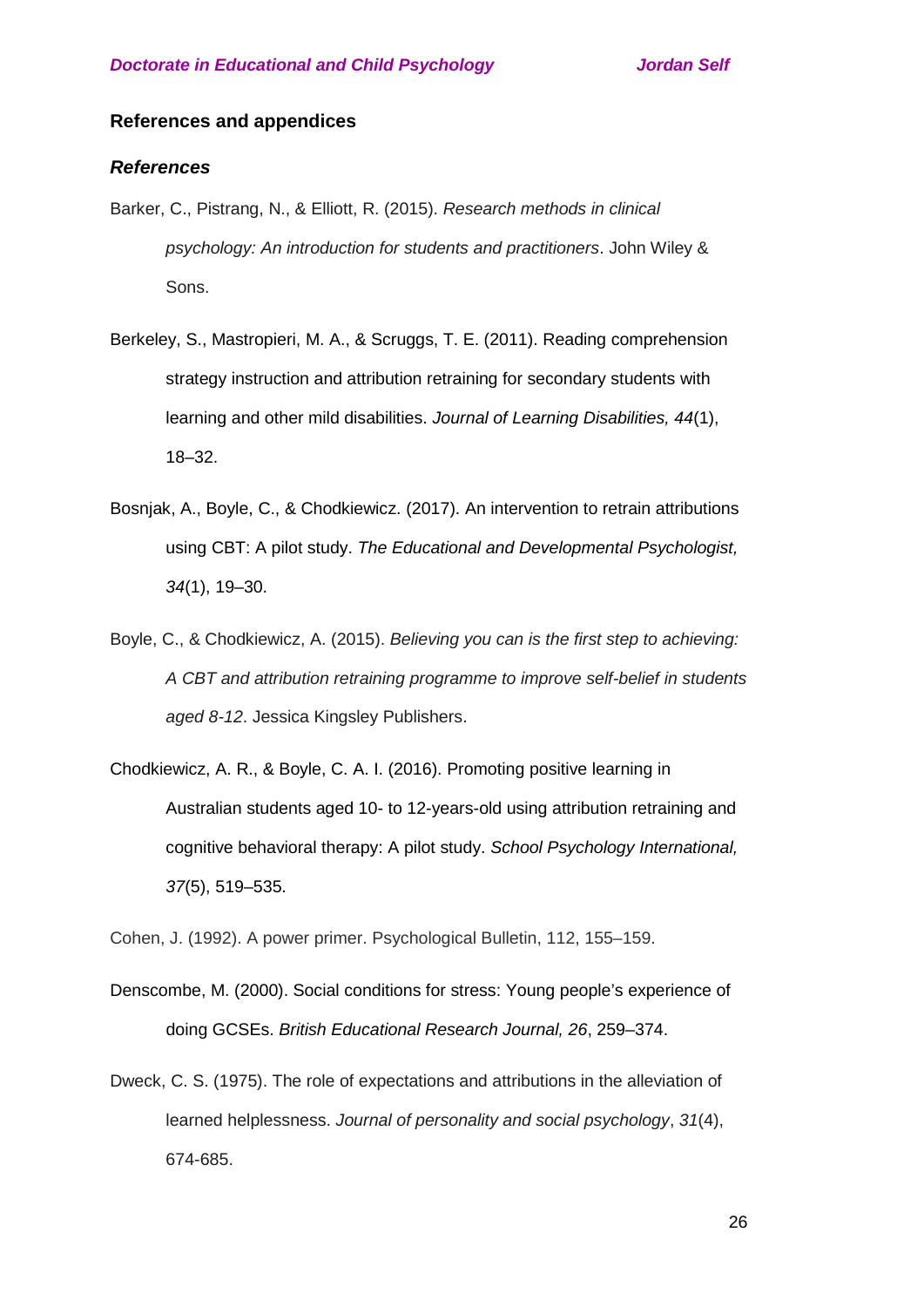- Försterling, F. (1985). Attributional retraining: A review. *Psychological bulletin*, *98*(3), 495-512.
- Frederickson, N. (1998). Causal judgement and explanation: A practitioner response to Denis Hilton. *Educational and Child Psychology, 15*(2), 35-42.

Giddens, A. (1991). Modernity and self-identity. Cambridge: Polity Press.

- Gough, D. (2007). Weight of evidence: a framework for the appraisal of the quality and relevance of evidence. *Research papers in education*, *22*(2), 213-228.
- Heider, F. (1958). *The psychology of interpersonal relations.* New York: Wiley
- Heller, K. A., Finsterwald, M., & Ziegler, A. (2010). Implicit theories of mathematics and physics teachers on gender-specific giftedness and motivation. *Munich studies of giftedness*, 239-252.
- Horner, S. L., & Gaither, S. M. (2004). Attribution Retraining Instruction with a Second-Grade Class. *Early Childhood Education Journal, 31*(3), 165–170.
- Kloosterman, P. ( April 1984 ). *Attribution theory and mathematics education*. Paper presented at the American Educational Research Association, New Orleans, Louisiana. (ERIC Reproduction Service No. ED244830)
- Kratochwill, T. R. (2003). Task force on evidence-based interventions in school psychology. Retrieved January 3, 2020, from <http://madison.k12.in.us/MCSWeb/CSSU/EBI%20Manual.pdf>
- Lewis, M., & Samuels, S. J. (2005). Read more, read better. *A meta-analysis of the literature on the relationship between exposure to reading and reading achievement. University of Minnesota*.
- Lorenz, E., Köpke, S., Pfaff, H., & Blettner, M. (2018). Cluster-Randomized Studies: Part 25 of a Series on Evaluating Scientific Publications. *Deutsches Ärzteblatt International*, *115*(10), 163-168.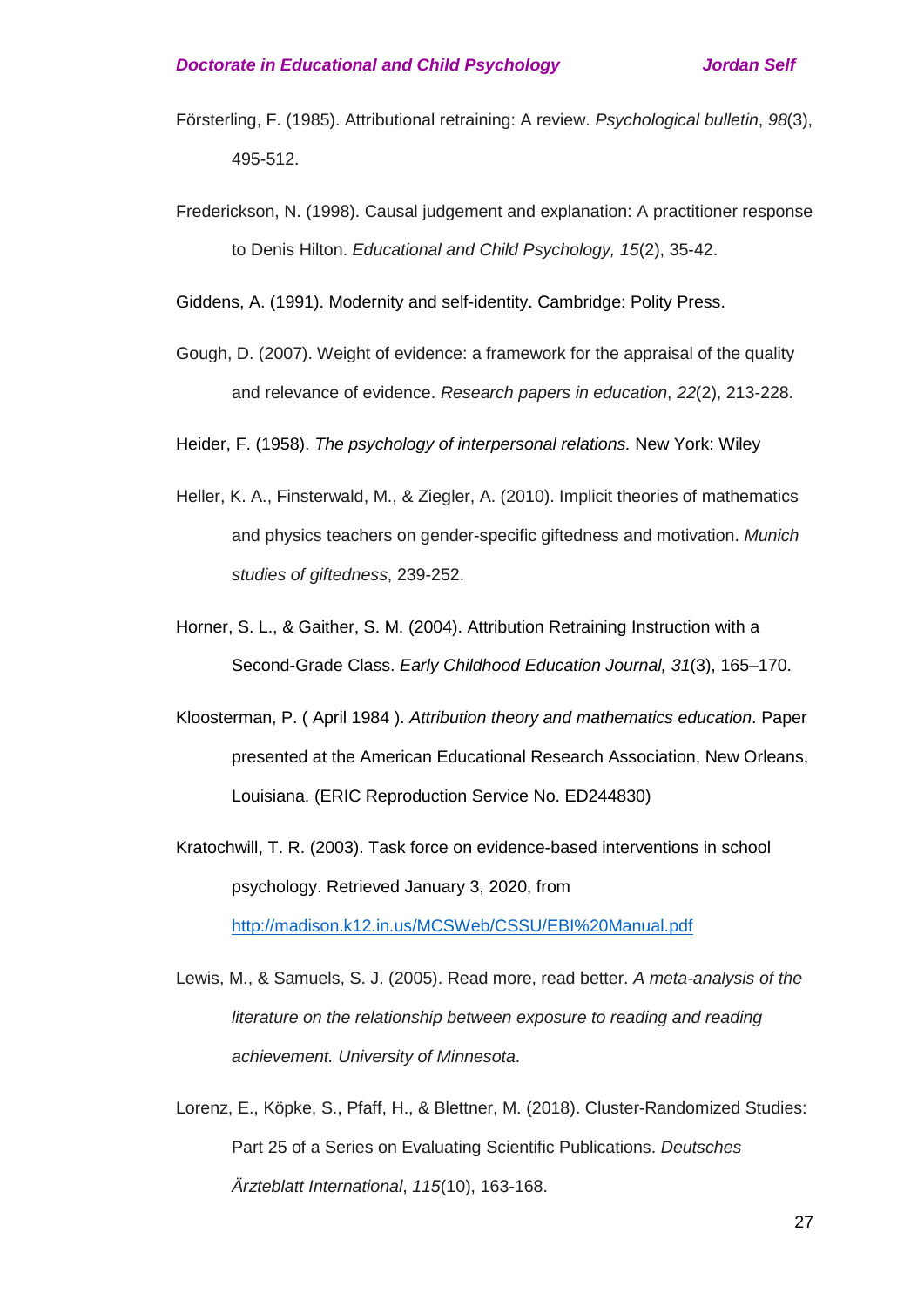- Miller, G. A., & Chapman, J. P. (2001). Misunderstanding analysis of covariance. *Journal of abnormal psychology*, *110*(1), 40-48.
- Nicholls, J. G., & Miller, A. T. (1984). Development and its discontents: The differentiation of the concept of ability. *Advances in motivation and achievement*, *3*, 185-218.
- Perry, R., & Hall, N. (2009). Attributional retraining in academic achievement settings. *The Psychology of Classroom Learning: An Encyclopaedia*.
- Petticrew, M., & Roberts, H. (2003). Evidence, hierarchies, and typologies: horses for courses. *Journal of Epidemiology & Community Health*, *57*(7), 527-529.
- Robertson, J. S. (2000). Is attribution training a worthwhile classroom intervention for K–12 students with learning difficulties?. *Educational Psychology Review*, *12*(1), 111-134.
- Roome, T., & Soan, C. A. (2019). GCSE exam stress: student perceptions of the effects on wellbeing and performance. *Pastoral Care in Education*, *37*(4), 297-315.
- Sukariyah, M. B., & Assaad, G. (2015). The Effect of Attribution Retraining on the Academic Achievement of High School Students in Mathematics. In Ozcan, D (Ed.), *first global conference on contemporary issues in education (globeedu 2014*) (pp. 345–351).
- Toland, J., & Boyle, C. (2008). Applying Cognitive Behavioural Methods to Retrain Children's Attributions for Success and Failure in Learning. *School Psychology International, 29*(3), 286–302.
- Wechsler, D. (2009a). Wechsler Individual Achievement Test-Third edition. Bloomington, MN: PsychCorp.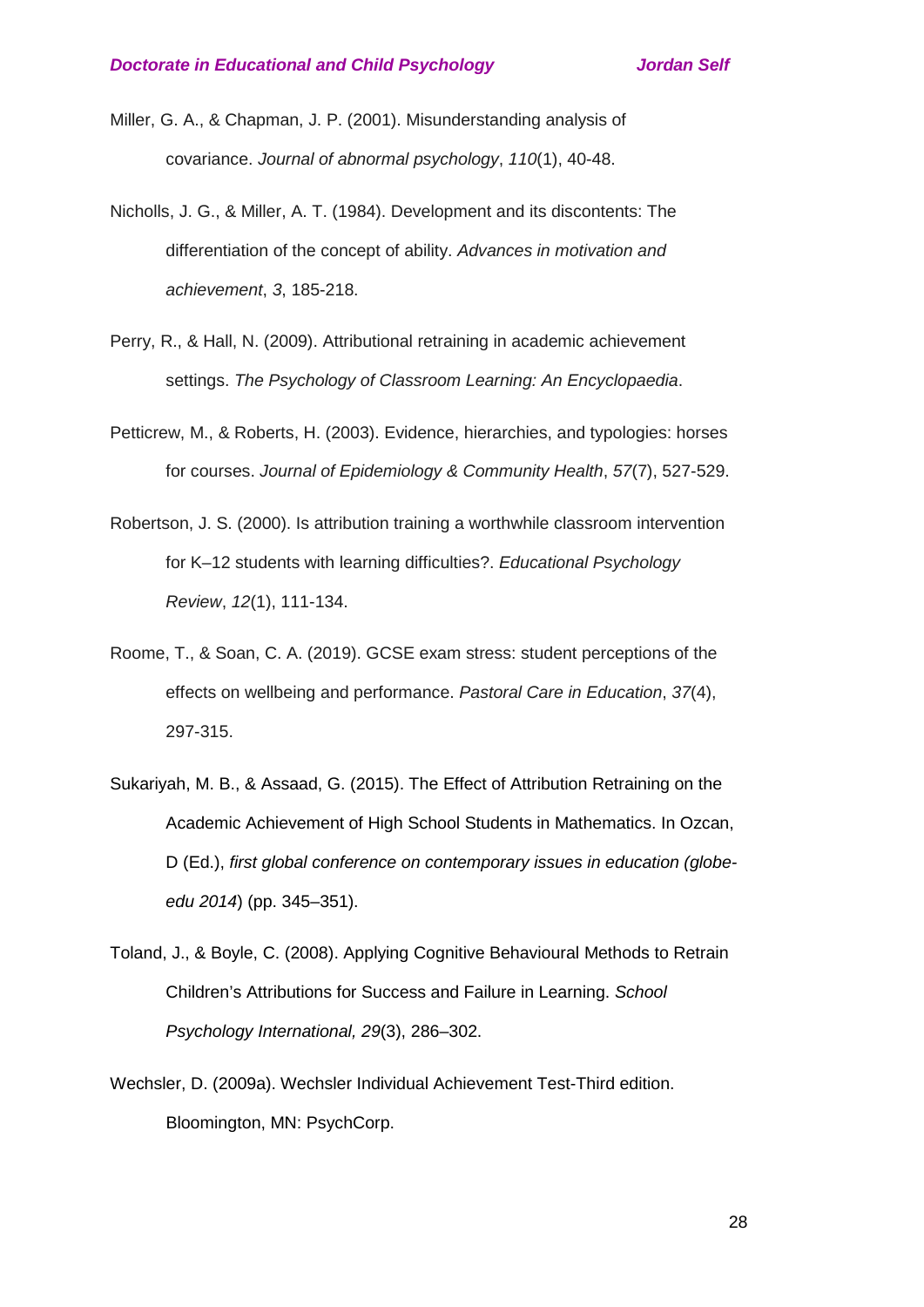Weiner, B. (1985). An attributional theory of achievement motivation and emotion. *Psychological review*, *92*(4), 548-573.

Weiner, B. (Ed.). (1974). *Achievement motivation and attribution theory*. General Learning Press.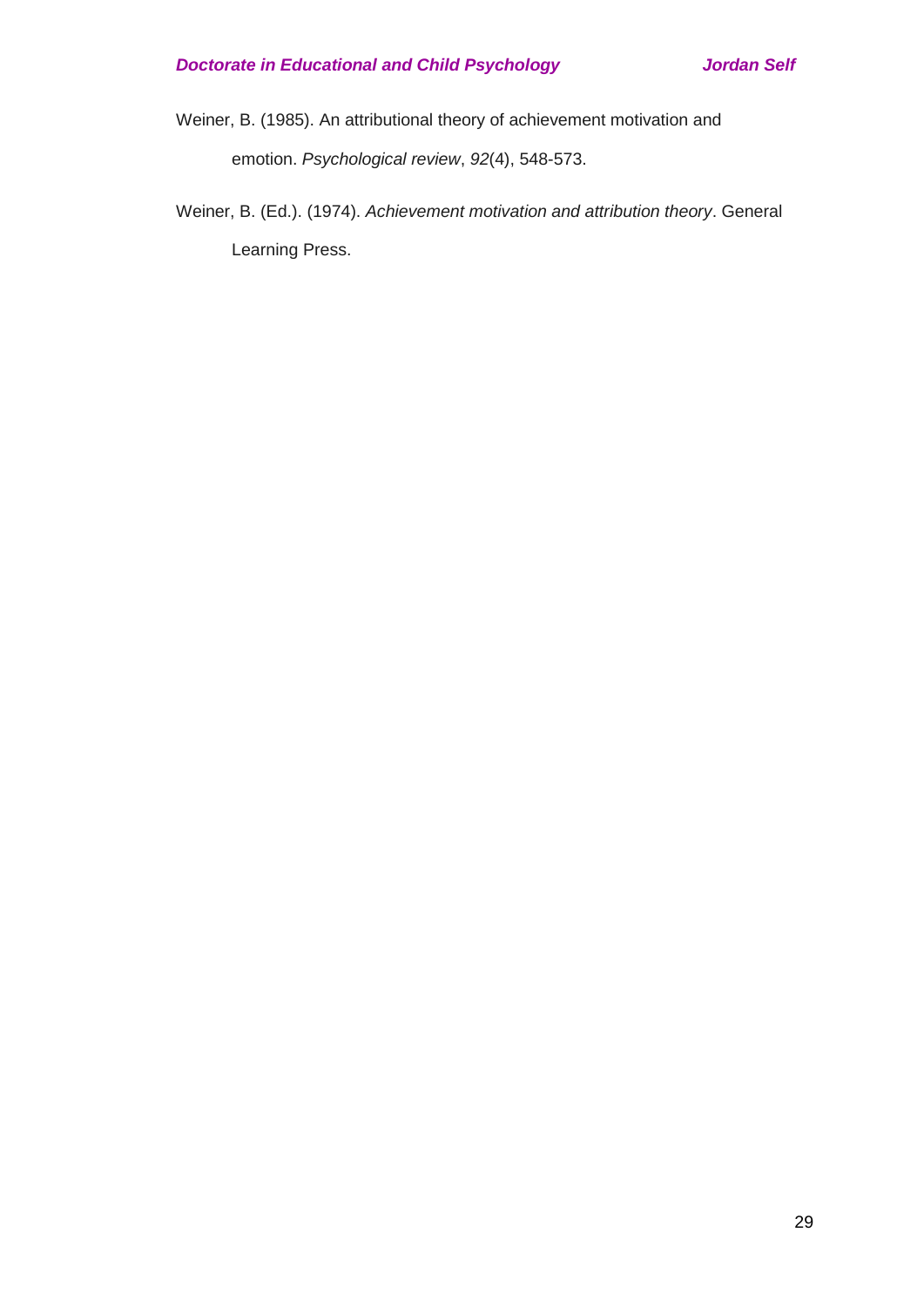| Appendix A: Articles excluded at full text screening                    |                                                   |
|-------------------------------------------------------------------------|---------------------------------------------------|
| <b>Excluded studies</b>                                                 | Excluded by criteria                              |
| Ashouri, M., Tajrishi, M. P. R., Abkenar, S. S. J., & Ashouri, J.       | 3 - The article is not<br>written in English.     |
| (2012). The effectiveness of learning strategies and attribution        |                                                   |
| retraining instruction methods on mathematical problem solving in       |                                                   |
| intellectually disabled students. Developmental Psychology: Journal     |                                                   |
| of Iranian Psychologists, 8(31), 247-256.                               |                                                   |
|                                                                         |                                                   |
| Boese, G. D. B., Stewart, T. L., Perry, R. P., & Hamm, J. M. (2013).    | 6 - The participants are<br>not school aged (Over |
| Assisting failure-prone individuals to navigate achievement             | 18)                                               |
| transitions using a cognitive motivation treatment (attributional       |                                                   |
| retraining). Journal of Applied Social Psychology, 43(9), 1946-1955.    |                                                   |
| http://dx.doi.org/10.1111/jasp.12139                                    |                                                   |
|                                                                         |                                                   |
| Dresel, M., & Ziegler, A. (2006). Long-term enhancement of              | 3 – The article is not                            |
| academic self-concept and implicit ability theory through computer-     | written in English.                               |
| based attribution feedback. Langfristige Forderung von                  |                                                   |
| Fahigkeitsselbstkonzept Und Impliziter Fahigkeitstheorie Durch          |                                                   |
| Computerbasiertes Attributionales Feedback., 20(1-2), 49-63.            |                                                   |
| http://dx.doi.org/10.1024/1010-0652.20.12.49                            |                                                   |
|                                                                         |                                                   |
| Kolic-Vehovec, S. (2002). Self-monitoring and attribution training with | 5 – The article does not                          |
| poor readers. Studia Psychologica, 44(1), 57-68.                        | include Attribution<br>Retraining in one of the   |
|                                                                         | intervention conditions.                          |
| Lavasani, M. G., Sharifian, M. S., Naghizadeh, S., & Hematirad, G.      | 8 – The study has no                              |
| (2012). The effect of attribution retraining on academic achievement.   | outcome measures<br>assessing Academic            |
| In Baskan, GA and Ozdamli, F and Kanbul, S and Ozcan, D (Ed.),          | Attainment in literacy<br>and numeracy.           |
| 4th world conference on educational sciences (WCES-2012) (Vol.          |                                                   |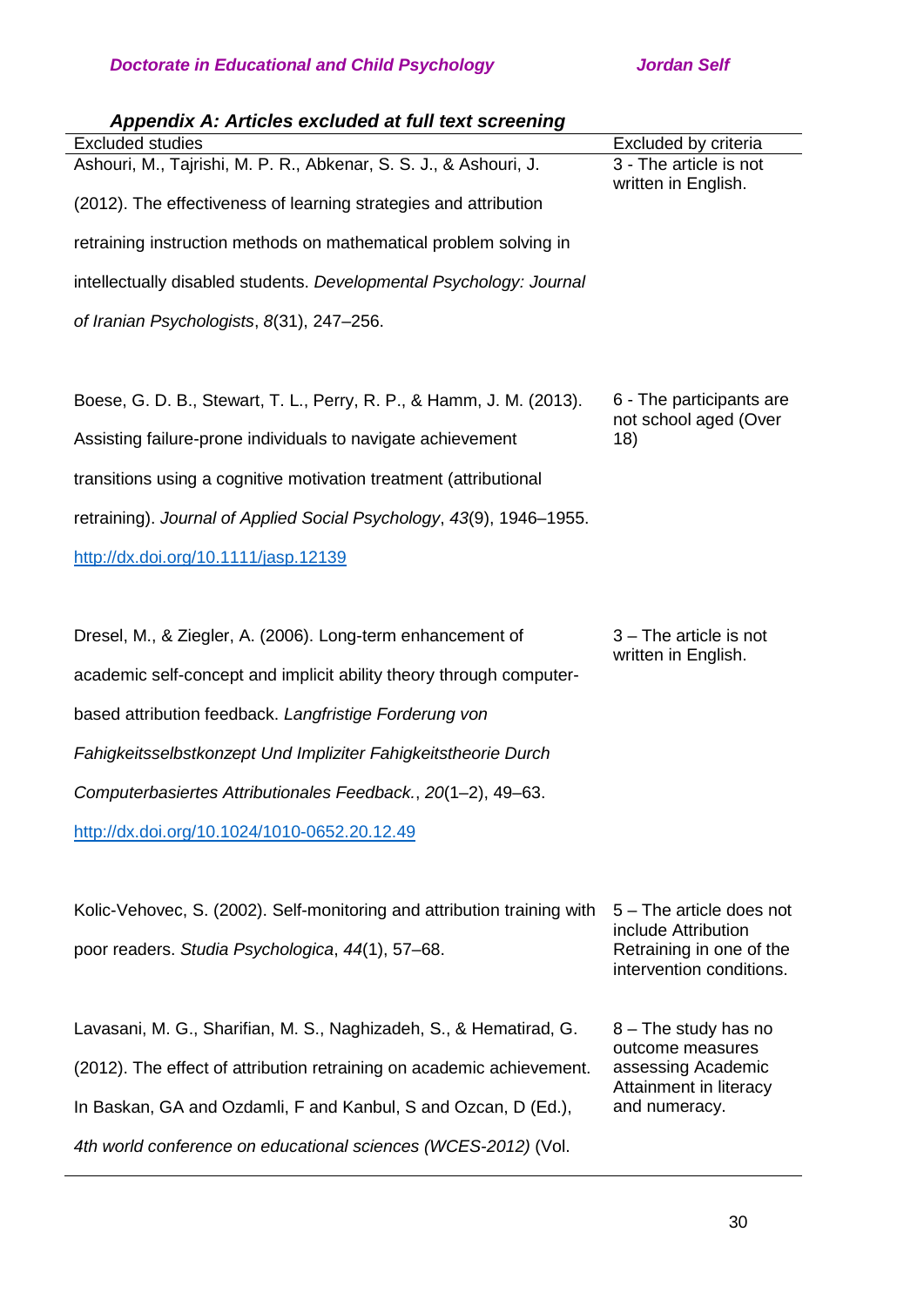| <b>Excluded studies</b>                                                   | Excluded by criteria                                 |
|---------------------------------------------------------------------------|------------------------------------------------------|
| 46, pp. 5845-5848). Acad World Educ & Res Ctr; Near E Univ;               |                                                      |
| Bahcesehir Univ; Ankara Univ; Hacettepe Univ; Cyprus Educ Sci             |                                                      |
| Assoc. https://doi.org/10.1016/j.sbspro.2012.06.526                       |                                                      |
|                                                                           |                                                      |
|                                                                           |                                                      |
| Mahmoodi, M. H., & Doosti, M. (2018). Investigating the Effects of        | 8 - The study has no                                 |
|                                                                           | outcome measures                                     |
| Attributional Retraining Procedures on High School Students'              | assessing Academic<br>Attainment in literacy         |
| Foreign Language Causal Attributions and their Foreign Language           | and numeracy.                                        |
| Achievement. Journal of language teaching and learning, 8(2), 28-         |                                                      |
|                                                                           |                                                      |
| 44.                                                                       |                                                      |
|                                                                           |                                                      |
| Yeager, D. S., Purdie-Vaughns, V., Garcia, J., Apfel, N., Brzustoski,     | 5 - The article does not                             |
|                                                                           | include Attribution                                  |
| P., Master, A., Hessert, W. T., Williams, M. E., & Cohen, G. L.           | Retraining in one of the<br>intervention conditions. |
| (2014). Breaking the cycle of mistrust: Wise interventions to provide     |                                                      |
| critical feedback across the racial divide. Journal of Experimental       |                                                      |
| Psychology: General, 143(2), 804-824.                                     |                                                      |
| http://dx.doi.org/10.1037/a0033906                                        |                                                      |
|                                                                           |                                                      |
|                                                                           |                                                      |
| Ziegler, A., & Heller, K. A. (2000). Effects of an attribution retraining | 8 - The study has no                                 |
| with female students gifted in physics. Journal for the Education of      | outcome measures<br>assessing Academic               |
|                                                                           | Attainment in literacy                               |
| the Gifted, 23(2), 217-243.                                               | and numeracy.                                        |
|                                                                           |                                                      |
| Ziegler, A., & Stoeger, H. (2004). Evaluation of an attributional         | 8 - The study has no                                 |
|                                                                           | outcome measures                                     |
| retraining (modeling technique) to reduce gender differences in           | assessing Academic<br>Attainment in literacy         |
| chemistry instruction. High Ability Studies, 15(1), 63-83.                | and numeracy.                                        |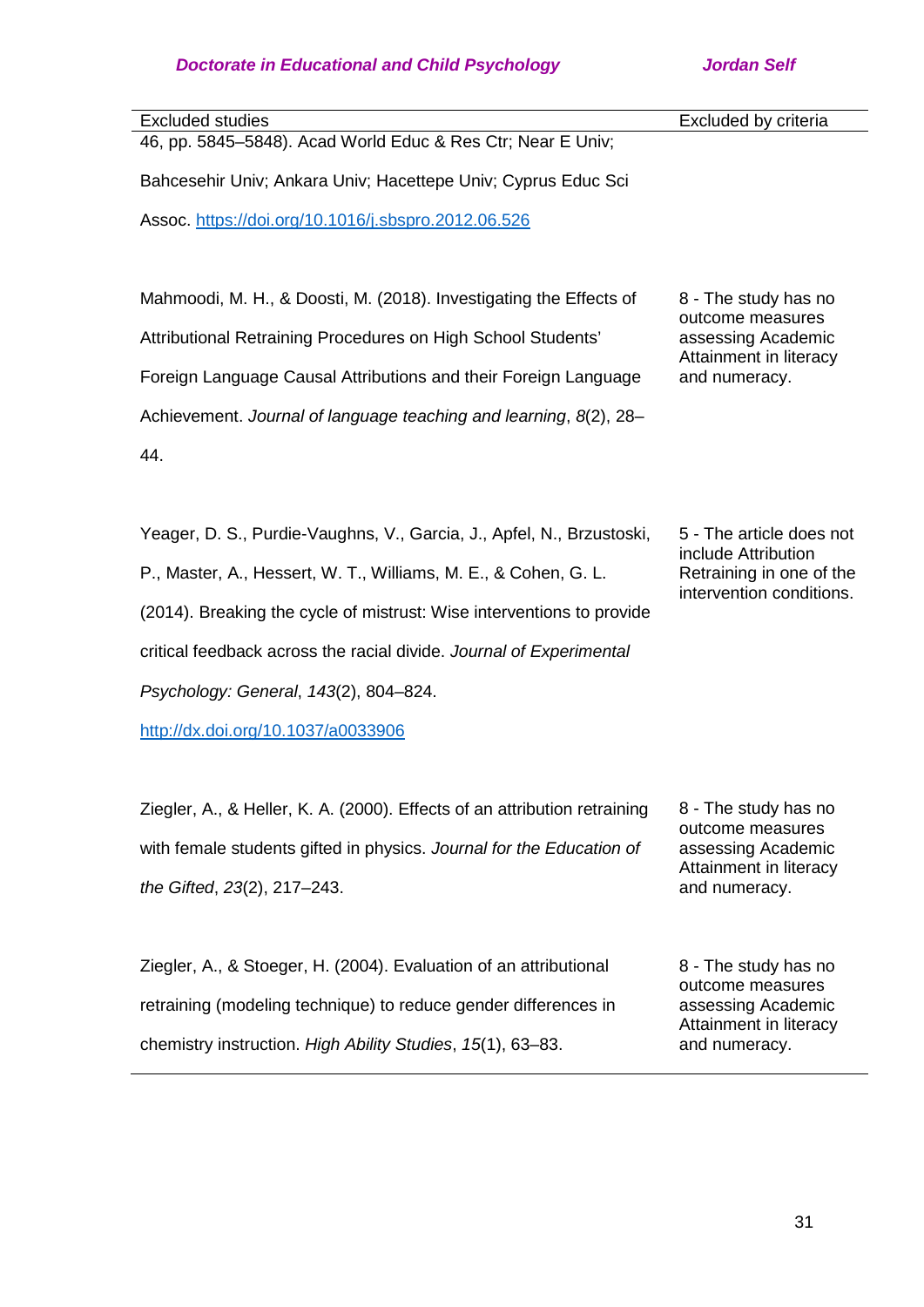| <b>Authors, date title</b><br>and aim                                                                                                                                                                                                                             | <b>Country and</b><br>setting                                                                              | <b>Research</b><br>Design                                                                                                                                                                                                                                 | <b>Participants</b>                                                                                                                                                                                                                                                                                                                                                | <i><b>Intervention</b></i>                                                                                                                                                                                                                                                                                                                                                                                                                                                                                                                 | <b>Outcome</b><br><b>Measures</b>                                                                                                                                                                                                                                                                                                                                                                                         | <b>Key Findings</b>                                                                                                                                                                                       |
|-------------------------------------------------------------------------------------------------------------------------------------------------------------------------------------------------------------------------------------------------------------------|------------------------------------------------------------------------------------------------------------|-----------------------------------------------------------------------------------------------------------------------------------------------------------------------------------------------------------------------------------------------------------|--------------------------------------------------------------------------------------------------------------------------------------------------------------------------------------------------------------------------------------------------------------------------------------------------------------------------------------------------------------------|--------------------------------------------------------------------------------------------------------------------------------------------------------------------------------------------------------------------------------------------------------------------------------------------------------------------------------------------------------------------------------------------------------------------------------------------------------------------------------------------------------------------------------------------|---------------------------------------------------------------------------------------------------------------------------------------------------------------------------------------------------------------------------------------------------------------------------------------------------------------------------------------------------------------------------------------------------------------------------|-----------------------------------------------------------------------------------------------------------------------------------------------------------------------------------------------------------|
| Authors: Bosnjak,<br>Boyle & Chodkiewicz<br>(2017)<br><b>Title:</b> An intervention<br>to retrain attributions<br>using CBT: A pilot<br>study.<br><b>Aim:</b> To investigate<br>the effect of an AR<br>program appended<br>via CBT on<br>academic<br>achievement. | Country:<br>Australia<br>Setting:<br>One 9 <sup>th</sup><br>Grade<br>cohort<br>from a<br>single<br>school. | Design:<br>Randomised<br>Controlled Trial.<br><b>Data collection</b><br>Points:<br>1. Pre-test.<br>2. Post-test<br><b>Groups:</b><br>Random<br>allocation.<br>Intervention (n=8;<br>2 females, 6<br>males).<br>Control ( $n = 8$ ; 1<br>female, 7 males). | Sample size:<br>16<br>Age:<br>14-16 Years Old<br>Gender:<br>$Female = 19%$<br>$Male = 81\%$<br><b>Ethnicity:</b><br>All spoke English without<br>difficulty and belonged to a<br>variety of backgrounds.<br>Selection:<br>Students identified by<br>support staff based on<br>perceived difficulties with<br>motivation and unjustified<br>scholastic performance. | Interventionist:<br>Researcher.<br><b>Intervention details:</b><br>An attribution retraining<br>program, using CBT principles.<br>Delivery:<br>Six 75 minute sessions,<br>delivered weekly.<br>Material and/or protocol:<br>Follows structure/guidelines<br>from Chodkiewicz and Boyle<br>(2015), and Toland and Boyle<br>(2008), with some materials<br>adapted from Stallard (2002).<br>Delivered via presentations,<br>group discussions, quizzes,<br>worksheets and homework<br>tasks.<br><b>Control activity:</b><br>No-intervention. | <b>Reading</b><br>achievement -<br><b>Wechsler Individual</b><br><b>Achievement Test,</b><br>2nd Edition,<br>Abbreviated<br>(WIAT-II-A)<br><b>Maths</b><br>achievement -<br><b>Wechsler Individual</b><br><b>Achievement Test,</b><br>2nd Edition,<br>Abbreviated<br>$(WIAT-II-A)$<br><b>Spelling</b><br>achievement -<br>Wechsler Individual<br><b>Achievement Test,</b><br>2nd Edition,<br>Abbreviated<br>$(WIAT-II-A)$ | <b>Findings: AR</b><br>program resulted<br>in significantly<br>larger gains in<br>reading<br>achievement<br>post-intervention,<br>as compared to a<br>control group, but<br>not for spelling or<br>maths. |

# *Appendix B: Summary of studies included in the review*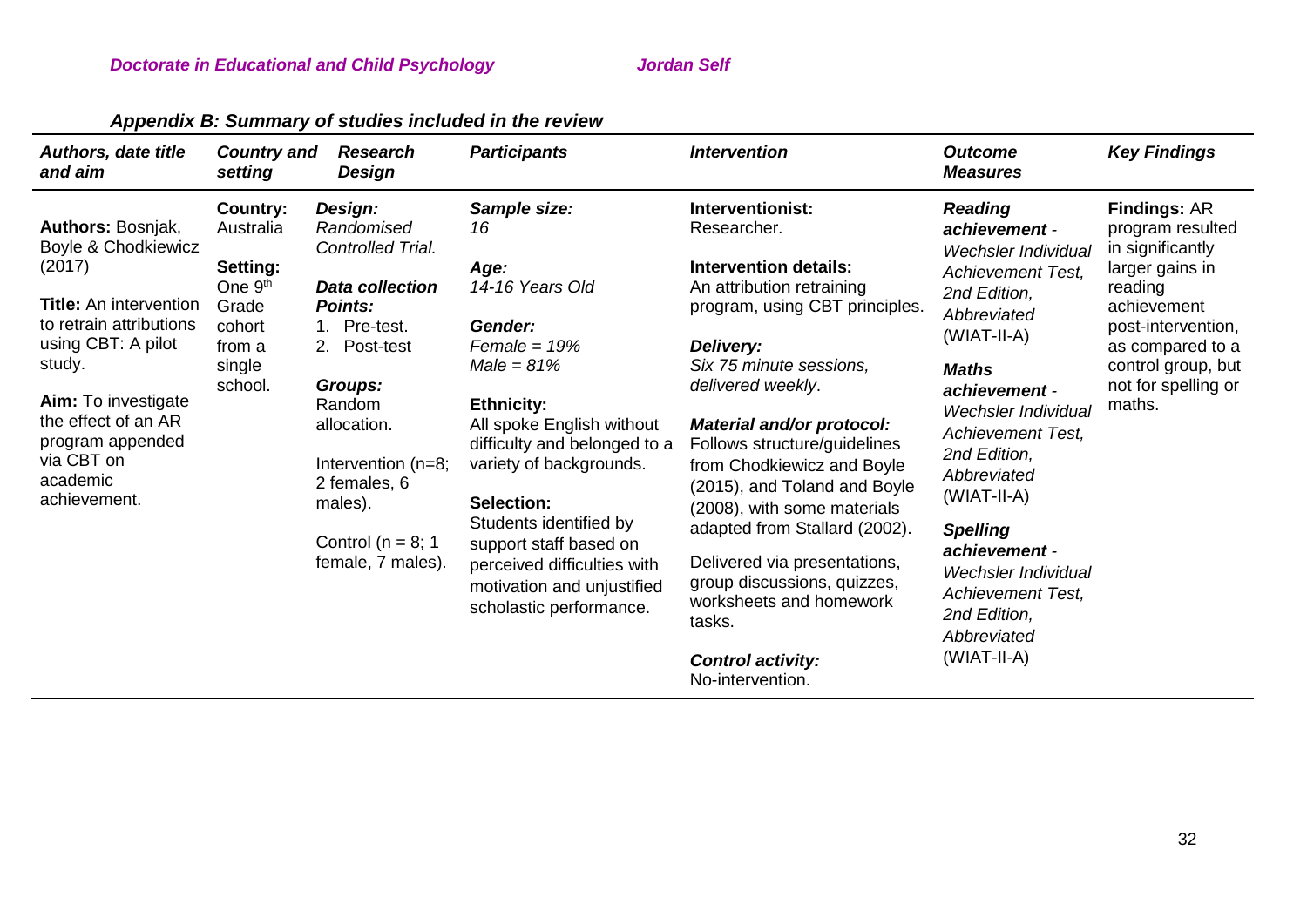| <b>Authors, date title</b><br>and aim                                                                                                                                                                                                                                                                                                                         | <b>Country and</b><br>setting                                                                                                                        | <b>Research</b><br>Design                                                                                                                                                                                                                                                                                                                                                    | <b>Participants</b>                                                                                                                                                                                                                                                                                                                                                                                                                                               | <b>Intervention</b>                                                                                                                                                                                                                                                                                                                                                                                                                                                                                                                                                                                                                                                     | <b>Outcome</b><br><b>Measures</b>                                                                                                                                                                                                                                                                                                                                                                                                                               | <b>Key Findings</b>                                                                                                                                                                                                                                                                                                                                       |
|---------------------------------------------------------------------------------------------------------------------------------------------------------------------------------------------------------------------------------------------------------------------------------------------------------------------------------------------------------------|------------------------------------------------------------------------------------------------------------------------------------------------------|------------------------------------------------------------------------------------------------------------------------------------------------------------------------------------------------------------------------------------------------------------------------------------------------------------------------------------------------------------------------------|-------------------------------------------------------------------------------------------------------------------------------------------------------------------------------------------------------------------------------------------------------------------------------------------------------------------------------------------------------------------------------------------------------------------------------------------------------------------|-------------------------------------------------------------------------------------------------------------------------------------------------------------------------------------------------------------------------------------------------------------------------------------------------------------------------------------------------------------------------------------------------------------------------------------------------------------------------------------------------------------------------------------------------------------------------------------------------------------------------------------------------------------------------|-----------------------------------------------------------------------------------------------------------------------------------------------------------------------------------------------------------------------------------------------------------------------------------------------------------------------------------------------------------------------------------------------------------------------------------------------------------------|-----------------------------------------------------------------------------------------------------------------------------------------------------------------------------------------------------------------------------------------------------------------------------------------------------------------------------------------------------------|
| Authors: Berkeley,<br>Mastropieri &<br><b>Scruggs (2011)</b><br><b>Title: Reading</b><br>comprehension<br>strategy instruction<br>and attribution<br>retraining for<br>secondary students<br>with learning and<br>other mild<br>disabilities.<br>Aim: To investigate<br>the outcomes of<br>RCS and RCS+AR<br>compared to the<br>repeated reading<br>strategy. | Country:<br><b>USA</b><br>Setting:<br>A diverse<br>middle<br>school and<br>high<br>school,<br>each<br>sanctioned<br>for 'school<br>improvem<br>ent'. | Design:<br>Randomised<br>Controlled Trial.<br><b>Data collection</b><br><b>Points:</b><br>Pre-test.<br>$1_{-}$<br>Post-test.<br>3.<br>6-week<br>delayed post-<br>test.<br><b>Groups:</b><br>Random<br>allocation.<br>Intervention;<br>RCS+AR (n=20;<br>5 females, 15<br>males); RCS<br>$(n=19; 8$ females,<br>11 males).<br>Control; $RN(n =$<br>20; 6 female, 14<br>males). | Sample size:<br>59<br>Age:<br>Mean Age = $14.5$ Years<br>Old (Grades 7-9)<br>Gender:<br>$Female = 32%$<br>$Male = 68%$<br><b>Ethnicity:</b><br>African American = 49%<br>Hispanic = $39\%$<br>White = $12\%$<br>English as a Second<br>Language = $27%$<br>Selection:<br>Students with disabilities in<br>each of seven existing<br>English or accelerated<br>reading classes were<br>stratified by class and<br>randomly assigned to one<br>of three conditions. | Interventionist:<br>7 randomly assigned<br>instructors; 2 special education<br>reading teachers, 2 trained<br>researchers and a reading<br>specialist.<br><b>Intervention details:</b><br>An attribution retraining<br>program, combined with<br>reading comprehension<br>strategy instruction.<br>Delivery:<br>12x 30 minute sessions over 4<br>weeks (20 minutes of RCS<br>then 10 minutes of AR or read<br>aloud).<br><b>Material and/or protocol:</b><br>Lessons follow sequence of (a)<br>teacher modelling, (b) guided<br>practice, and (c) independent<br>practice.<br><b>Control activity:</b><br>12x 30 minute sessions over 4<br>weeks (20 minutes of RN then | <b>Comprehension</b><br>summarization<br>test.<br>Criterion-<br>referenced<br>comprehension<br>summarization test<br>including generic<br>summary questions<br>about a passage<br>(adapted from<br>Mastropieri et al.,<br>2001)<br>Passage-specific<br>content test.<br>Developed by the<br>researcher.<br>Consisted of 10<br>production items<br>and 10<br>identification items<br>Used as an<br>indicator of student<br>ability to recall<br>specific factual | <b>Findings: Both</b><br>RCS groups led<br>to significantly<br>larger<br>improvements in<br>reading<br>comprehension<br>compared to a<br>control.<br>No significant<br>difference<br>between the<br>RCS+AR<br>condition and<br>RCS condition.<br>The effects for<br>students who<br>received AR<br>persisted more<br>strongly after<br>instruction ended. |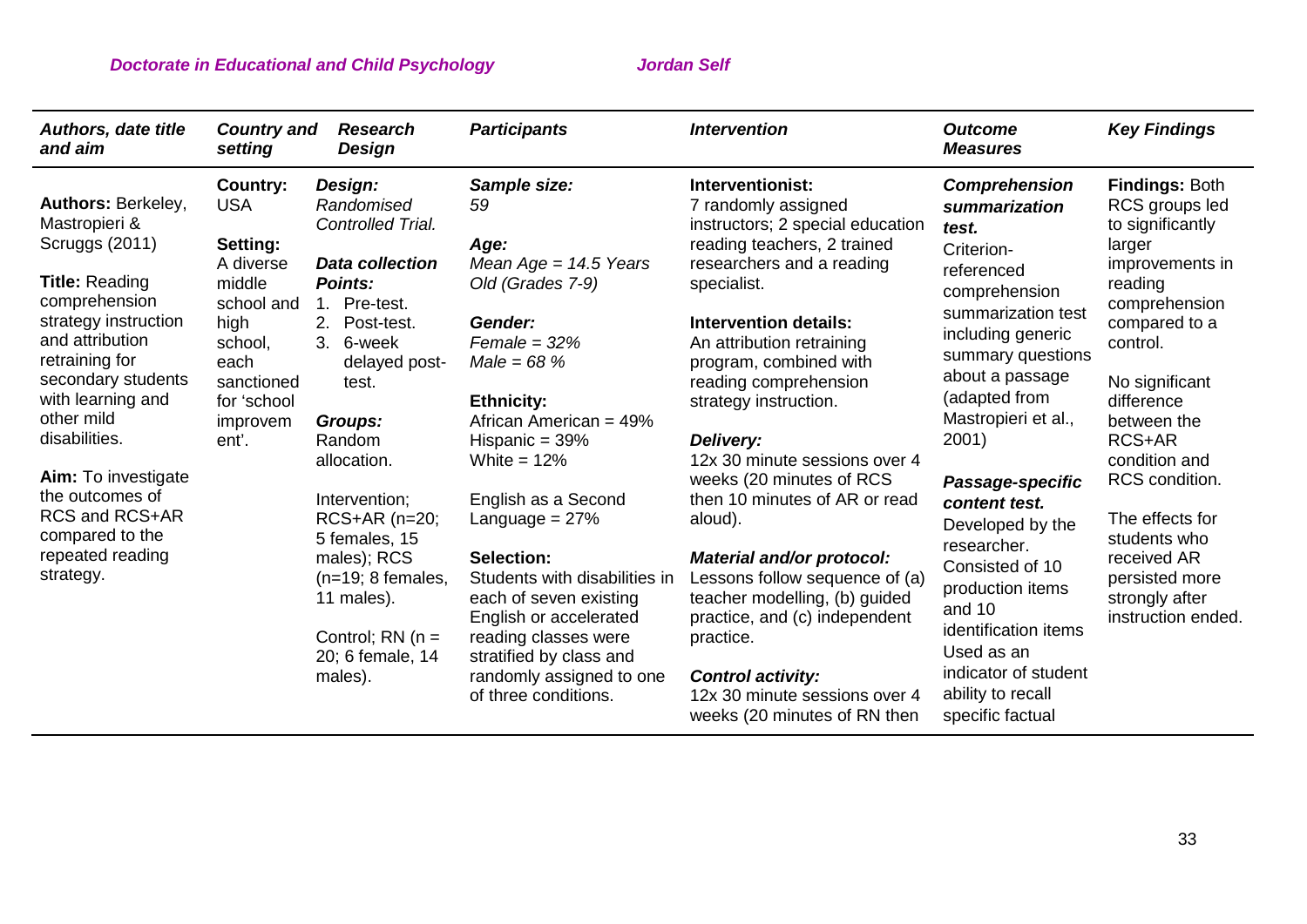| <b>Authors, date title</b><br><b>Country and</b><br>and aim<br>setting                                                                                                                                                                                                                                                                                                                                                                                                                                | <b>Research</b><br><b>Design</b>                                                                                                                                                                                                                            | <b>Participants</b>                                                                                                                                                                                                                                                                                                       | <b>Intervention</b>                                                                                                                                                                                                                                                                                                                                                                                          | <b>Outcome</b><br><b>Measures</b>                                                                                                                                                                                                                                                                                                                                                                                     | <b>Key Findings</b>                                                                                                                                                                                                                                 |
|-------------------------------------------------------------------------------------------------------------------------------------------------------------------------------------------------------------------------------------------------------------------------------------------------------------------------------------------------------------------------------------------------------------------------------------------------------------------------------------------------------|-------------------------------------------------------------------------------------------------------------------------------------------------------------------------------------------------------------------------------------------------------------|---------------------------------------------------------------------------------------------------------------------------------------------------------------------------------------------------------------------------------------------------------------------------------------------------------------------------|--------------------------------------------------------------------------------------------------------------------------------------------------------------------------------------------------------------------------------------------------------------------------------------------------------------------------------------------------------------------------------------------------------------|-----------------------------------------------------------------------------------------------------------------------------------------------------------------------------------------------------------------------------------------------------------------------------------------------------------------------------------------------------------------------------------------------------------------------|-----------------------------------------------------------------------------------------------------------------------------------------------------------------------------------------------------------------------------------------------------|
|                                                                                                                                                                                                                                                                                                                                                                                                                                                                                                       | Total of 21<br>groups, 7 groups<br>in each condition.                                                                                                                                                                                                       |                                                                                                                                                                                                                                                                                                                           | 10 minutes of read aloud). RN<br>used a repeated reading<br>technique.                                                                                                                                                                                                                                                                                                                                       | content<br>information.                                                                                                                                                                                                                                                                                                                                                                                               |                                                                                                                                                                                                                                                     |
| Country:<br><b>Authors:</b><br>Australia<br>Chodkiewicz & Boyle<br>(2016)<br>Setting:<br>Six inner-<br><b>Title: Promoting</b><br>city<br>positive learning in<br>schools.<br>Australian students<br>aged 10- to 12-<br>years-old using<br>attribution retraining<br>and cognitive<br>behavioral therapy:<br>A pilot study.<br>Aim: To investigate<br>how effective an<br>intervention using<br>AR and CBT<br>techniques promote<br>positive learning<br>experiences and<br>outcomes for<br>students. | Design:<br>Randomised<br>Controlled Trial.<br><b>Data collection</b><br><b>Points:</b><br>1. Pre-test.<br>2.<br>Post-test.<br>3.<br>2 month follow<br>up.<br><b>Groups:</b><br>Random<br>allocation.<br>Intervention<br>$(n=31)$ .<br>Control ( $n = 19$ ). | Sample size:<br>50<br>Age:<br>10-12 Years old; Mean<br>$age = 11:1 Years.$<br>Gender:<br>Female = $40%$<br>Male $=60\%$<br><b>Ethnicity:</b><br>No information provided.<br>Selection: 170 students<br>completed the CASQ-R<br>and participants were<br>selected on basis of a<br>'maladaptive attributional<br>profile'. | Interventionist:<br>Researcher.<br><b>Intervention details:</b><br>An attribution retraining<br>program, using CBT principles.<br>Delivery:<br>8 sessions delivered weekly.<br>Material and/or protocol:<br>Using 'Believing you can is the<br>first step to achieving'. Follows<br>a student workbook and<br>completion of home learning<br>sheets.<br><b>Control activity: Remain in</b><br>regular class. | <b>Reading</b><br>achievement -<br>Wechsler Individual<br><b>Achievement Test,</b><br>2nd Edition,<br>Abbreviated<br>(WIAT-II-A)<br><b>Maths</b><br>achievement -<br><b>Wechsler Individual</b><br><b>Achievement Test.</b><br>2nd Edition,<br>Abbreviated<br>(WIAT-II-A)<br><b>Spelling</b><br>achievement -<br><b>Wechsler Individual</b><br><b>Achievement Test,</b><br>2nd Edition,<br>Abbreviated<br>(WIAT-II-A) | <b>Findings: AR</b><br>group showed<br>significantly<br>greater<br>improvement in<br>reading<br>attainment at<br>post-test, but not<br>for spelling or<br>maths.<br>This effect<br>increased at the<br>two-month period<br>follow up<br>assessment. |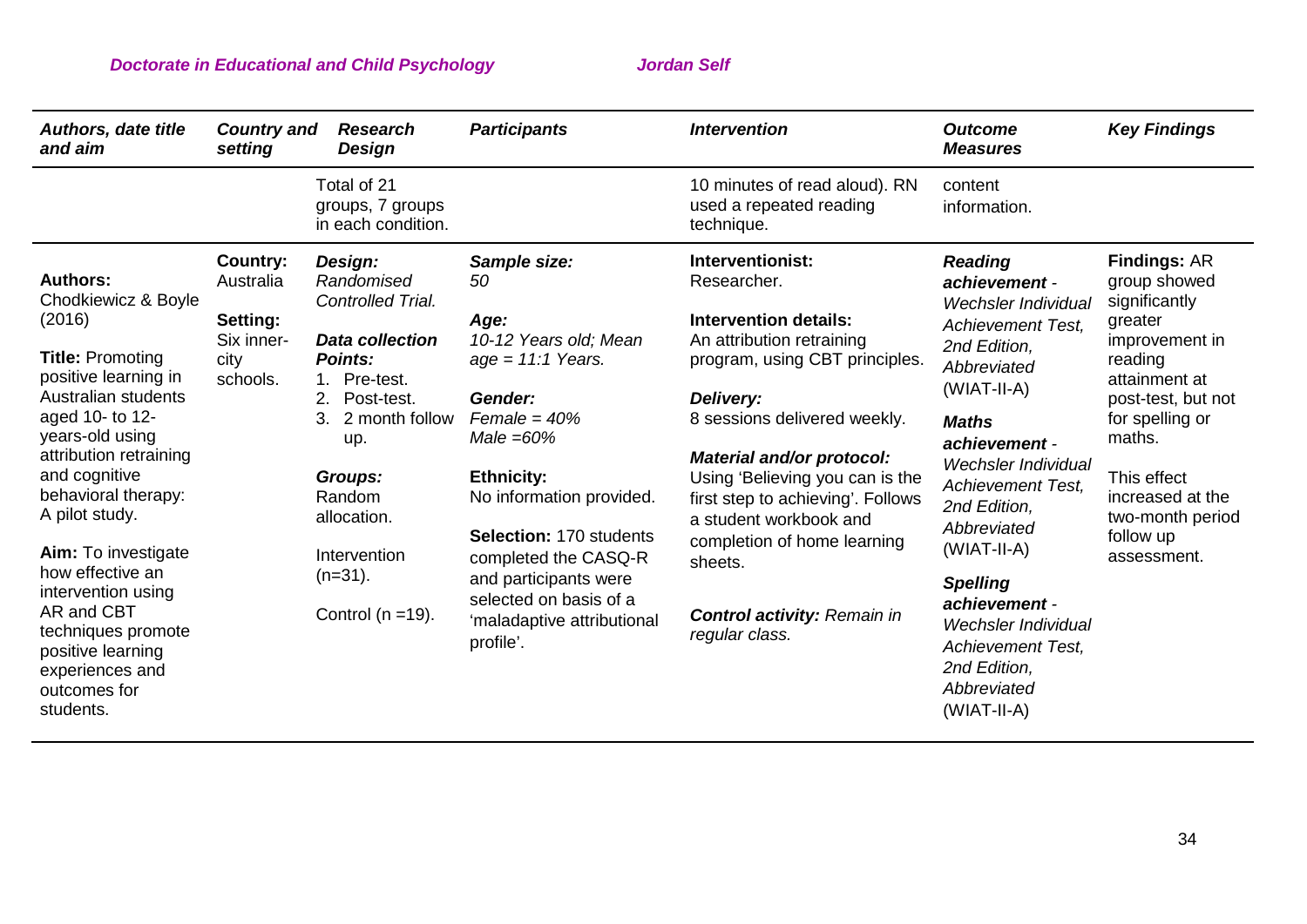| <b>Authors, date title</b><br>and aim                                                                                       | <b>Country and</b><br>setting    | <b>Research</b><br>Design                                                                       | <b>Participants</b>                                                                                                                                                                                                                                                                                                                | <b>Intervention</b>                                                                                                                                                                                              | <b>Outcome</b><br><b>Measures</b>                                                                                                                                                                     | <b>Key Findings</b>                                                                                   |                                                        |
|-----------------------------------------------------------------------------------------------------------------------------|----------------------------------|-------------------------------------------------------------------------------------------------|------------------------------------------------------------------------------------------------------------------------------------------------------------------------------------------------------------------------------------------------------------------------------------------------------------------------------------|------------------------------------------------------------------------------------------------------------------------------------------------------------------------------------------------------------------|-------------------------------------------------------------------------------------------------------------------------------------------------------------------------------------------------------|-------------------------------------------------------------------------------------------------------|--------------------------------------------------------|
| <b>Authors: Sukariyah</b><br>& Assaad (2015)                                                                                | Country:<br>Lebanon              | Design: Pretest-<br>posttest<br>nonequivalent                                                   | Sample size:<br>44                                                                                                                                                                                                                                                                                                                 | Interventionist:<br>Teachers.                                                                                                                                                                                    | <b>Maths</b><br>achievement                                                                                                                                                                           | <b>Findings: Maths</b><br>post-test scores<br>and third term                                          |                                                        |
| <b>Title: The Effect of</b><br><b>Attribution Retraining</b>                                                                | Setting:<br>A private<br>school. | control group<br>design.                                                                        | Age:<br>15-16 Years Old                                                                                                                                                                                                                                                                                                            | <b>Intervention details:</b><br>An attribution retraining<br>program.                                                                                                                                            | Maths test: No<br>details of the test<br>provided.<br>First term maths<br>scores (pre-test) vs<br>third term maths<br>scores (obtained<br>one month after the<br>closure of the<br>training program). |                                                                                                       | maths scores<br>were significantly<br>higher than both |
| on the Academic<br>Achievement of High<br><b>School Students in</b><br>Mathematics.<br>Aim: To investigate<br>the effect of |                                  | <b>Data collection</b><br><b>Points:</b><br>Pre-test.<br>2.<br>Post-test.<br>Groups:<br>Matched | Gender:<br>$Female = 43%$<br>$Male = 57\%$<br><b>Ethnicity: No information</b><br>provided.                                                                                                                                                                                                                                        | Delivery:<br>Carried out over 4 weeks.<br>Maths teachers asked to<br>provide constructive feedback<br>during intervention period.                                                                                |                                                                                                                                                                                                       | pre-test maths<br>scores and first<br>terms maths<br>scores for the AR<br>group.<br>The control group |                                                        |
| attribution retraining<br>on high school<br>students' academic<br>performance in<br>mathematics.                            |                                  | Participant<br>design.<br>Intervention<br>$(n=22)$<br>Control ( $n = 22$ )                      | Selection:<br>Three phases: 1. Target<br>67 students from grades<br>10 and 11 completed an<br>attribution questionnaire.<br>Participants were assigned<br>to the intervention<br>condition based on their<br>Efficiency of the training is<br>maladaptive attributional<br>evaluated by a post-test.<br>profile. The control group | <b>Material and/or protocol:</b><br>behaviour in which failure was<br>likely to be attributed to internal<br>and stable causes is identified.<br>2. Students trained to make<br>more favourable attributions, 3. |                                                                                                                                                                                                       | showed no<br>significant<br>improvement in<br>either post-test<br>score.                              |                                                        |
|                                                                                                                             |                                  |                                                                                                 | was chosen by<br>selectecting an equal<br>number of students<br>matched on math<br>achievement scores.                                                                                                                                                                                                                             | <b>Control activity:</b><br>No-intervention.                                                                                                                                                                     |                                                                                                                                                                                                       |                                                                                                       |                                                        |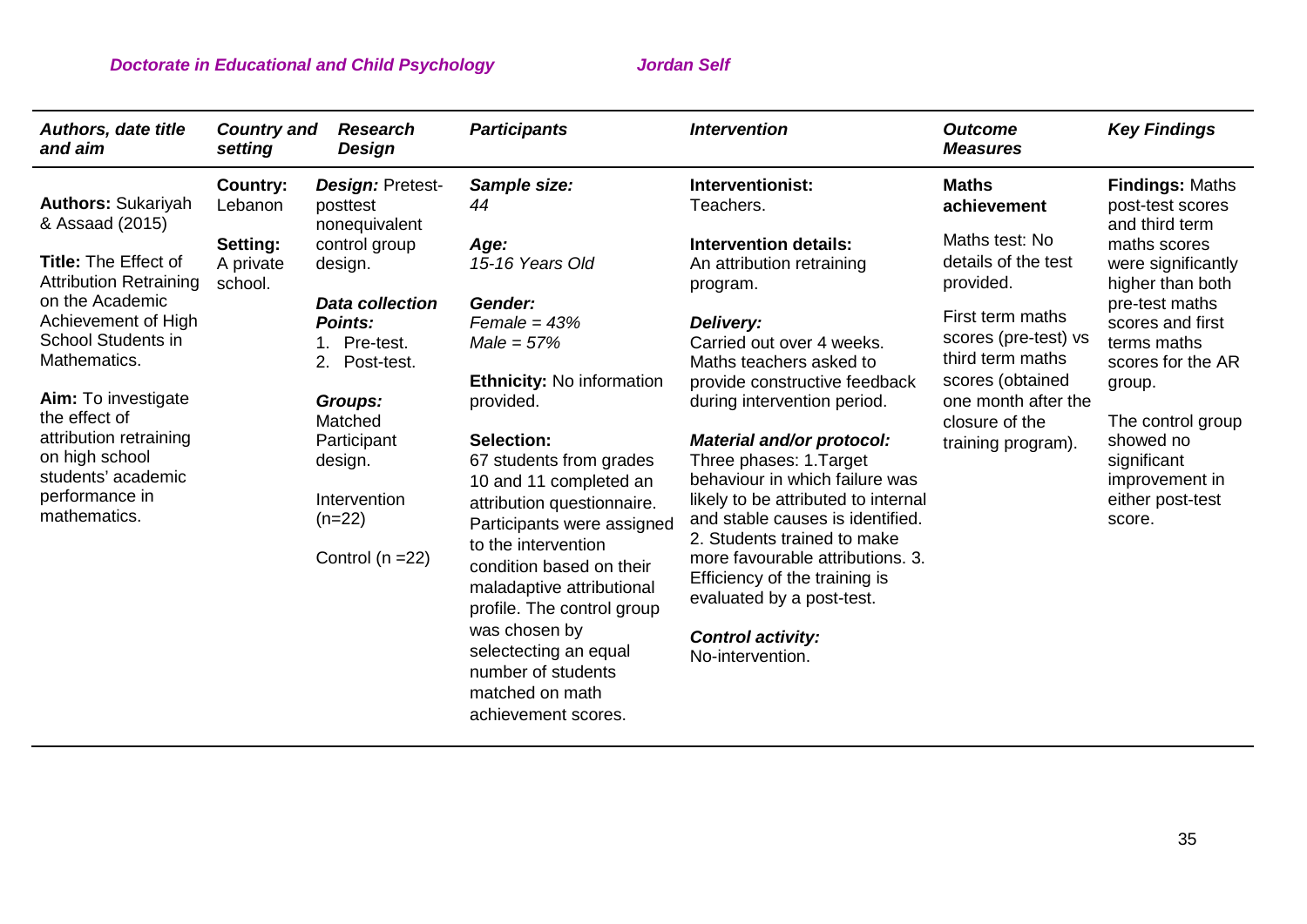| <b>Authors, date title</b><br>and aim                                                                                                                                                                                                                                                                                                                                                            | <b>Country and</b><br>setting | <b>Research</b><br>Design                                                                                                                                                                                                                                                                                                                                                                                                                                                        | <b>Participants</b>                                                                                                                                     | <b>Intervention</b>                                                                                                                                            | <b>Outcome</b><br><b>Measures</b>  | <b>Key Findings</b>                                             |
|--------------------------------------------------------------------------------------------------------------------------------------------------------------------------------------------------------------------------------------------------------------------------------------------------------------------------------------------------------------------------------------------------|-------------------------------|----------------------------------------------------------------------------------------------------------------------------------------------------------------------------------------------------------------------------------------------------------------------------------------------------------------------------------------------------------------------------------------------------------------------------------------------------------------------------------|---------------------------------------------------------------------------------------------------------------------------------------------------------|----------------------------------------------------------------------------------------------------------------------------------------------------------------|------------------------------------|-----------------------------------------------------------------|
| <b>Authors: Horner &amp;</b><br>Gaither (2004)                                                                                                                                                                                                                                                                                                                                                   | Country:<br><b>USA</b>        | <b>Design: Pretest-</b><br>posttest<br>nonequivalent                                                                                                                                                                                                                                                                                                                                                                                                                             | Sample size:<br>29                                                                                                                                      | Interventionist:<br>Researcher.                                                                                                                                | <b>Maths</b><br><b>Achievement</b> | <b>Findings: There</b><br>was no significant<br>change in maths |
| Setting:<br>control group<br>Age:<br><b>Title: Attribution</b><br>The<br>design.<br>Retraining Instruction<br>classroom<br>$=.43).$<br>with a Second-Grade<br>setting of<br><b>Data collection</b><br>Class.<br><b>Points:</b><br>Gender:<br>one<br>Female = $41%$<br>1. Pre-test.<br>second<br>Aim: To investigate<br>grade<br>2. Post-test.<br>$Male = 59\%$<br>the effect of AR<br>class from | Mean age = $8.0$ years (SD    | Intervention details:<br>An attribution retraining<br>program, embedded in regular<br>maths lessons.<br>Delivery:<br>A 45 minute session each day<br>for 8 consecutive days.                                                                                                                                                                                                                                                                                                     | The curriculum unit<br>review. A 7<br>question test in a<br>whole class setting.<br>Standardized<br>procedure by the<br>author introducing<br>the test. | scores from pre-<br>test to post-test.                                                                                                                         |                                    |                                                                 |
| embedded in<br>second-grade maths<br>lessons on students'<br>attributional styles<br>and maths scores.                                                                                                                                                                                                                                                                                           | a single<br>school.           | <b>Ethnicity:</b><br><b>Groups:</b><br>Material and/or protocol:<br><b>Predominantly African</b><br>2 classes, each<br>Each session involves four<br>American and lower SES.<br>class randomly<br>components; 1. Specific<br>assigned to a<br>condition.<br>Selection:<br>and guided discussion<br>The whole class<br>(including self-talk). 3.<br>Intervention (n=<br>participated but were only<br>included in the study if<br>18; 6 females, 12<br>males).<br>they consented. | strategy review. 2. Modelling<br>Individual practice using the<br>specific strategy modelled and<br>the self-talk, 4. Effort feedback.                  |                                                                                                                                                                |                                    |                                                                 |
|                                                                                                                                                                                                                                                                                                                                                                                                  |                               | Control ( $n = 11$ ; 6<br>female, 5<br>males).                                                                                                                                                                                                                                                                                                                                                                                                                                   |                                                                                                                                                         | <b>Control activity:</b><br><b>Received 'Maths Only</b><br>Instruction' (MOI) in their<br>regular lessons, delivered by<br>their regular classroom<br>teacher. |                                    |                                                                 |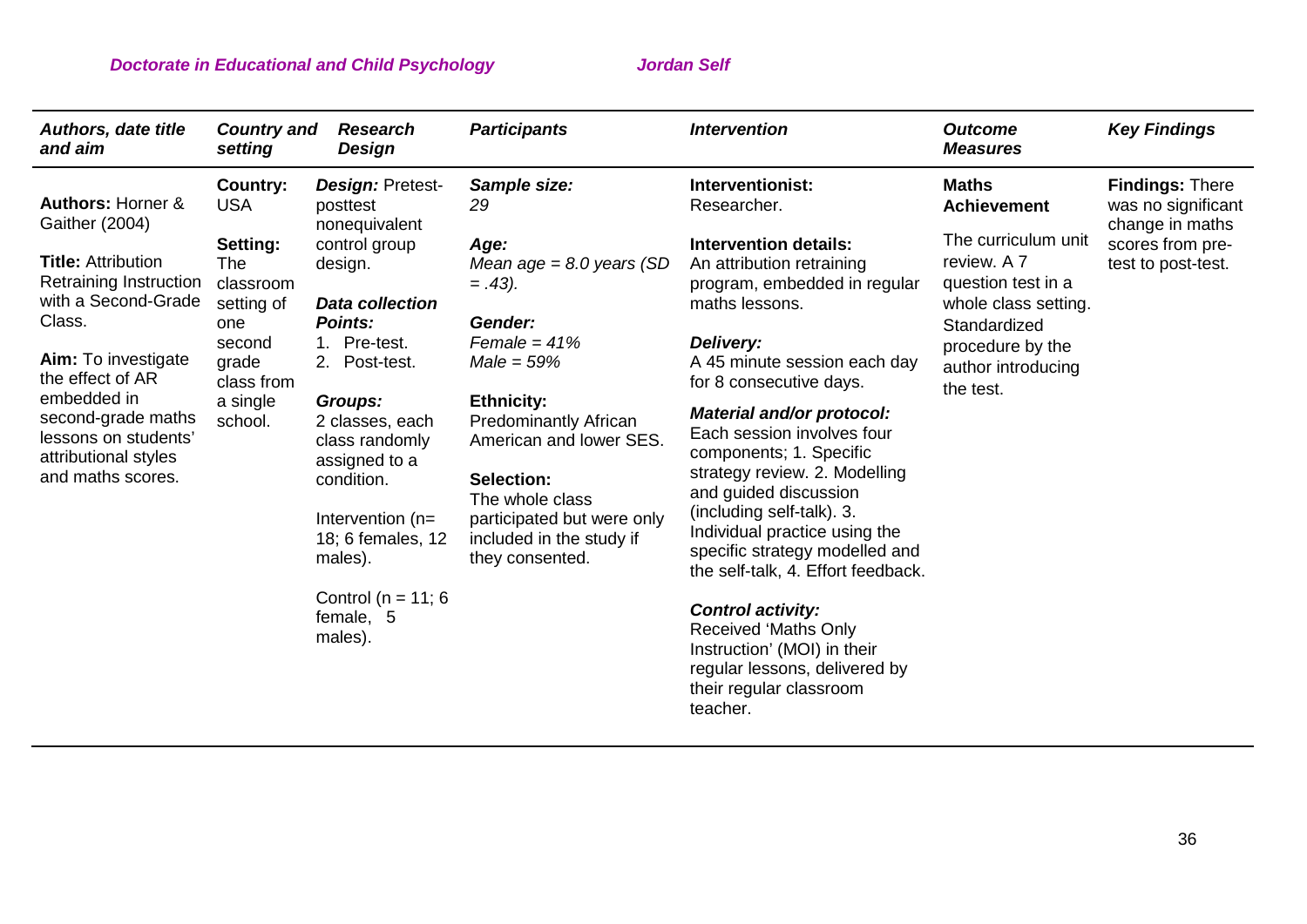| <b>Authors, date title</b><br>and aim                                                                                                                            | <b>Country and</b><br>setting                  | <b>Research</b><br>Design                                                                           | <b>Participants</b>                                                                                                                                           | <b>Intervention</b>                                                                                                                                                                                                                                                                                                                                                                                                                                                            | <b>Outcome</b><br><b>Measures</b>                       | <b>Key Findings</b>                                                                                         |                                                                 |
|------------------------------------------------------------------------------------------------------------------------------------------------------------------|------------------------------------------------|-----------------------------------------------------------------------------------------------------|---------------------------------------------------------------------------------------------------------------------------------------------------------------|--------------------------------------------------------------------------------------------------------------------------------------------------------------------------------------------------------------------------------------------------------------------------------------------------------------------------------------------------------------------------------------------------------------------------------------------------------------------------------|---------------------------------------------------------|-------------------------------------------------------------------------------------------------------------|-----------------------------------------------------------------|
| <b>Authors: Toland &amp;</b><br>Boyle (2008)<br><b>Title:</b> Applying                                                                                           | Country:<br>Scotland<br>Setting:<br>4 Scottish | Design: One<br>group pretest-<br>posttest design.<br><b>Data collection</b>                         | Sample size:<br>29<br>Age:                                                                                                                                    | Interventionist: Researchers.<br><b>Intervention details:</b><br>An attribution retraining<br>program, using CBT principles.<br>Delivery:<br>Twelve 30-minute group<br>sessions with an educational<br>psychologist (groups of 5,<br>every fortnight over a 6 month<br>period).                                                                                                                                                                                                |                                                         | <b>Reading</b><br><b>Attainment: British</b><br><b>Abilities Scale</b><br><b>Spelling</b>                   | <b>Findings:</b><br>Children in the<br>intervention<br>showed a |
| Cognitive<br><b>Behavioural Methods</b><br>to Retrain Children's<br>Attributions for<br><b>Success and Failure</b><br>in Learning.<br><b>Aim:</b> To investigate | Schools.                                       | <b>Points:</b><br>Pre-test.<br>1.<br>2.<br>Post-test.<br><b>Groups:</b><br>Intervention<br>$(n=29)$ | 10-12 Years Old<br>Gender:<br>No details provided.<br><b>Ethnicity:</b><br>No Details provided.                                                               |                                                                                                                                                                                                                                                                                                                                                                                                                                                                                | <b>Attainment:</b><br><b>British Abilities</b><br>Scale | significant<br>increase in<br>reading<br>attainment, but it<br>was found to<br>have a small<br>effect size. |                                                                 |
| the effect of a<br>program aiming to<br>change the ways in<br>which students think<br>about success and<br>failure on motivation<br>and attainment.              |                                                | No control group.                                                                                   | Selection:<br>Children with learning<br>difficulties and/or<br>motivational and self-<br>esteem difficulties<br>identified and nominated<br>by their schools. | Material and/or protocol:<br>Children were taught the link<br>between thoughts, feelings and<br>actions using discussion,<br>modelling, role play and work<br>sheets. Sessions used a<br>review, application and<br>homework structure. Methods<br>based on three main sources:<br>1. Techniques suggested by<br>Seligman (1995) on changing<br>childrens' explanatory styles. 2.<br>The structure suggested by<br>Squires (2001) 3. Material<br>adapted from Stallard (2002). |                                                         | There was no<br>significant effect<br>on spelling<br>attainment.                                            |                                                                 |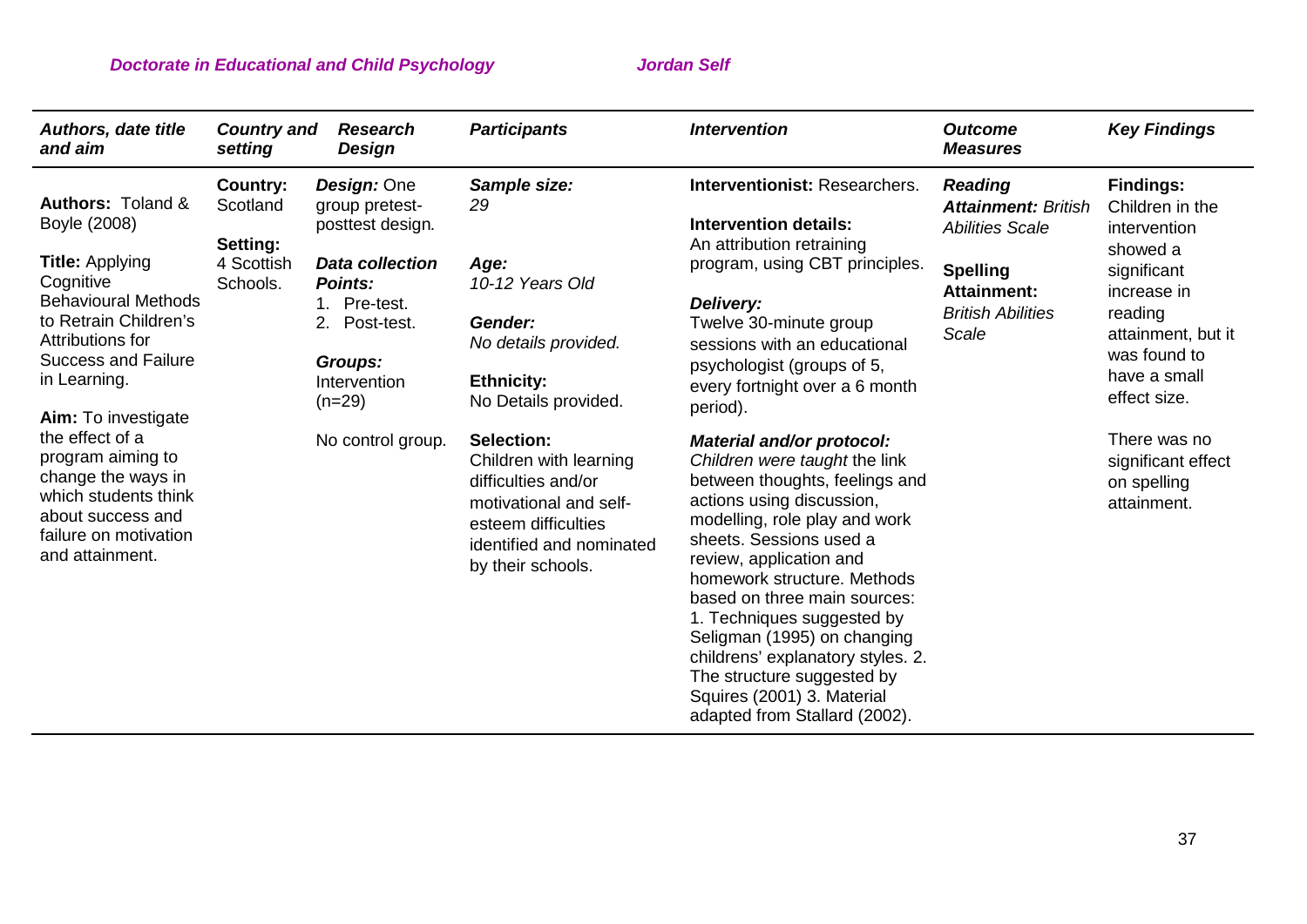# *Appendix C: Criteria and rationale for all WoE Ratings*

# *Weight of Evidence A: Methodological Quality*

Weight of Evidence A (WoE A) provides a judgement of the methodological quality of each study included in the review (Gough, 2007). An adapted version of Kratochwill's (2003) 'Group based-design coding protocol' was used. These adaptations were made by removing individual components of the protocol that were not deemed relevant to the studies included in the current review question.

Each study was critically assessed for its methodological quality using this protocol and were given a rating of 'no evidence' (0), 'low' (1), 'medium' (2), or 'high' (3). The components assessed in the protocol included: measurement, comparison group, identifiable intervention components, implementation fidelity and follow up assessments. An average of each score was calculated to achieve an overall WoE A score.

|    | Criteria             | No Evidence                                                                                                                                                                                         | Weak                                                                                                                                                                                                                                            | Promising                                                                                                                                                                                                                                              | Strong                                                                                                                                                                                                                                          |
|----|----------------------|-----------------------------------------------------------------------------------------------------------------------------------------------------------------------------------------------------|-------------------------------------------------------------------------------------------------------------------------------------------------------------------------------------------------------------------------------------------------|--------------------------------------------------------------------------------------------------------------------------------------------------------------------------------------------------------------------------------------------------------|-------------------------------------------------------------------------------------------------------------------------------------------------------------------------------------------------------------------------------------------------|
|    |                      | $-0$                                                                                                                                                                                                | Evidence - 1                                                                                                                                                                                                                                    | Evidence - 2                                                                                                                                                                                                                                           | Evidence - 3                                                                                                                                                                                                                                    |
| А. | Measure<br>ment      | Outcome<br>$\overline{a}$<br>measures<br>demonstr<br>ate a<br>reliability<br>coefficien<br>t of $\leq$ .50.<br>Data<br>$\overline{a}$<br>collected<br>using a<br>single<br>method<br>and<br>source. | Outcome<br>measures<br>(at least<br>50%)<br>demonstrat<br>e a<br>reliability<br>coefficient<br>of $\geq$ .50.<br>Data<br>collected<br>using a<br>single<br>method<br>and<br>source.                                                             | Outcome<br>measures<br>(at least<br>75%)<br>demonstrat<br>e a<br>reliability<br>coefficient<br>≥.70.<br>Data<br>collected<br>using<br>multiple<br>methods<br>and/or<br>multiple<br>sources.                                                            | Outcome<br>measures<br>demonstrat<br>e a<br>reliability<br>coefficient<br>of $\geq$ .85.<br>Data<br>$\frac{1}{2}$<br>collected<br>using<br>multiple<br>methods<br>and from<br>multiple<br>sources.                                              |
| В. | Comparis<br>on Group | No steps<br>$\overline{\phantom{a}}$<br>taken to<br>establish<br>group<br>equivalen<br>ce.                                                                                                          | At least<br>$\overline{a}$<br>one<br>compariso<br>n group.<br>At least one of<br>the following:<br>Counterbal<br>ancing of<br>change<br>agents.<br>Group<br>equivalenc<br>е<br>established<br>Equivalent<br>mortality<br>with low<br>attrition. | At least<br>$\overline{a}$<br>one 'no<br>interventio<br>n' group.<br>At least two of<br>the following:<br>Counterbal<br>ancing of<br>change<br>agents.<br>Group<br>equivalenc<br>е<br>established<br>Equivalent<br>mortality<br>with low<br>attrition. | At least<br>$\overline{a}$<br>one 'active'<br>compariso<br>n group<br>must be<br>used.<br>Initial<br>group<br>equivalenc<br>y must be<br>established<br>(ideally<br>random<br>assignment<br>of<br>participants<br>).<br>Counterbal<br>ancing of |

## *Criteria for Weight of Evidence A*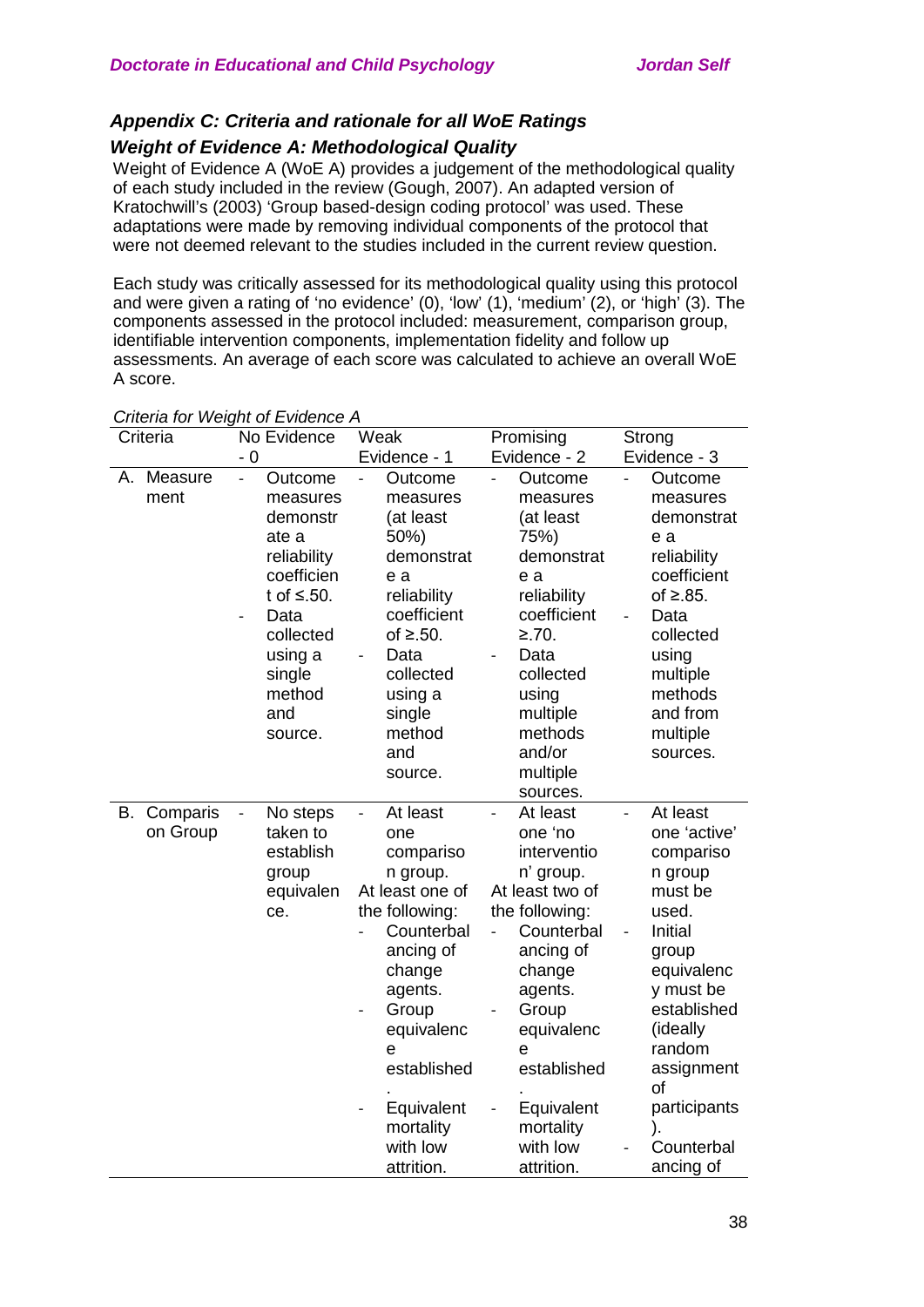| Criteria                             | No Evidence<br>- 0                                                                                                                             | Weak<br>Evidence - 1                                                                                                                                                                                                                                                                                                                                                                                     | Promising<br>Evidence - 2                                                                                                                                                                                                                                                                                                                                                                                        | Strong<br>Evidence - 3                                                                                                                                                                                                                                                                                                                                                                                                        |
|--------------------------------------|------------------------------------------------------------------------------------------------------------------------------------------------|----------------------------------------------------------------------------------------------------------------------------------------------------------------------------------------------------------------------------------------------------------------------------------------------------------------------------------------------------------------------------------------------------------|------------------------------------------------------------------------------------------------------------------------------------------------------------------------------------------------------------------------------------------------------------------------------------------------------------------------------------------------------------------------------------------------------------------|-------------------------------------------------------------------------------------------------------------------------------------------------------------------------------------------------------------------------------------------------------------------------------------------------------------------------------------------------------------------------------------------------------------------------------|
|                                      |                                                                                                                                                |                                                                                                                                                                                                                                                                                                                                                                                                          |                                                                                                                                                                                                                                                                                                                                                                                                                  | change<br>agents.<br>Less than<br>20%<br>attrition.                                                                                                                                                                                                                                                                                                                                                                           |
| Е.                                   | <b>There</b><br>$\overline{a}$<br>was no<br>evidence<br>of which<br>compone<br>nts were<br>necessar<br>y to<br>produce<br>change.<br><b>No</b> | Demonstra<br>te weak<br>evidence<br>for<br>significant<br>primary<br>outcomes<br>Use a<br>design that<br>allows for<br>an analysis<br>which<br>identifies<br>specific<br>component<br>S<br>The<br>analysis<br>must<br>provide<br>evidence<br>that at<br>least 25%<br>of the<br>identified<br>interventio<br>n<br>component<br>s were<br>necessary<br>to produce<br>change in<br>the primary<br>outcomes. | Demonstra<br>te<br>promising<br>evidence<br>for<br>significant<br>primary<br>outcomes<br>Use a<br>design that<br>allows for<br>an analysis<br>which<br>identifies<br>specific<br>component<br>S<br>The<br>analysis<br>must<br>provide<br>evidence<br>that at<br>least 50%<br>of the<br>identified<br>interventio<br>n<br>component<br>s were<br>necessary<br>to produce<br>change in<br>the primary<br>outcomes. | Demonstra<br>$\qquad \qquad \blacksquare$<br>te strong<br>evidence<br>for<br>significant<br>primary<br>outcomes<br>Use a<br>design that<br>allows for<br>an analysis<br>that<br>identifies<br>specific<br>component<br>$\mathbf S$<br>The<br>analysis<br>must<br>provide<br>evidence<br>that all<br>identified<br>interventio<br>n<br>component<br>s were<br>necessary<br>to produce<br>change in<br>the primary<br>outcomes. |
| Implemen<br>F.<br>tation<br>Fidelity | evidence<br>of<br>acceptabl<br>$\mathbf e$<br>implemen<br>tation<br>fidelity or<br>evidence<br>of<br>unaccept<br>able<br>implemen              | Study must<br>demonstrat<br>e evidence<br>of<br>acceptable<br>adherence.<br>Evidence<br>of<br>acceptable<br>adherence<br>requires<br>either a<br>training                                                                                                                                                                                                                                                | Study<br>$\overline{\phantom{0}}$<br>demonstrat<br>es<br>evidence of<br>acceptable<br>adherence.<br>Evidence<br>of<br>acceptable<br>adherence<br>requires a<br>training<br>session in                                                                                                                                                                                                                            | Study<br>demonstrat<br>es strong<br>evidence of<br>acceptable<br>adherence.<br>Evidence<br>of<br>acceptable<br>adherence<br>requires a<br>training<br>session in                                                                                                                                                                                                                                                              |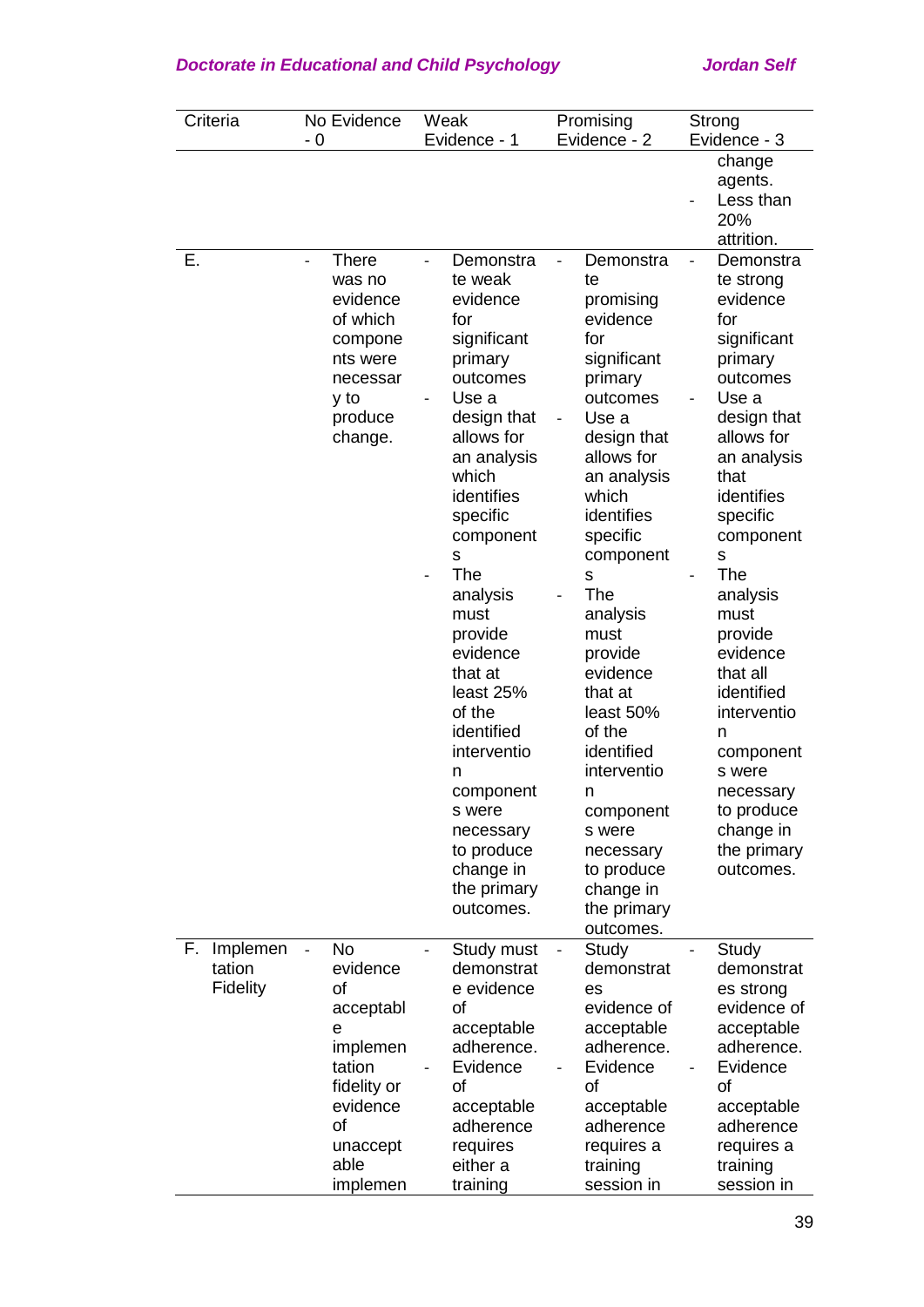| Criteria            | No Evidence                                                                                   | Weak                                                                                                                                                                          | Promising                                                                                                                                                                                                                                                                                                 | Strong                                                                                                                                                                                                                                                                                                                                            |
|---------------------|-----------------------------------------------------------------------------------------------|-------------------------------------------------------------------------------------------------------------------------------------------------------------------------------|-----------------------------------------------------------------------------------------------------------------------------------------------------------------------------------------------------------------------------------------------------------------------------------------------------------|---------------------------------------------------------------------------------------------------------------------------------------------------------------------------------------------------------------------------------------------------------------------------------------------------------------------------------------------------|
|                     | - 0                                                                                           | Evidence - 1                                                                                                                                                                  | Evidence - 2                                                                                                                                                                                                                                                                                              | Evidence - 3                                                                                                                                                                                                                                                                                                                                      |
|                     | tation<br>fidelity.                                                                           | session or<br>one of the<br>following:<br>Supervisio<br>n, coding<br>interventio<br>n sessions,<br><b>or</b><br>audio/video<br>tapes, and<br>use of a<br>manual.              | addition to<br>at least<br>one of the<br>following:<br>Supervisio<br>n, coding<br>interventio<br>n sessions,<br><b>or</b><br>audio/video<br>tapes, and<br>use of a<br>manual.                                                                                                                             | addition to<br>at least two<br>of the<br>following:<br>Supervisio<br>n, coding<br>interventio<br>n sessions,<br>or<br>audio/video<br>tapes, and<br>use of a<br>manual.                                                                                                                                                                            |
| Follo<br>Ι.<br>w-up | No follow<br>$\overline{\phantom{0}}$<br>up<br>assessm<br>ent was<br>built into<br>the study. | The study<br>$\frac{1}{2}$<br>conducted<br>follow up<br>assessmen<br>ts at least<br>once (e.g.,<br>6 months),<br>with some<br>participants<br>from the<br>original<br>sample. | The study<br>conducted<br>follow up<br>assessmen<br>ts at least<br>once (e.g.,<br>6 months),<br>with the<br>majority of<br>participants<br>that were<br>included in<br>the original<br>sample,<br>using<br>similar<br>measures<br>used to<br>analyse<br>data from<br>primary or<br>secondary<br>outcomes. | The study<br>$\overline{\phantom{0}}$<br>conducted<br>follow up<br>assessmen<br>ts over<br>multiple<br>intervals<br>(e.g., 6<br>months, 1<br>year), with<br>all<br>participants<br>that were<br>included in<br>the original<br>sample,<br>using<br>similar<br>measures<br>used to<br>analyse<br>data from<br>primary or<br>secondary<br>outcomes. |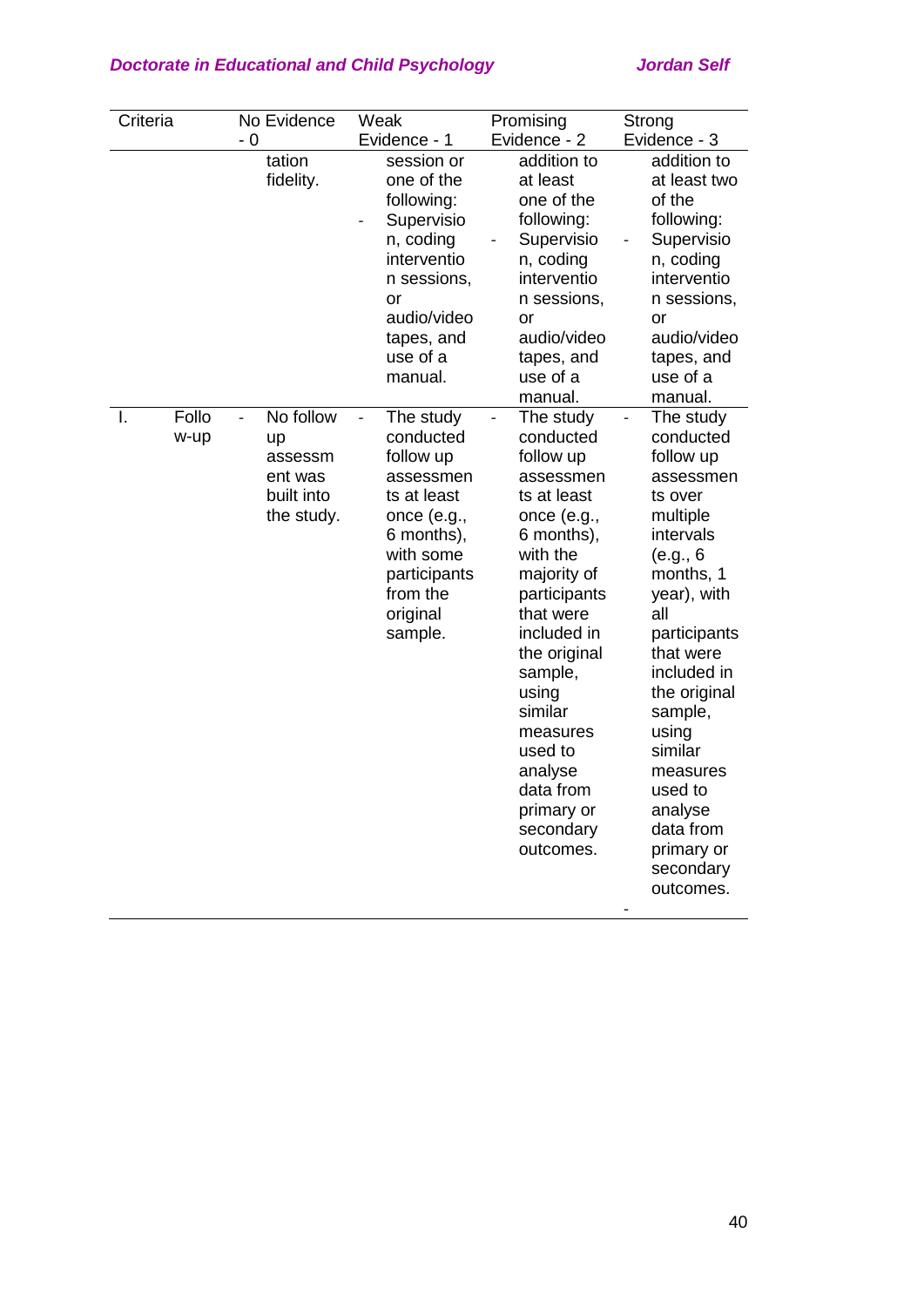|                                                     | Suriniary or Weight of Evidence A railigs for included studies<br>A | $\overline{\mathsf{B}}$ | E            | F              | I.          | Wo  |
|-----------------------------------------------------|---------------------------------------------------------------------|-------------------------|--------------|----------------|-------------|-----|
| Study                                               | Measurement                                                         | Comp-                   | Identifiable | Impleme-       | Follow      | E A |
|                                                     |                                                                     | arison                  | Components   | ntation        | Up          |     |
|                                                     |                                                                     | group                   |              | Fidelity       |             |     |
| Bosnjak,<br>Boyle &<br>Chodkiewi<br>cz (2017)       | $\overline{2}$                                                      | $\overline{2}$          | 1            | 1              | $\mathbf 0$ | 1.2 |
| Berkeley,<br>Mastropier<br>i &<br>Scruggs<br>(2011) | $\overline{2}$                                                      | 3                       | 1            | 3              | 3           | 2.4 |
| Chodkiewi<br>cz & Boyle<br>(2016)                   | $\overline{2}$                                                      | $\overline{2}$          | 1            | $\overline{2}$ | 3           | 2.0 |
| Sukariyah<br>& Assaad<br>(2015)                     | 1                                                                   | $\overline{2}$          | $\mathbf 0$  | 1              | $\mathbf 0$ | 0.6 |
| Horner &<br>Gaither<br>(2004)                       | 1                                                                   | $\overline{2}$          | $\mathbf 0$  | 1              | $\mathbf 0$ | 0.6 |
| Toland &<br><b>Boyle</b><br>(2008)                  | 3                                                                   | $\overline{0}$          | 1            | 1              | $\mathbf 0$ | 1.0 |

*Summary of Weight of Evidence A ratings for included studies*

# *Weight of Evidence B: Methodological Relevance*

WoE B seeks to determine the methodological relevance of the reviewed studies, by evaluating the type of evidence and its appropriateness in relation to the literature review question. The criteria for making these judgements was based on Petticrew and Roberts (2003) findings on the type of studies most suited for 'effectiveness' questions. The criteria for 'low (1), 'medium' (2) and 'high' (3) are outlined in the table below: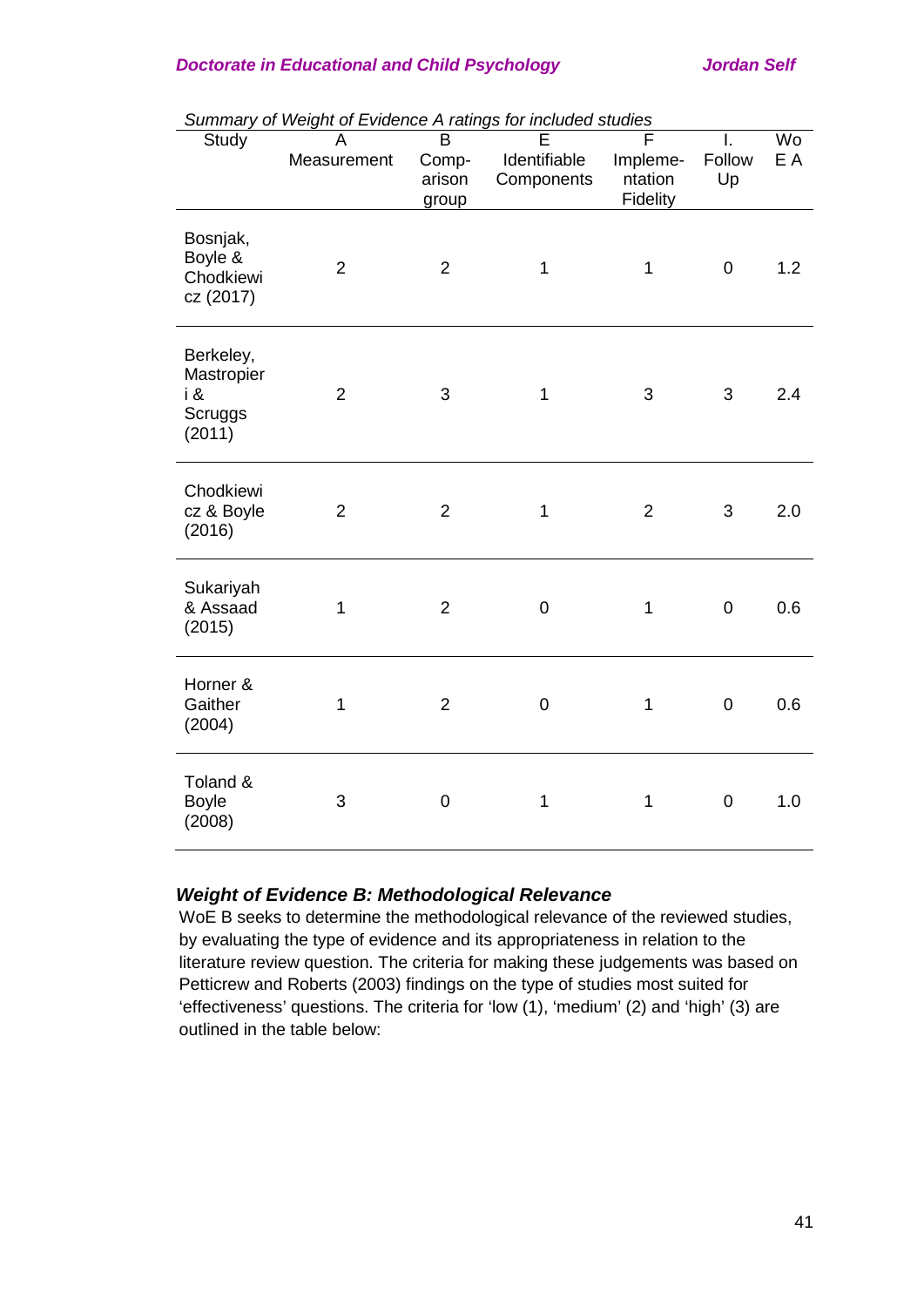| Criteria |                                | $Low - 1$                                                                                                                      | Medium - 2                                                                                                                               | $High - 3$                                                                                              |  |
|----------|--------------------------------|--------------------------------------------------------------------------------------------------------------------------------|------------------------------------------------------------------------------------------------------------------------------------------|---------------------------------------------------------------------------------------------------------|--|
|          | A. Design                      | Non-<br>experimental<br>design                                                                                                 | Non-equivalent<br>groups design                                                                                                          | Random<br>allocation to<br>conditions                                                                   |  |
|          | B. Control/comparison<br>group | One group only<br>design                                                                                                       | At least one<br>'no-intervention'<br>control or<br>comparison<br>group                                                                   | At least one<br>'active' control<br>or comparison<br>group, receiving<br>an alternative<br>intervention |  |
|          | C. Data collection<br>points   | Outcomes are<br>measured post<br>intervention<br>only                                                                          | Outcomes<br>measured at<br>pre- and post-<br>intervention for<br>only one group                                                          | Outcomes<br>measured at<br>pre- and post-<br>intervention for<br>both/all groups                        |  |
|          | D. Outcome<br>measures         | Outcomes<br>measures are<br>existing<br>assessments of<br>literacy and<br>numeracy or<br>have not been<br>clearly<br>described | Outcomes<br>measures are<br>non-<br>standardised<br>assessments of<br>literacy and<br>numeracy, but<br>have been<br>clearly<br>described | Outcomes<br>measures are<br>standardised<br>assessments of<br>literacy and<br>numeracy                  |  |
| Е.       | Details of<br>intervention     | Neither the<br>intervention<br>procedure or<br>control activity<br>has been<br>clearly<br>described                            | Intervention<br>procedure is<br>described in<br>detail, but the<br>comparison<br>activity has not<br>been clearly<br>described           | Intervention<br>procedure and<br>comparison<br>group activity<br>has been<br>described in<br>detail     |  |

| Criteria for Weight of Evidence B ratings |  |
|-------------------------------------------|--|
|-------------------------------------------|--|

| Summary or weight of Evidence B failings for included studies |                          |  |   |  |  |     |
|---------------------------------------------------------------|--------------------------|--|---|--|--|-----|
| Authors                                                       | Criteria Rating<br>WoE B |  |   |  |  |     |
|                                                               |                          |  |   |  |  |     |
| Bosnjak,<br>Boyle &<br>Chodkiewicz<br>(2017)                  | 3                        |  | 3 |  |  | 2.6 |

*Summary of Weight of Evidence B ratings for included studies*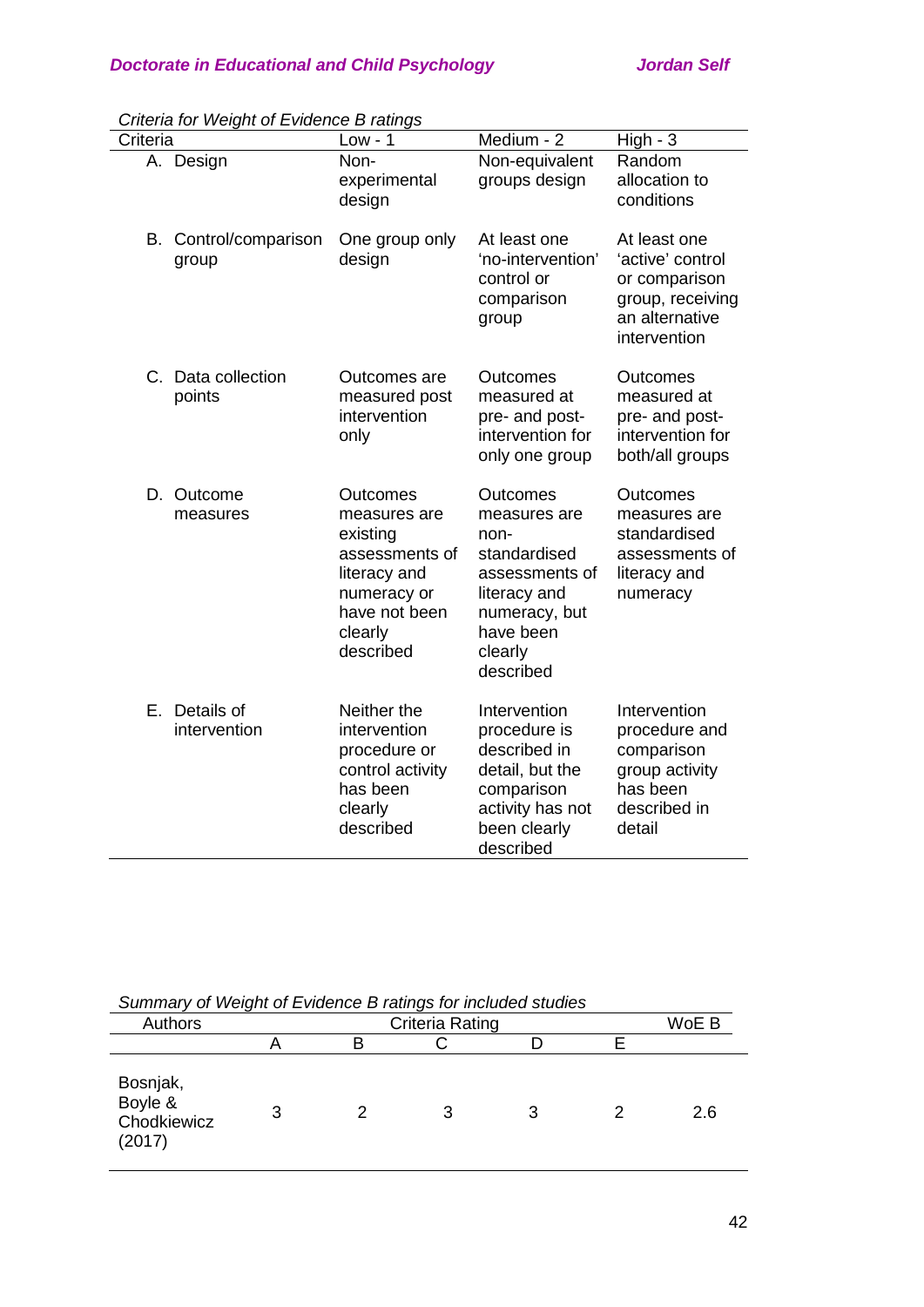| Authors                                         | Criteria Rating |                |                | WoE B          |                |     |
|-------------------------------------------------|-----------------|----------------|----------------|----------------|----------------|-----|
|                                                 | A               | B              | C              | D              | Ē              |     |
| Berkeley,<br>Mastropieri &<br>Scruggs<br>(2011) | 3               | 3              | 3              | $\overline{2}$ | 3              | 2.8 |
| Chodkiewicz<br>& Boyle<br>(2016)                | 3               | $\overline{2}$ | 3              | $\mathsf 3$    | 3              | 2.8 |
| Sukariyah &<br>Assaad<br>(2015)                 | $\overline{2}$  | $\overline{2}$ | 3              | 1              | $\overline{2}$ | 2.0 |
| Horner &<br>Gaither<br>(2004)                   | $\overline{2}$  | $\overline{2}$ | 3              | 1              | $\overline{2}$ | 2.0 |
| Toland &<br>Boyle (2008)                        | 1               | 1              | $\overline{2}$ | 3              | $\overline{2}$ | 1.8 |

*Summary of Weight of Evidence B ratings for included studies*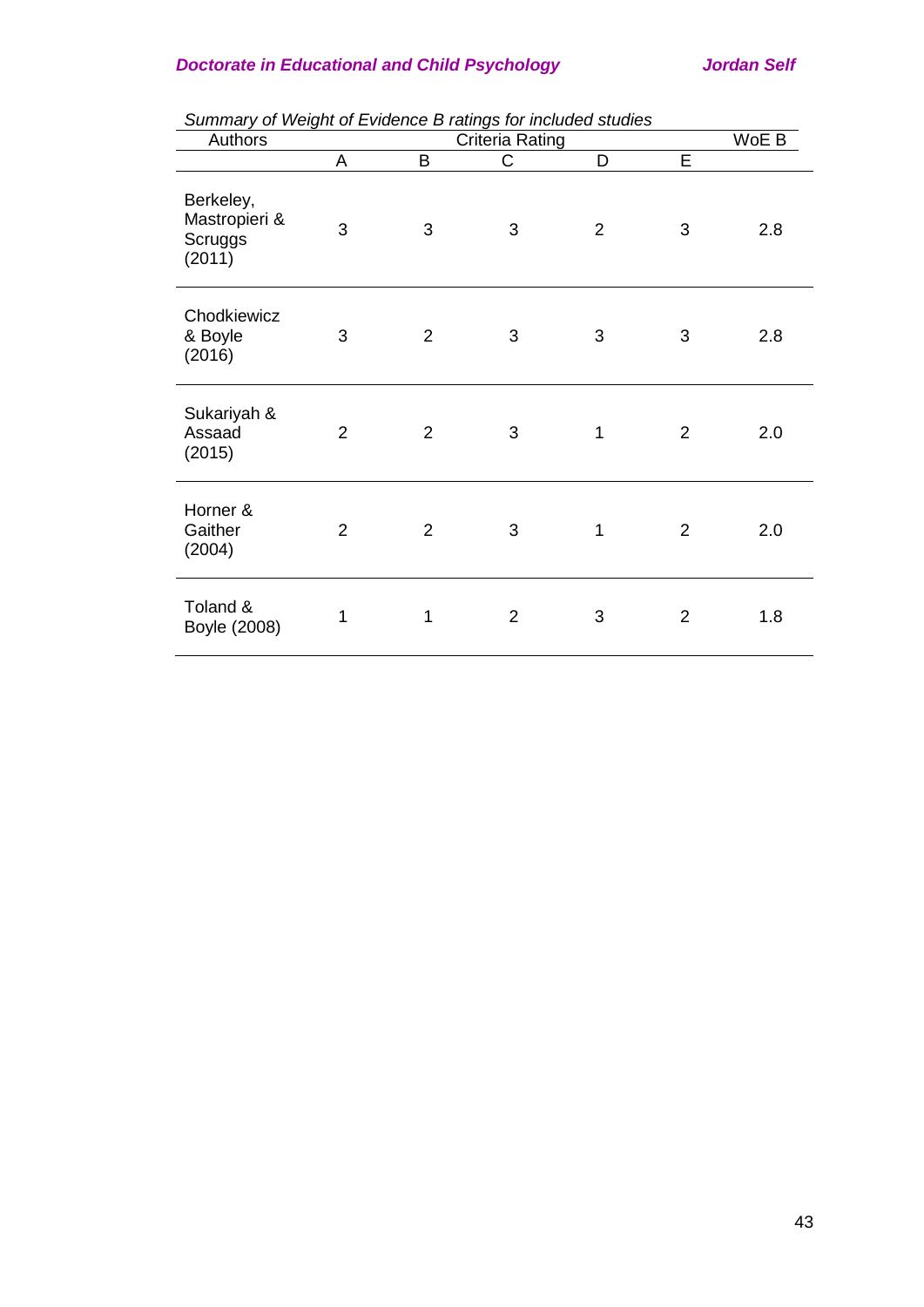# *Weight of Evidence C: Topic Relevance*

Weight of Evidence C (WoE C) is a review-specific evaluation. It seeks to evaluate how relevant the focus of the study is in relation to the review question. Studies were rated on five areas: intervention, outcomes, setting, implementation and instructors.

| Criteria           | Ratings                                                                                                                                                                                                                                                                                                                                      | Rationale                                                                                                                                                                                                                                                                                                                            |
|--------------------|----------------------------------------------------------------------------------------------------------------------------------------------------------------------------------------------------------------------------------------------------------------------------------------------------------------------------------------------|--------------------------------------------------------------------------------------------------------------------------------------------------------------------------------------------------------------------------------------------------------------------------------------------------------------------------------------|
| A. Intervention    | 3- Attribution retraining is the<br>primary intervention or the<br>core feature of the main<br>intervention condition.<br>2- Attribution retraining is<br>combined with another<br>intervention.<br>1- Attribution retraining is the<br>secondary or tertiary<br>intervention.                                                               | As many studies combine<br>attribution retraining with<br>other interventions, it is<br>important to understand how<br>significant of a feature<br>attribution retraining was in<br>the intervention condition.                                                                                                                      |
| <b>B.</b> Outcomes | 3- Outcomes have been<br>measured using a<br>standardised assessment of<br>literacy or numeracy.<br>2- Outcomes have been<br>measured using a<br>teacher/instructor<br>constructed assessment of<br>literacy and numeracy.<br>1- Outcomes have been<br>measured using an<br>assessment that indirectly<br>measures literacy and<br>numeracy. | This questions focuses on<br>the effect of attribution<br>retraining on literacy and<br>numeracy attainment, so<br>outcome measures must be<br>relevant to attainment in<br>these two disciplines.<br>Standardised and/or<br>validated measures will<br>produce a more accurate<br>portrayal of literacy and<br>numeracy attainment. |
| C. Setting         | 3- The intervention was<br>conducted in a classroom<br>setting.<br>2- The intervention was<br>carried out in a separate<br>location within a school.<br>1- The intervention was<br>carried out in a non-school<br>setting such as a psychology<br>lab or office.                                                                             | As the intervention is<br>intended to be used in<br>school, the study should also<br>take place in a realistic<br>school setting in order for<br>results to be generalised.                                                                                                                                                          |
| D. Implementation  | 3- The intervention involves<br>direct attributional feedback,<br>instruction, practice and<br>consolidation.<br>2- The intervention involves<br>direct attributional feedback.<br>1- The intervention involves<br>indirect attributional<br>feedback through modelling,<br>face-to-face or via video.                                       | Attribution retraining does<br>not have clear<br>implementation guidelines<br>but it does contain some key<br>elements that should be<br>included. The level of which<br>these features are included<br>will impact how closely the<br>study reflects how attribution                                                                |

*Criteria for Weight of Evidence C ratings*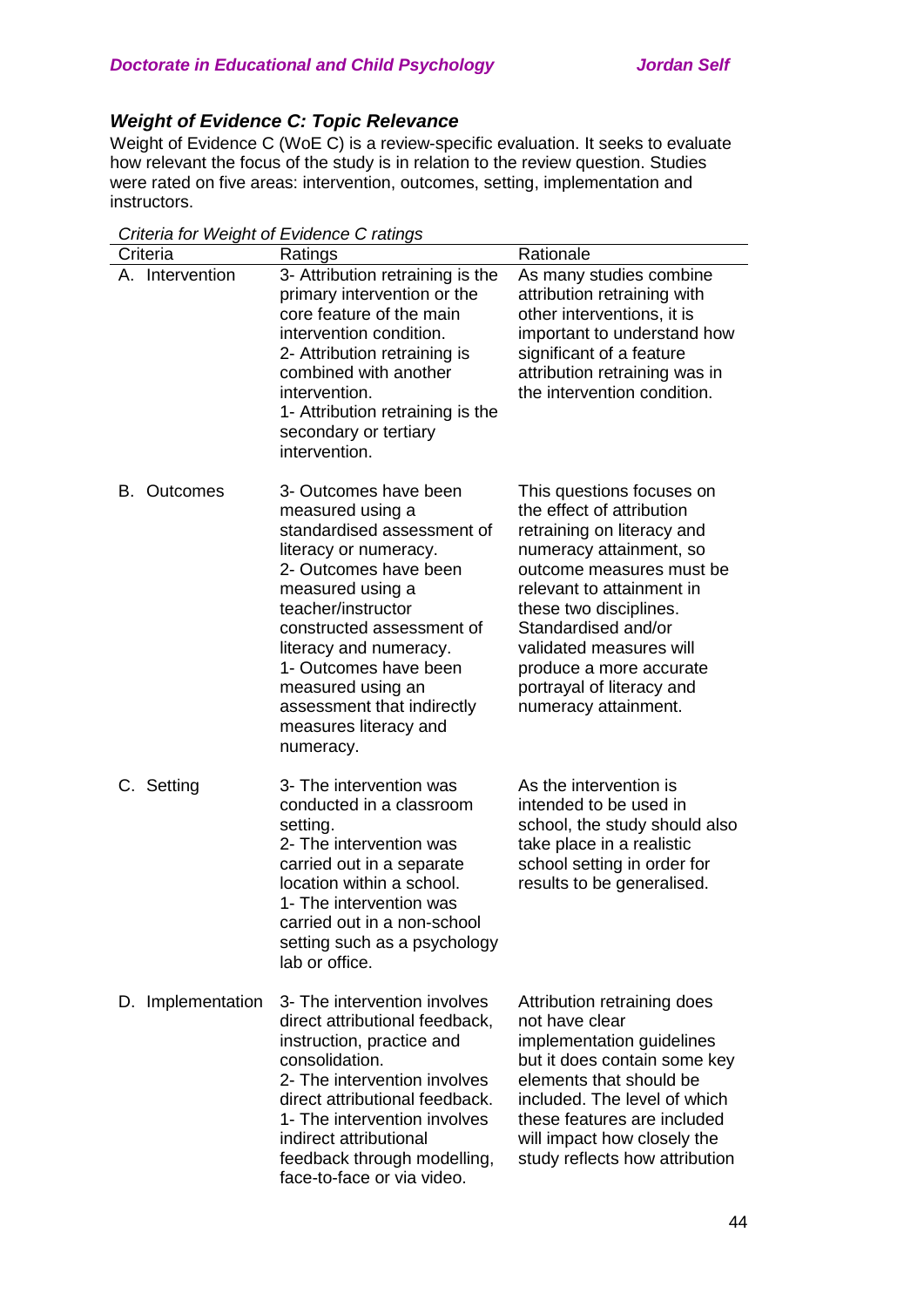|               | Chiena for weight of Evidence C ratings                                                                                                                                                                                                                                                                                                                                   |                                                                                                                                                                                                                                                                                                                                                              |
|---------------|---------------------------------------------------------------------------------------------------------------------------------------------------------------------------------------------------------------------------------------------------------------------------------------------------------------------------------------------------------------------------|--------------------------------------------------------------------------------------------------------------------------------------------------------------------------------------------------------------------------------------------------------------------------------------------------------------------------------------------------------------|
| Criteria      | Ratings                                                                                                                                                                                                                                                                                                                                                                   | Rationale                                                                                                                                                                                                                                                                                                                                                    |
|               |                                                                                                                                                                                                                                                                                                                                                                           | retraining will be<br>implemented in practice.                                                                                                                                                                                                                                                                                                               |
| E. Instructor | 3- The intervention is<br>delivered by a member of the<br>teaching staff who has been<br>trained in Attribution<br>Retraining.<br>2- The intervention is<br>delivered by a researcher<br>who has been trained in<br>Attribution Retraining.<br>1- The intervention is<br>delivered by an individual<br>who has received minimal<br>training in attribution<br>retraining. | The intervention is intended<br>to be delivered in schools<br>and by trained school staff,<br>so if the study does so it will<br>more closely reflect the how<br>attribution retraining will be<br>implemented in practice. If<br>the instructor has not been<br>trained then the intervention<br>is unlikely to be effective in<br>retraining attributions. |

*Criteria for Weight of Evidence C ratings*

|         | Summary of Weight of Evidence C ratings for included studies |      |
|---------|--------------------------------------------------------------|------|
| Authore | Critoria Ratina                                              | M/oF |

| Authors                                         | Criteria Rating   |                |                         | WoE<br>C                 |                 |                |
|-------------------------------------------------|-------------------|----------------|-------------------------|--------------------------|-----------------|----------------|
|                                                 | A<br>Intervention | B<br>Outcomes  | $\mathsf{C}$<br>Setting | D<br>Implement-<br>ation | E<br>instructor |                |
| Bosnjak,<br>Boyle &<br>Chodkiewicz<br>(2017)    | 3                 | 3              | $\overline{2}$          | $\sqrt{3}$               | $\overline{2}$  | 2.6            |
| Berkeley,<br>Mastropieri<br>& Scruggs<br>(2011) | $\overline{1}$    | $\overline{2}$ | $\overline{2}$          | $\overline{2}$           | 3               | $\overline{2}$ |
| Chodkiewicz<br>& Boyle<br>(2016)                | 3                 | 3              | $\overline{2}$          | 3                        | $\overline{2}$  | 2.6            |
| Sukariyah &<br>Assaad<br>(2015)                 | 3                 | 1              | 3                       | $\overline{2}$           | 3               | 2.4            |
| Horner &<br>Gaither<br>(2004)                   | 3                 | $\overline{2}$ | $\overline{2}$          | 3                        | $\overline{2}$  | 2.4            |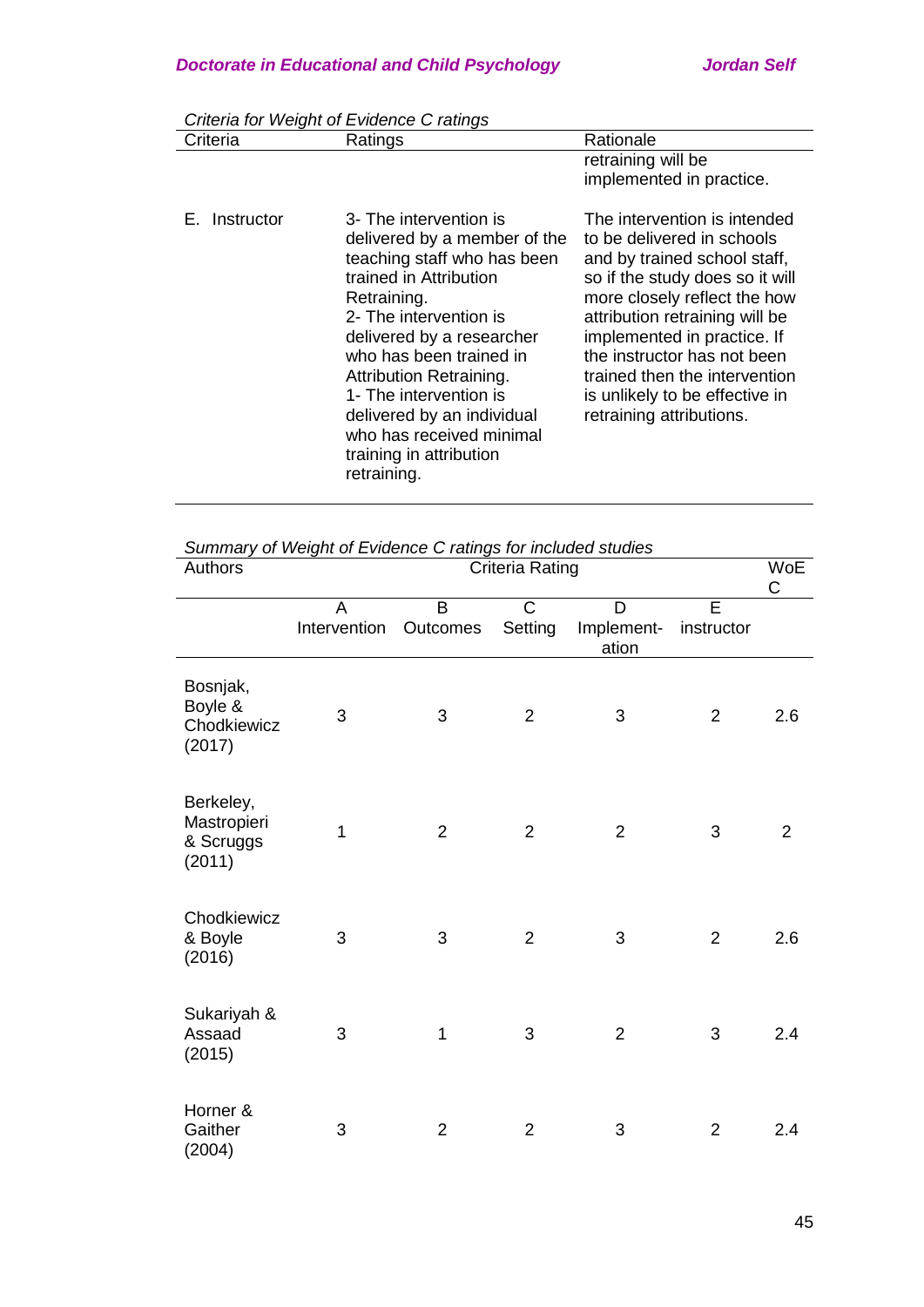|                                    | <u>Udiningly of Wolght of Evidence O radigo for included stadies</u> |   |                        |                                |   |            |
|------------------------------------|----------------------------------------------------------------------|---|------------------------|--------------------------------|---|------------|
| Authors                            |                                                                      |   | <b>Criteria Rating</b> |                                |   | <b>WoE</b> |
|                                    |                                                                      |   |                        |                                |   | С          |
|                                    | А<br>Intervention Outcomes                                           |   | Setting                | Implement- instructor<br>ation |   |            |
| Toland &<br><b>Boyle</b><br>(2008) | 3                                                                    | 3 | 2                      | 3                              | 2 | 2.6        |

# *Weight of Evidence D: Overall Weight of Evidence*

Weight of Evidence D (WoE D) is determined by calculating the average rating of WoE A, B and C for each study and provides a judgement of the overall weight of evidence. The WoE D rating determines the extent to which a study contributes evidence to answering the review question. A rating of 1-1.6 is considered 'low', a rating of 1.7-2.3 is considered 'medium', while a rating of 2.4-3 is considered high.

*Overall Weight of Evidence for included studies*

| Authors                                      | WoE A:<br>Methodological<br>quality | WoE B:<br>Methodological<br>relevance | WoE C: Topic<br>relevance | WoE D: Overall<br>weight of<br>evidence |
|----------------------------------------------|-------------------------------------|---------------------------------------|---------------------------|-----------------------------------------|
| Bosnjak, Boyle<br>& Chodkiewicz<br>(2017)    | 1.2                                 | 2.6                                   | 2.6                       | 2.1<br>(medium)                         |
| Berkeley,<br>Mastropieri &<br>Scruggs (2011) | 2.4                                 | 2.8                                   | 2.0                       | 2.4<br>(high)                           |
| Chodkiewicz &<br>Boyle (2016)                | 2.0                                 | 2.8                                   | 2.6                       | 2.5<br>(high)                           |
| Sukariyah &<br><b>Assaad (2015)</b>          | 0.6                                 | 2.0                                   | 2.4                       | 1.6<br>(Low)                            |
| Horner &<br><b>Gaither (2004)</b>            | 0.6                                 | 2.0                                   | 2.4                       | 1.6<br>(low)                            |
| Toland & Boyle<br>(2008)                     | 1.0                                 | 1.8                                   | 2.6                       | 1.8<br>(medium)                         |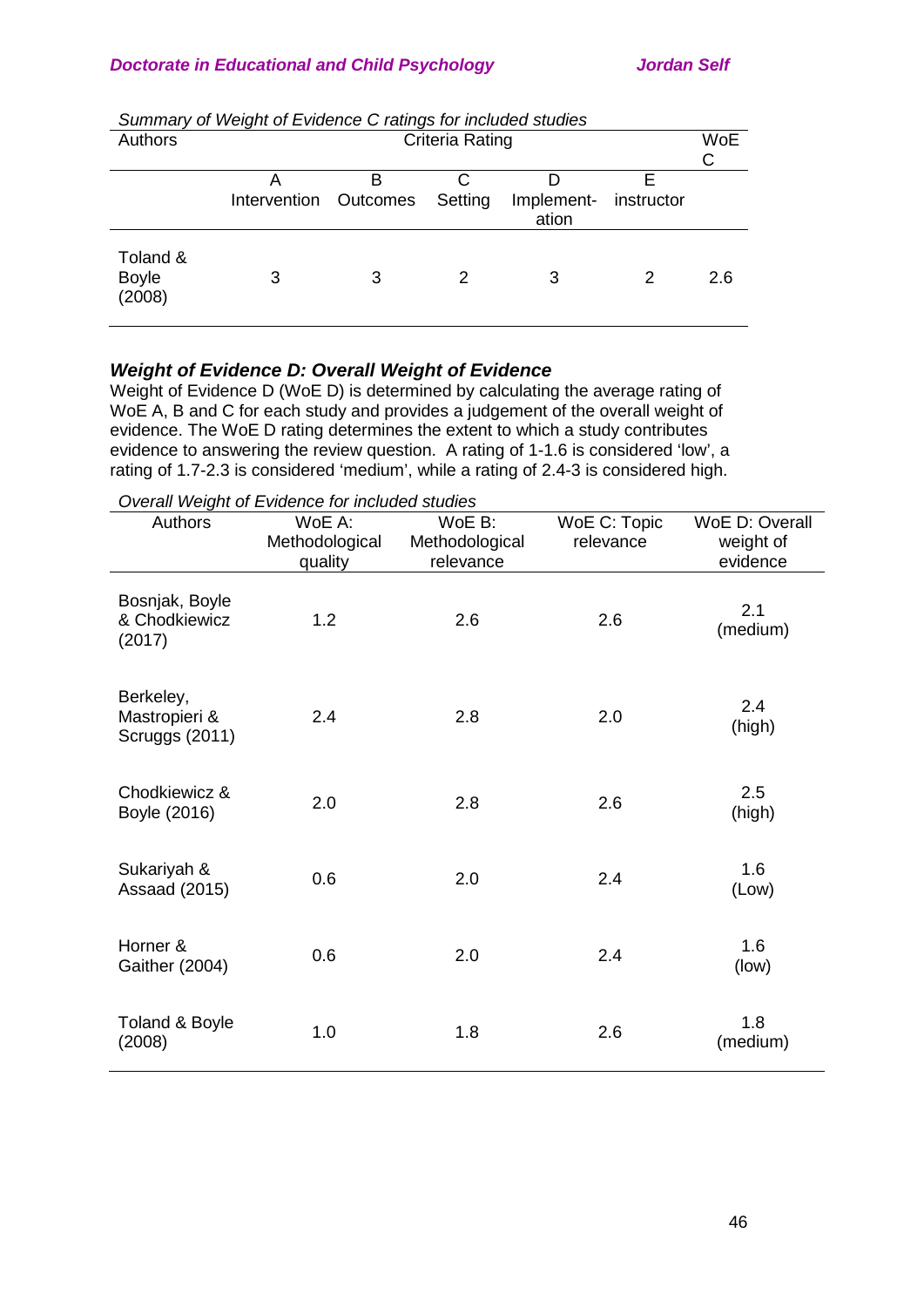| <b>Section</b>                                           | <b>Rationale</b>                                                                                                                         |
|----------------------------------------------------------|------------------------------------------------------------------------------------------------------------------------------------------|
| <b>Removed from coding protocol</b>                      |                                                                                                                                          |
| I. B7 & B8                                               | All the studies in this review are<br>quantitative. The removed sections are<br>only relevant for studies analysing<br>qualitative data. |
| II. C Measures support primary and<br>secondary outcomes | This review is interested in only the<br>primary outcomes of the study.                                                                  |
| II. D Educational and clinical<br>significance           | This is discussed in the main body of<br>the review.                                                                                     |
| II. G Replication                                        | This section was not seen as necessary<br>due to the focus of the current review.                                                        |
| II. H Site of Implication                                | Only school settings were included in<br>this review.                                                                                    |
| III. D Dosage                                            | The use of dosage was not relevant to<br>this review question.                                                                           |
| III. H Cost analysis                                     | Cost analysis was outside the scope of<br>this review. In addition, none of the<br>studies did not provide cost analysis<br>details      |

# *Appendix D: Amendments to the Kratochwill (2003) coding protocol*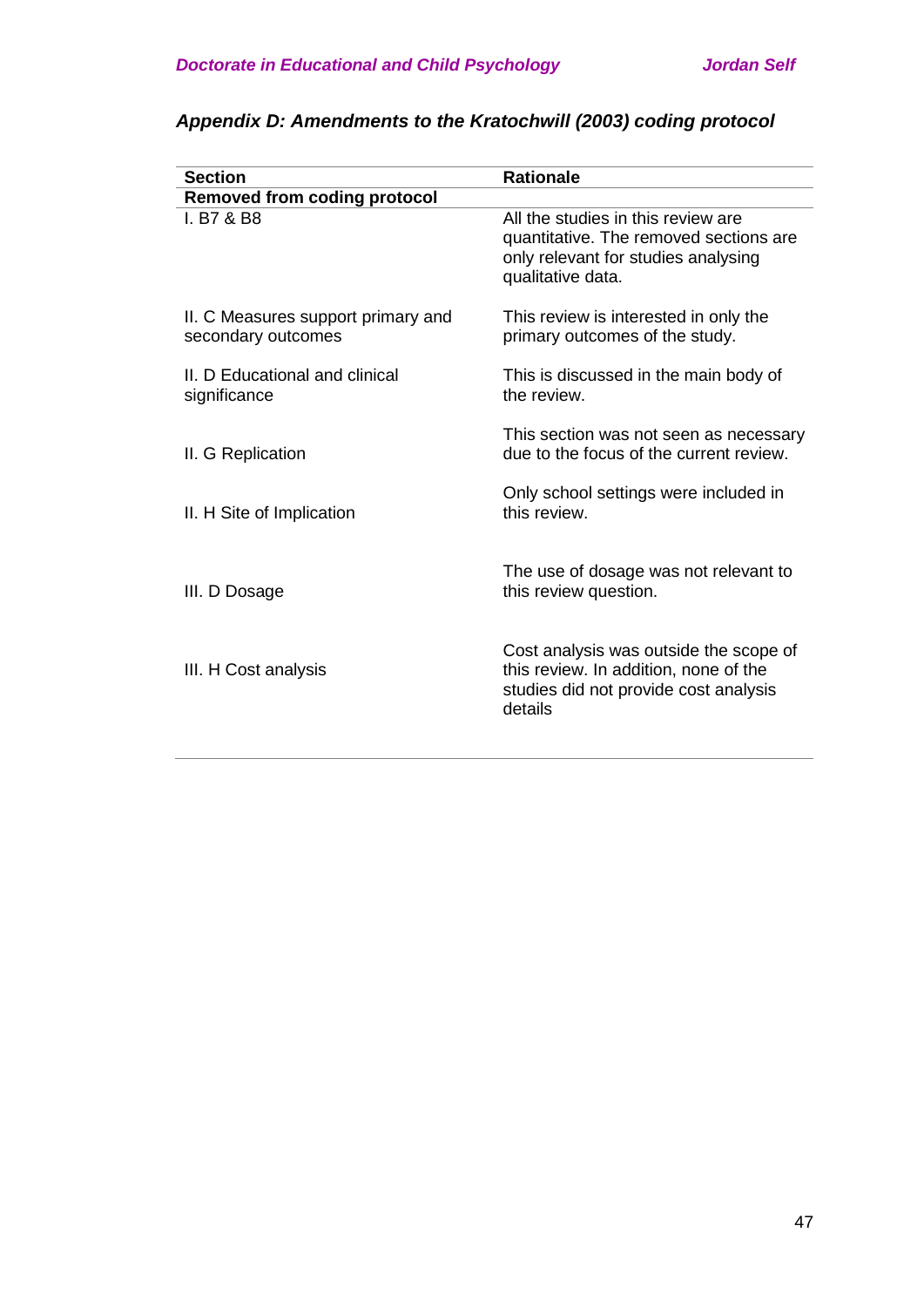# *Appendix E: Coding Protocols for WoE A* **Coding Protocol for Group-Based Design**

Adapted from Kratochwill, T. R. (2003). Task Force on Evidence Based Interventions in School Psychology. American Psychological Association.

- Domain: □ School and community based intervention programs for social and behavioural problems
	- ☒ Academic intervention programs
	- $\Box$  Family and parent intervention programs
	- ☐ School-wide and classroom-based programs
	- ☐ Comprehensive and coordinated school health services

Name of coder(s): …………. ……… Date: 31/01/2020

Full study reference in APA format: Berkeley, S., Mastropieri, M. A., & Scruggs, T. E. (2011). Reading comprehension strategy instruction and attribution retraining for secondary students with learning and other mild disabilities. *Journal of Learning Disabilities*, *44*(1), 18–32.<http://dx.doi.org/10.1177/0022219410371677>

Study ID Number (Unique Identifier):

Type of Publication: ☐ Book/Monograph

- ☒ Journal Article
- ☐ Book Chapter
- ☐ Other (specify):

# **I. General Characteristics**

## **A. General Design Characteristics**

A1. Random assignment designs (if random assignment design, select one of the following)

- A1.1⊠Completely randomized design
- A1.2☐Randomized block design (between-subjects variation)
- A1.3☐Randomized block design (within-subjects variation)
- A1.4☐Randomized hierarchical design

A2. Nonrandomized designs (if nonrandom assignment design, select one of the following)

A2.1☐Nonrandomized design

A2.2□ Nonrandomized block design (between-participants variation)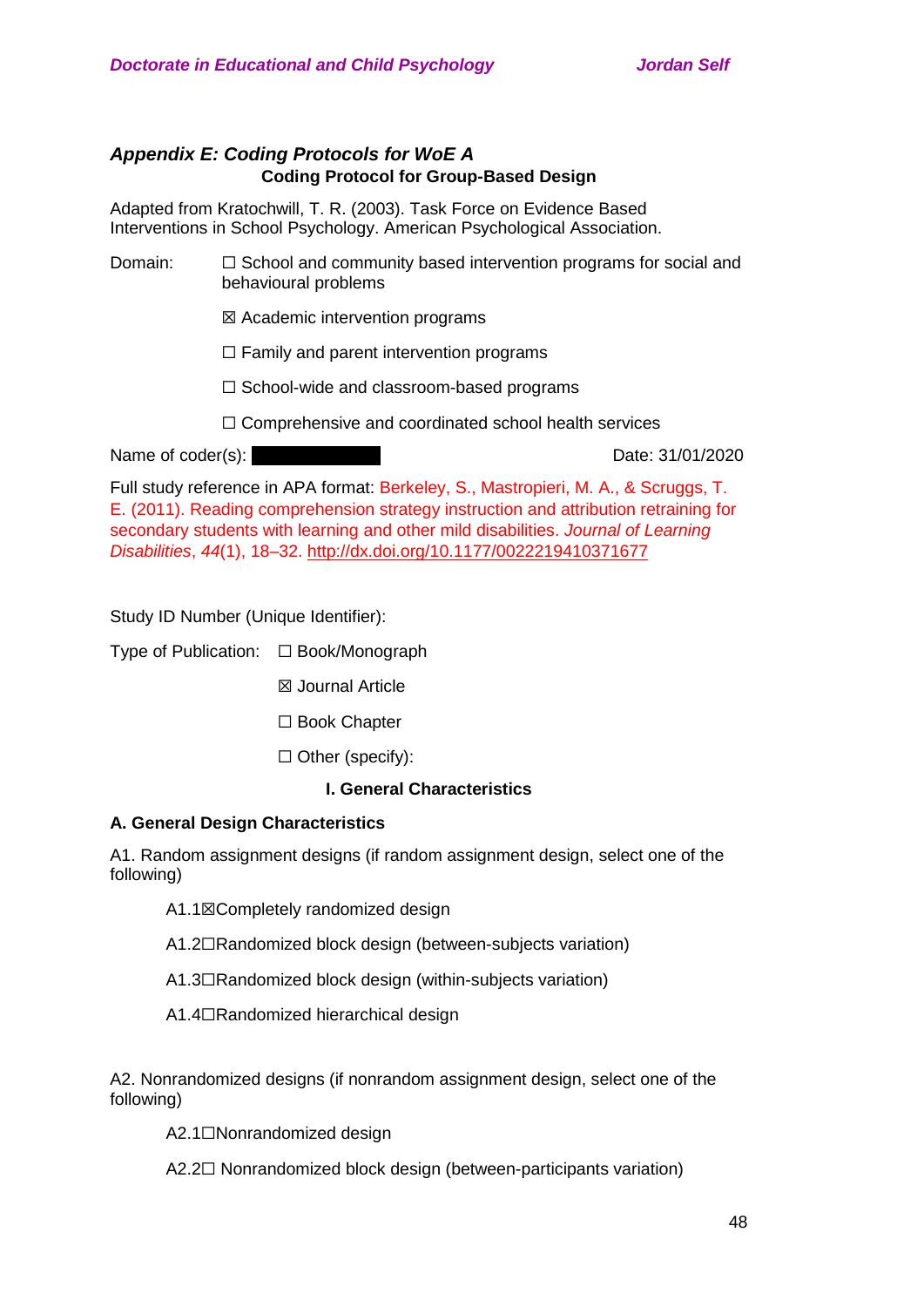A2.3☐Nonrandomized block design (within-participants variation)

A2.4☐Nonrandomized hierarchical design

A2.5□Optional coding of Quasi-experimental designs

A3. Overall confidence of judgment on how participants were assigned (select one of the following)

A3.1□Very low (little basis)

A3.2☐Low (guess)

A3.3☐Moderate (weak inference)

A3.4□High (strong inference)

A3.5☒Very high (explicitly stated)

A3.6☐N/A

A3.7☐Unknown/unable to code

## **B. Statistical Treatment/Data Analysis (answer B1 through B6)**

B1. Appropriate unit of analysis  $\boxtimes$  yes  $\Box$ no

B2. Familywise error rate controlled ⊠yes □no □N/A Bonferonni adjustment for multiple comparisons

B3. Sufficiently large N ⊠yes □no

Statistical Test: ANOVA

Level: 05

ES: Large

N required: 21

B4. Total size of sample (start of the study): 59

B5. Intervention group sample size: 20+19

B6: Control group sample size: 20

## **C. Type of Program (select one)**

C1.☐Universal prevention program

C2. ☒Selective prevention program

C3.□Targeted prevention program

C4.<del>□Intervention/Treatment</del>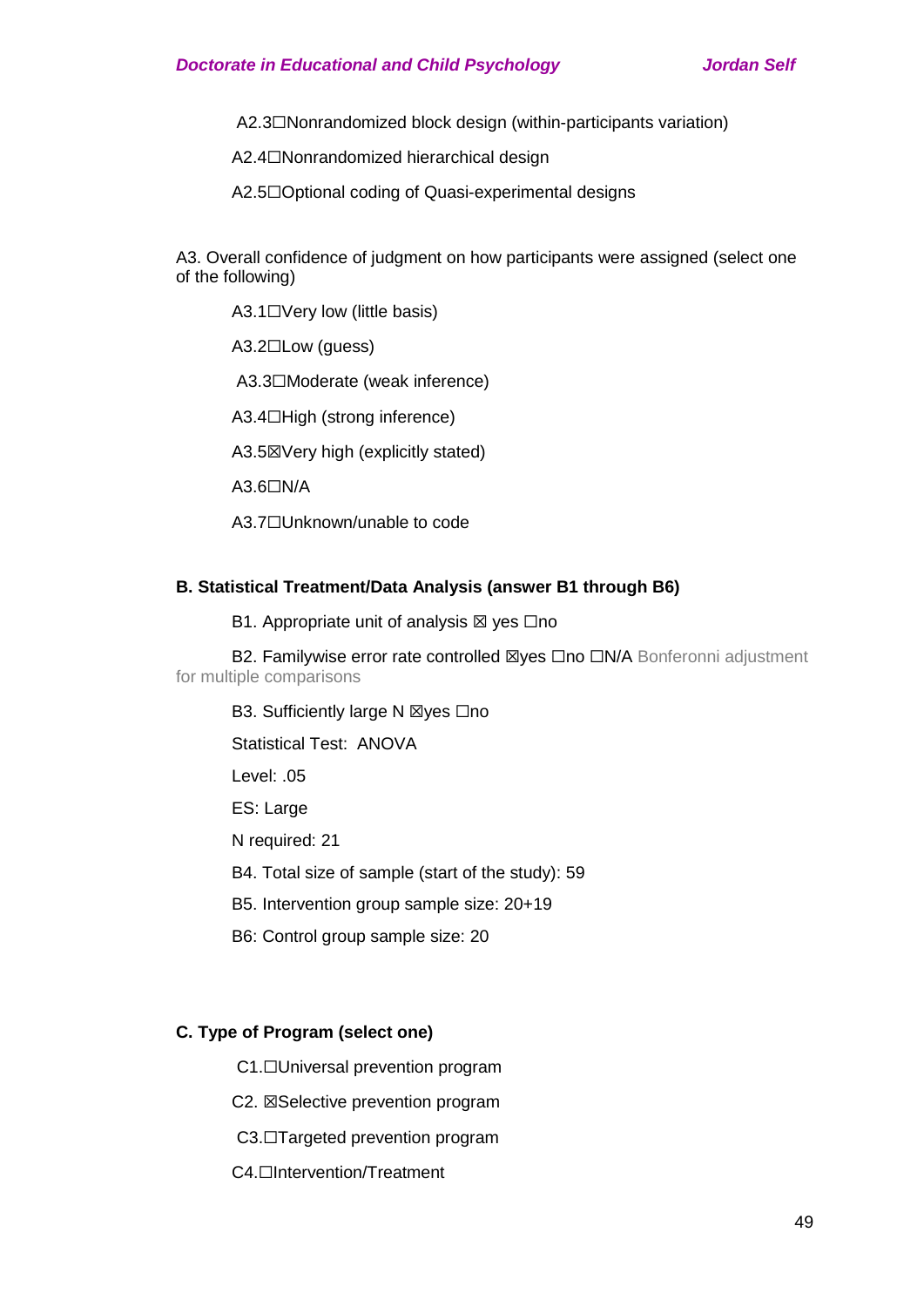C5.☐Unknown

# **D. Stage of the Program (select one)**

- D1.□Model/demonstration programs
- D2.⊠Early stage programs
- D3. □Established/institutionalized programs
- D4.☐Unknown

# **E. Concurrent or Historical Intervention Exposure (select one)**

- E1.☐Current exposure
- E2.☒Prior exposure
- E3. ☐Unknown

# **II. Key Features for Coding Studies and Rating Level of Evidence**

# **(3=Strong Evidence 2=Promising Evidence1=Weak Evidence0=No Evidence)**

## **A. Measurement (answer A1 through A4)**

A1. Use of outcome measures that produce reliable scores for the majority of primary outcomes. The table for Primary/Secondary Outcomes Statistically Significant allows for listing separate outcomes and will facilitate decision making regarding measurement (select one of the following)

A1.1☒ Yes

A1.2☐ No

A1.3☐Unknown/unable to code

A2. Multi-method (select one of the following)

- A2.1☒Yes
- A2.2☐No
- A2.3☐N/A

A2.4☐Unknown/unable to code

A3. Multi-source (select one of the following)

A3.1☐Yes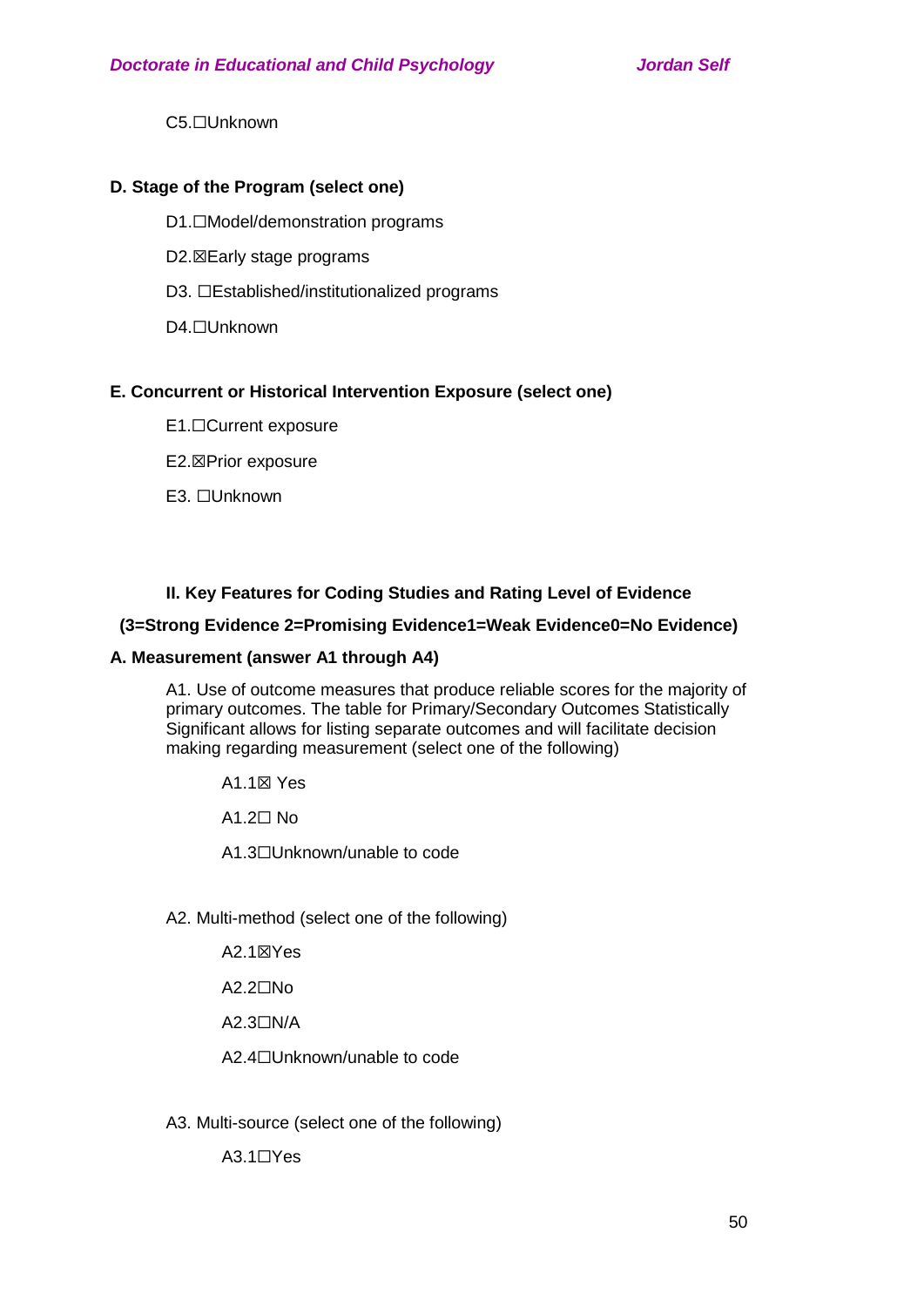A3.2☒No

A3.3☐N/A

A3.4☐Unknown/unable to code

A4. Validity of measures reported (select one of the following)

A4.1☐Yes

A4.2☒No

A4.3☐Unknown/unable to code

## **Rating for Measurement (select 0, 1, 2, or 3):**

## ☐**0** ☐**1** ☒**2** ☐**3**

## **B. Comparison Group**

- B1. Type of Comparison Group (select one of the following)
	- B1.1☐Typical contact
	- B1.2☐Typical contact (other) specify:
	- B1.3☐Attention placebo
	- B1.4☐Intervention elements placebo
	- **B1.5**⊠Alternative intervention
	- B1.6☐PharmacotherapyB1.1
	- B1.7☐No intervention
	- B1.8☐Wait list/delayed intervention
	- B1.9□Minimal contact B1.10□Unable to identify comparison group

# **Rating for Comparison Group (select 0, 1, 2, or 3):** ⊠3 □2 □1 □0

- B2. Overall confidence rating in judgment of type of comparison group (select one of the following)
	- B2.1□Very low (little basis)
	- B2.2☐Low (guess)
	- B2.3☐Moderate (weak inference)
	- B2.4☐High (strong inference)
	- B2.5☒Very high (explicitly stated)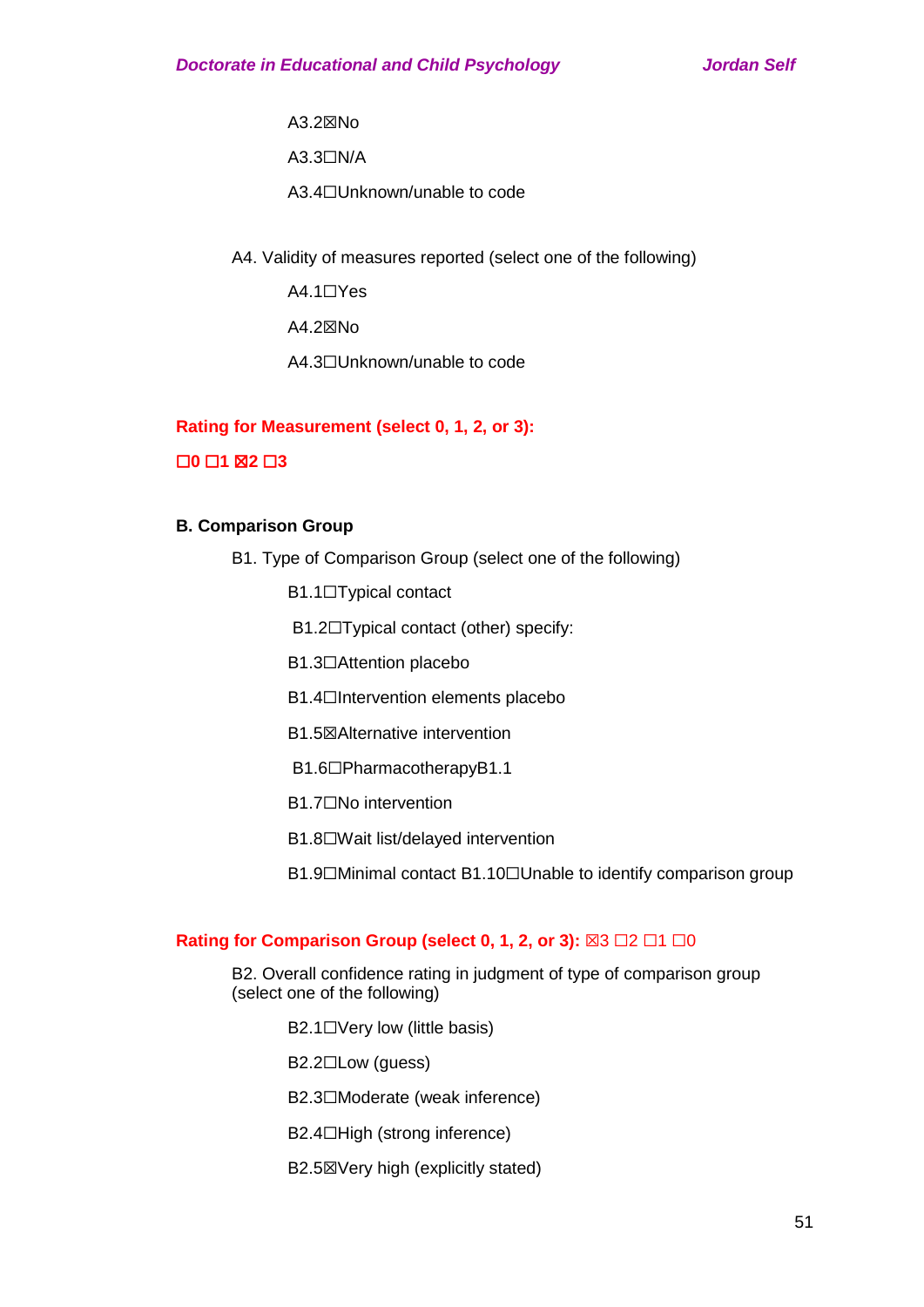B<sub>2.6</sub>□Unknown/Unable to code

B3. Counterbalancing of Change Agents (answer B3.1 to B3.3)

B3.1⊠By change agent

B3.2☒Statistical

B3.3☐Other

B4. Group Equivalence Established (select one of the following)

B4.1☒Random assignment

B4.2☐Posthoc matched set

B4.3☐Statistical matching

B4.4□Post hoc test for group equivalence

B5. Equivalent Mortality (answer B5.1 through B5.3)

B5.1☒Low Attrition (less than 20% for Post)

B5.2☒Low Attrition (less than 30% for follow-up)

B5.3□Intent to intervene analysis carried out Findings

## **E. Identifiable Components (answer E1 through E7)**

## E1. Evidence for primary outcomes (rate from previous code):□3 □2 □1 □0

- E2. Design allows for analysis of identifiable components (select one)  $\Box$ yes  $\boxtimes$  no
- E3. Total number of components: n/a

\_\_\_\_\_\_\_\_\_\_\_\_\_\_\_\_\_\_

- E4. Number of components linked to primary outcomes: n/a
- E5. Clear documentation of essential components (select one) ⊠yes  $□$ no

E6. Procedures for adapting the intervention are described in detail (select one) ☒yes ☐no

E7. Contextual features of the intervention are documented (select one)  $\boxtimes$ yes  $\Box$ no

## **Rating for Identifiable Components (select 0, 1, 2, or 3): □3 □2 ⊠1 □0**

## **F. Implementation Fidelity**

F1. Evidence of Acceptable Adherence (answer F1.1 through F1.3)

F1.1☒Ongoing supervision/consultation

F1.2☒Coding intervention sessions/lessons or procedures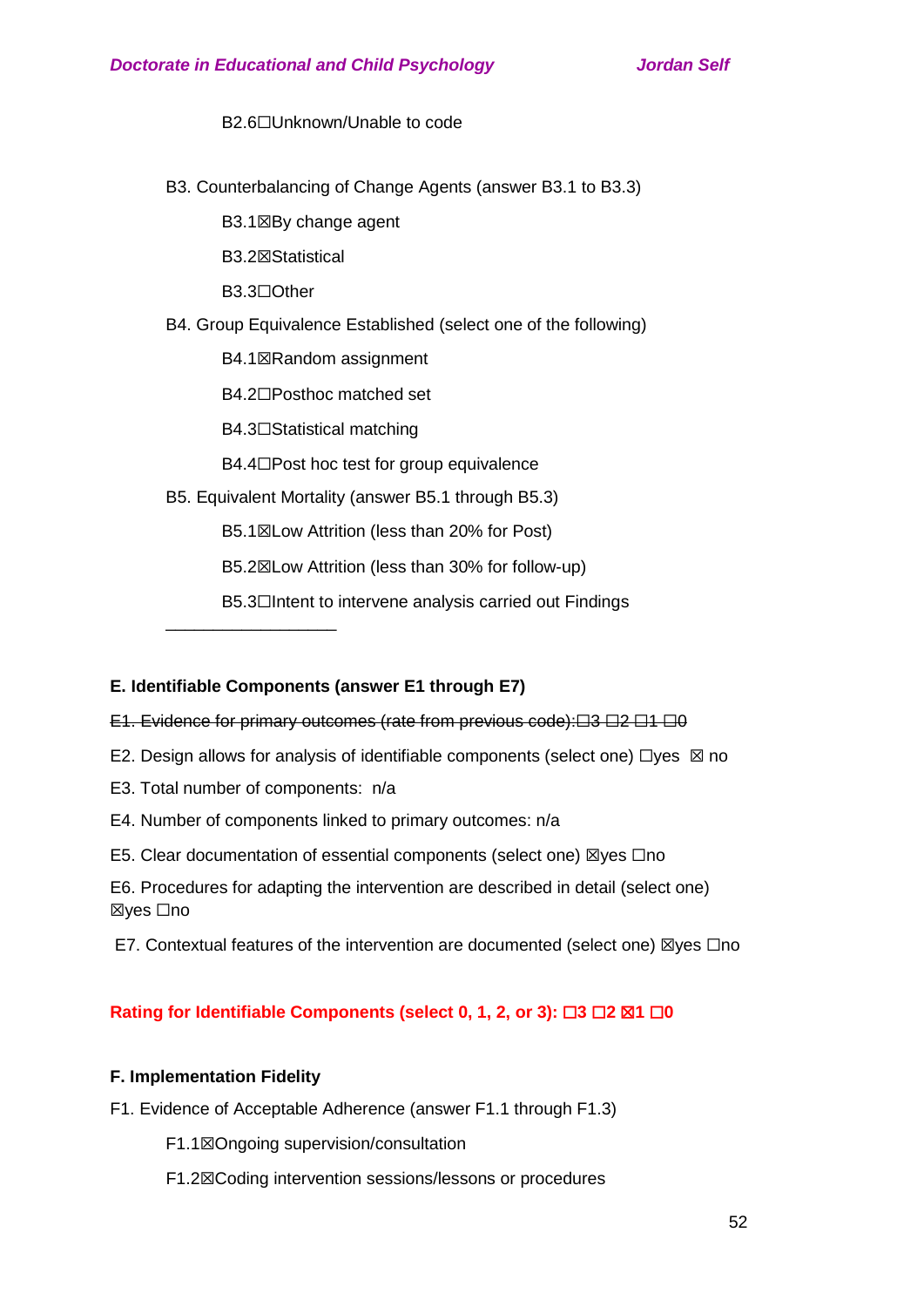F1.3☒Audio/video tape implementation (select F1.3.1 or F1.3.2):

F1.3.1☒Entire intervention

F1.3.2☐Part of intervention

F2. Manualization (select all that apply)

F2.1☒ Written material involving a detailed account of the exact procedures and the sequence in which they are to be used

F2.2  $\boxtimes$  Formal training session that includes a detailed account of the exact procedures and the sequence in which they are to be used

F2.3 ☐Written material involving an overview of broad principles and a description of the intervention phases

F2.4 ☐Formal or informal training session involving an overview of broad principles and a description of the intervention phase

F3. Adaptation procedures are specified (select one) □yes □no ⊠ unknown

## **Rating for Fidelity (select 0, 1, 2, or 3): ⊠3 □2 □1 □0**

## **I Follow Up Assessment**

☒Timing of follow up assessment: 6 weeks

☒Number of participants included in the follow up assessment: 59

☒Consistency of assessment method used: same

## **Rating for Follow Up Assessment (select 0, 1, 2, or 3): ⊠3 □2 □1 □0**

## **III. Other Descriptive or Supplemental Criteria to Consider**

## **A. External Validity Indicators**

A1. Sampling procedures described in detail ⊠yes □no

A1.1Inclusion/exclusion criteria specified⊠ yes  $□$ no

A1.2 Inclusion/exclusion criteria similar to school practice  $\boxtimes$ yes  $\Box$ no

A1.3 Specified criteria related to concern ⊠yes □no

A2. Participant Characteristics Specified for Treatment and Control Group (modified)

☒ Age / school year

☒Gender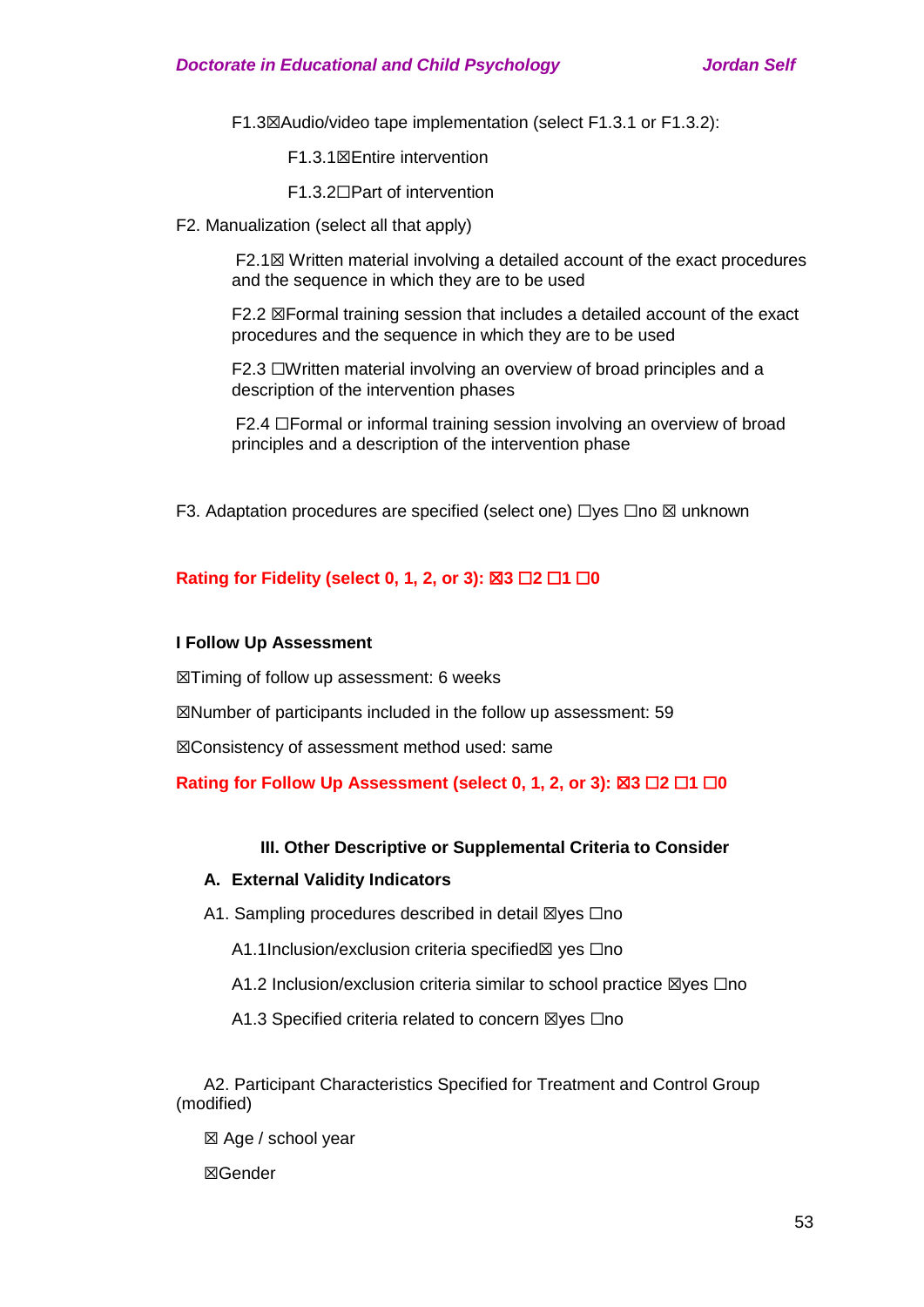☒SEN diagnostic label

☒Ethnicity

☒Home language

☒Socio-economic background

☒Levels of general cognitive abilities (e.g. IQ) WISC-IV

☐Levels of maths achievement

A3. Details are provided regarding variables that:

A3.1 Have differential relevance for intended outcomes □yes ⊠no Specify:

A3.2 Have relevance to inclusion criteria □yes ⊠no Specify:

# **A4. Receptivity/acceptance by target participant population (treatment group)**

| Participants from<br>treatment group                            | Results (what person<br>reported to have gained<br>from participation in the<br>programme) | General rating                                                                                                                                                                                                                     |
|-----------------------------------------------------------------|--------------------------------------------------------------------------------------------|------------------------------------------------------------------------------------------------------------------------------------------------------------------------------------------------------------------------------------|
| $\Box$ Child<br>$\Box$ Parent<br>$\Box$ Teacher<br>$\Box$ Other |                                                                                            | $\Box$ Participants reported<br>benefitted overall from the<br>intervention<br>$\Box$ Participants reported did<br>not benefit overall from the<br>intervention<br>$\Box$ Participants did not<br>report<br>receptivity/acceptance |

# **A5. Generalization of Effects:**

A5.1 Generalization over time

A5.1.1 Evidence is provided regarding the sustainability of outcomes after intervention is terminated⊠ yes □no Specify: 6 week follow up

A5.1.2 Procedures for maintaining outcomes are specified □yes ⊠no Specify:

A5.2 Generalization across settings

A5.2.1 Evidence is provided regarding the extent to which outcomes are manifested in contexts that are different from the intervention context  $\Box$  yes ☒no Specify: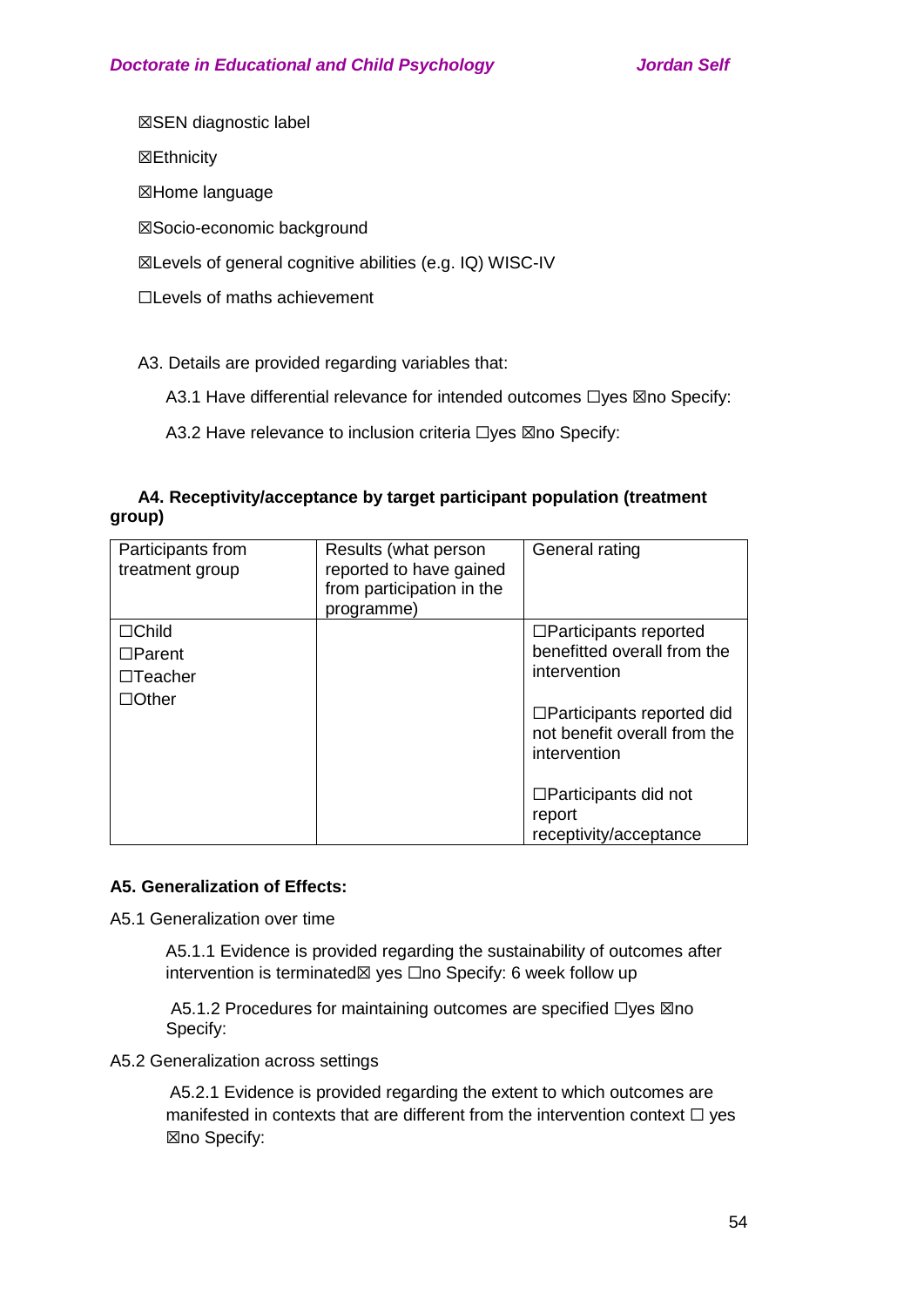A5.2.2 Documentation of efforts to ensure application of intervention to other settings □yes ⊠no Specify:

A5.2.3 Impact on implementers or context is sustained □yes ⊠no Specify:

A5.3 Generalization across persons

Evidence is provided regarding the degree to which outcomes are manifested with participants who are different than the original group of participants for with the intervention was evaluated  $\Box$ yes  $\boxtimes$ no Specify:

## **B Length of Intervention (select B1 or B2)**

**B1**□Unknown/insufficient information provided

B2 $\boxtimes$ Information provided (if information is provided, specify one of the following:)

B2.1 weeks: 4

B2.2 months:

B2.3 years:

B2.4 other:

## **C. Intensity/dosage of Intervention (select C1 or C2)**

C1. Unknown/insufficient information provided □

C2. Information provided (if information is provided,  $\boxtimes$  specify both of the following:)

C2.1 length of intervention session 30

C2.2 frequency of intervention session 12 sessions over 4 weeks

## **E. Program Implementer (select all that apply)**

E1. ☒Research Staff

E2☒School Specialty Staff

E3☒Teachers

E4☐Educational Assistants

E5☐Parents

E6☐College Students

E7☐Peers

E8☐Other

E9☐Unknown/insufficient information provided